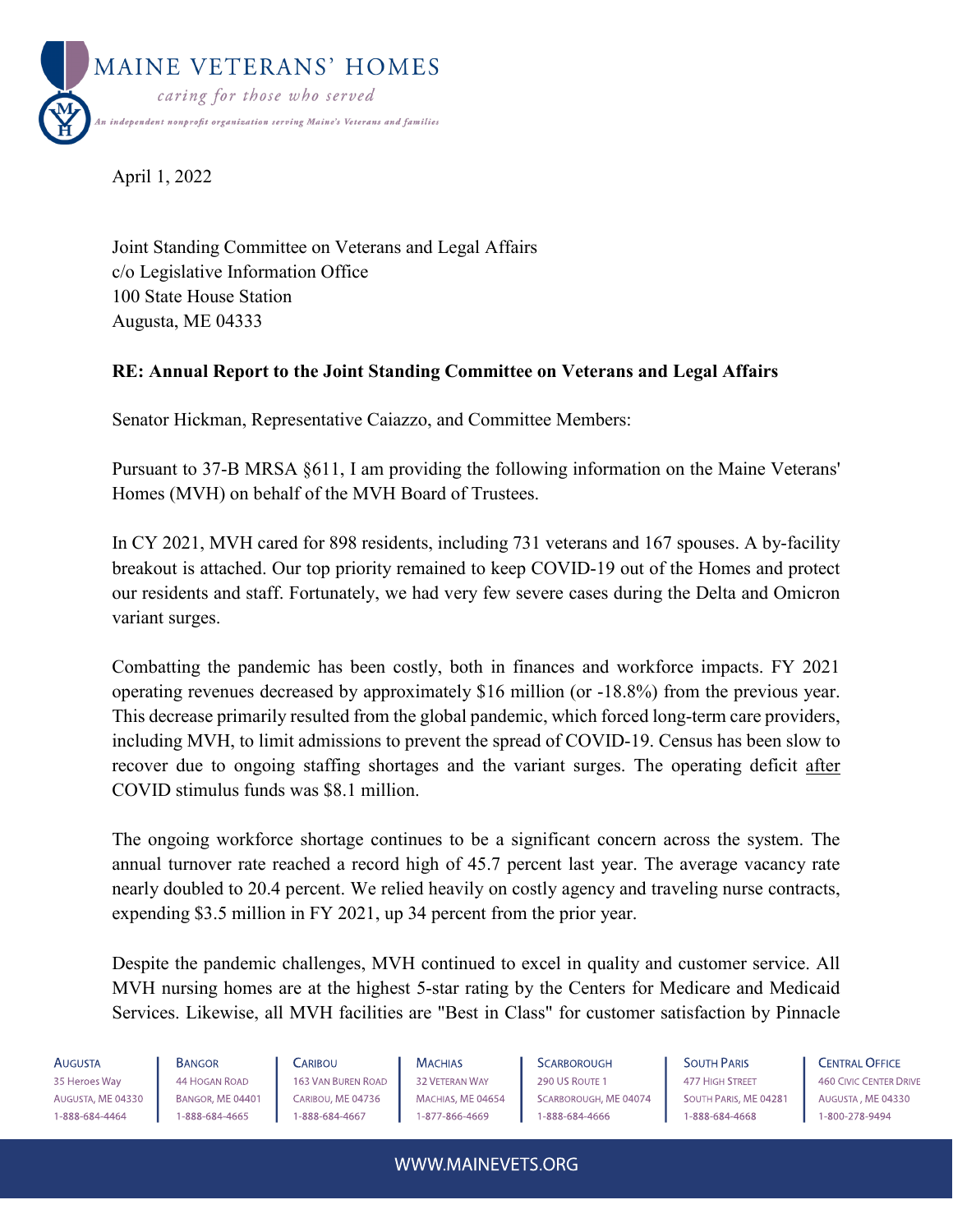Quality Insight. MVH Bangor was awarded the National Gold Award for Excellence in Quality by the American Health Care Association and National Center for Assisted Living, joining only 48 other facilities in the nation to have earned this prestigious recognition since the program's inception 25 years ago! MVH Bangor joins MVH Scarborough and MVH Machias as the only Gold recipients in Maine.

Last week, we began operations in the new MVH Augusta facility. The new state-of-the-art, smallhouse facility replaces the original home that opened in 1983. Residents were moved into the new facility last week. The total project cost was \$91 million. Funding sources included \$49 million in VA construction grants, \$20 million in revenue bonds, and \$22 million from capital reserves. MVH provided the entire State match (35 percent) for the VA construction grant, unlike all other states. We will need to seek a general bond from the Legislature for future replacement projects.

The MVH Board voted to maintain operations at Machias and Caribou in accordance with the Governor's request and subsequent commitment of \$3.5 million in funding through FY 2023. We greatly appreciate the allocation and assurance to work together over the next year to find a more equitable and adequate funding solution. *Securing a permanent funding solution is essential to preserving access to quality care and support for veterans in future years. Similarly, we are very concerned about the shifting demographics across the state in the coming years, and its impact on veteran populations served and workforce supply.* We look forward to studying this more with the stakeholders' group.

Attached, please find supporting documents and information.

Respectfully Submitted,

Kelley J. Kash, Colonel, USAF, MSC (Retired) Chief Executive Officer

Attachments

- 1. Veterans served by facility CYs 2019-2021
- 2. FY 2021 Audit Report
- 3. Medicaid Shortfall Calculation FYs 2018-2021
- 4. Veterans (over 65) Population Projection by County
- cc: Governor Janet Mills Jim Settele, Chair, MVH Board of Trustees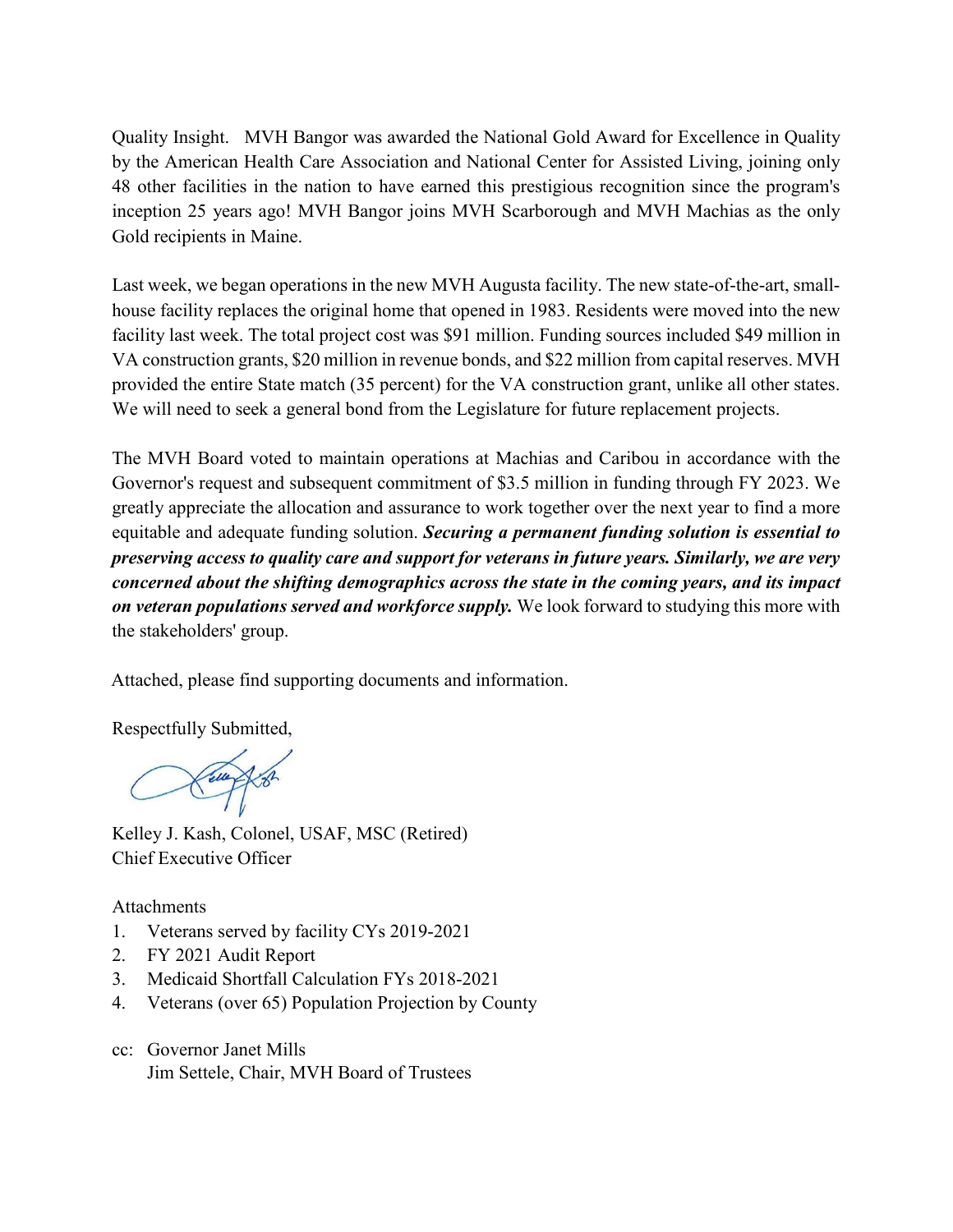# Augusta

|      |           | Female | Female         | Male           |      |           | Female | Female         | Male           |
|------|-----------|--------|----------------|----------------|------|-----------|--------|----------------|----------------|
|      | Male Vets | Vets   | <b>Spouses</b> | <b>Spouses</b> |      | Male Vets | Vets   | <b>Spouses</b> | <b>Spouses</b> |
| 2019 | 254       | q      | 55             |                | 2019 | 28        |        | Q              |                |
| 2020 | 150       | b      | 42             |                | 2020 | 27        |        |                |                |
| 2021 | 132       | b      | 42             |                | 2021 | 28        |        |                |                |
| 2022 | 80        |        | 32             |                | 2022 | 18        |        |                |                |

# Bangor

|      |           | Female | Female         | Male           |      |           | Female | Female         | Male           |
|------|-----------|--------|----------------|----------------|------|-----------|--------|----------------|----------------|
|      | Male Vets | Vets   | <b>Spouses</b> | <b>Spouses</b> |      | Male Vets | Vets   | <b>Spouses</b> | <b>Spouses</b> |
| 2019 | 305       |        | 82             |                | 2019 | 281       | 22     | 16             |                |
| 2020 | 181       | 17     | 47             |                | 2020 | 190       | 19     |                |                |
| 2021 | 166       | 10     | 58             |                | 2021 | 203       | 17     |                |                |
| 2022 | 94        |        | 36             |                | 2022 | 113       |        |                |                |

#### Male Vets Female Vets Female Spouses Male Spouses Caribou

# MVH

|      |           | Female | Female         | Male           |
|------|-----------|--------|----------------|----------------|
|      | Male Vets | Vets   | <b>Spouses</b> | <b>Spouses</b> |
| 2019 | 1069      | 64     | 212            | 2              |
| 2020 | 691       | 52     | 138            | 1              |
| 2021 | 689       | 42     | 167            | 0              |
| 2022 | 409       | 14     | 118            |                |

# *2022 numbers through 2/28/22*

# Machias

|      |           | Female | Female         | Male           |      |           | Female | Female         | Male           |
|------|-----------|--------|----------------|----------------|------|-----------|--------|----------------|----------------|
|      | Male Vets | Vets   | <b>Spouses</b> | <b>Spouses</b> |      | Male Vets | Vets   | <b>Spouses</b> | <b>Spouses</b> |
| 2019 | 254       |        | 55             |                | 2019 | 28        |        |                |                |
| 2020 | 150       | b      | 42             |                | 2020 | 27        |        |                | 0              |
| 2021 | 132       | b      | 42             |                | 2021 | 28        |        |                | 0              |
| 2022 | 80        |        | 32             |                | 2022 | 18        |        |                | 0              |

# Scarborough

|      |           | Female | Female         | Male           |      |           | Female | Female         | Male           |
|------|-----------|--------|----------------|----------------|------|-----------|--------|----------------|----------------|
|      | Male Vets | Vets   | <b>Spouses</b> | <b>Spouses</b> |      | Male Vets | Vets   | <b>Spouses</b> | <b>Spouses</b> |
| 2019 | 305       | 21     | -82            |                | 2019 | 281       | 22     | 16             | 0              |
| 2020 | 181       | 17     | 47             |                | 2020 | 190       | 19     |                | 0              |
| 2021 | 166       | 10     | 58             |                | 2021 | 203       | 17     |                | 0              |
| 2022 | 94        |        | 36             | O              | 2022 | 113       |        |                | 0              |

# So Paris

|      |           | Female | Female         | Male           |      |           | Female | Female         | Male           |
|------|-----------|--------|----------------|----------------|------|-----------|--------|----------------|----------------|
|      | Male Vets | Vets   | <b>Spouses</b> | <b>Spouses</b> |      | Male Vets | Vets   | <b>Spouses</b> | <b>Spouses</b> |
| 2019 | 85        |        | 19             |                | 2019 | 116       | 9      | 31             |                |
| 2020 | 64        |        |                |                | 2020 | 79        | 9      | 23             | 0              |
| 2021 | 61        |        | 31             |                | 2021 | 99        | 8      | 28             | 0              |
| 2022 | 39        |        | 23             |                | 2022 | 65        |        | 15             | 0              |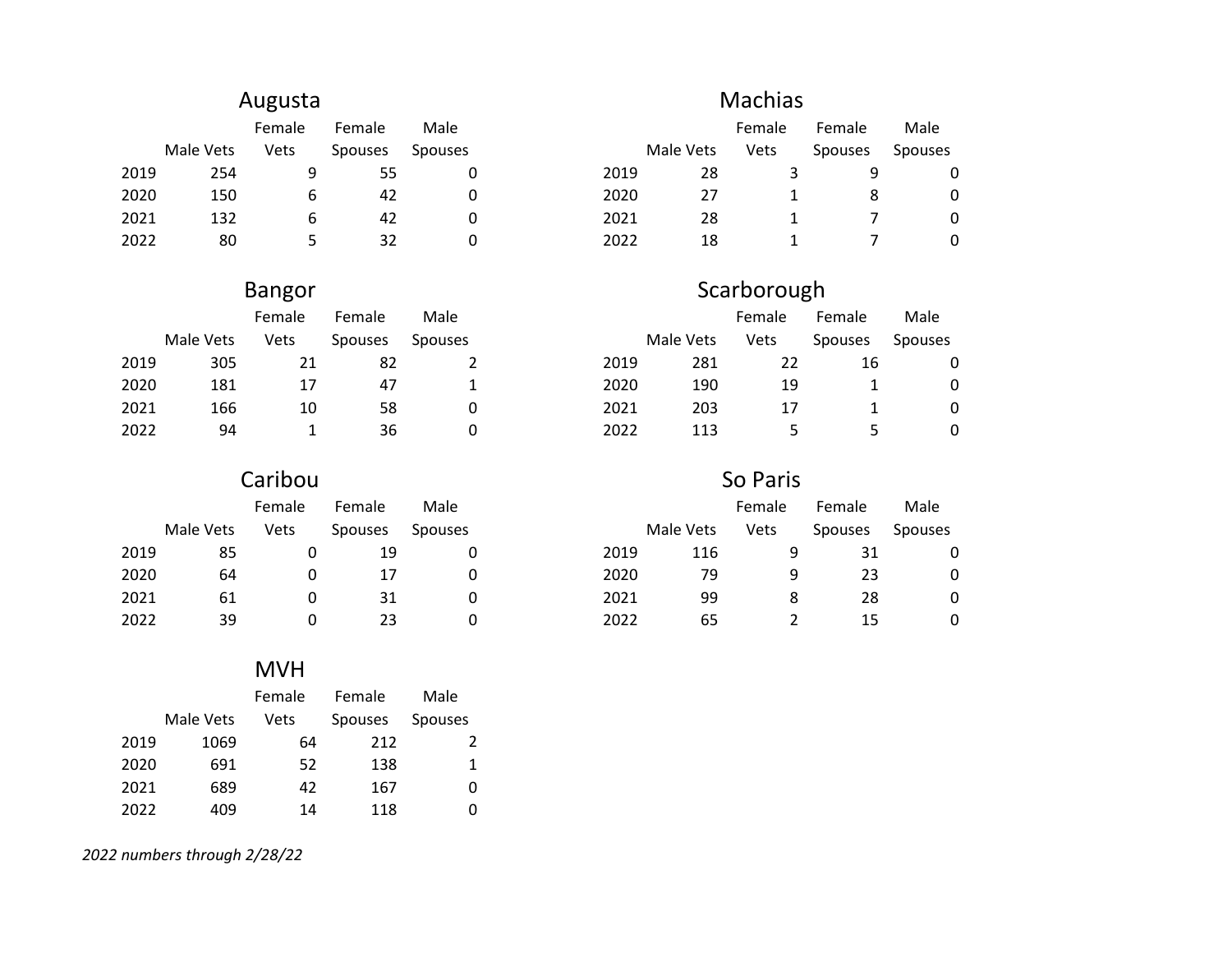

# Maine Veterans' Homes

BASIC FINANCIAL STATEMENTS and SUPPLEMENTARY INFORMATION

June 30, 2021 With Independent Auditor's Report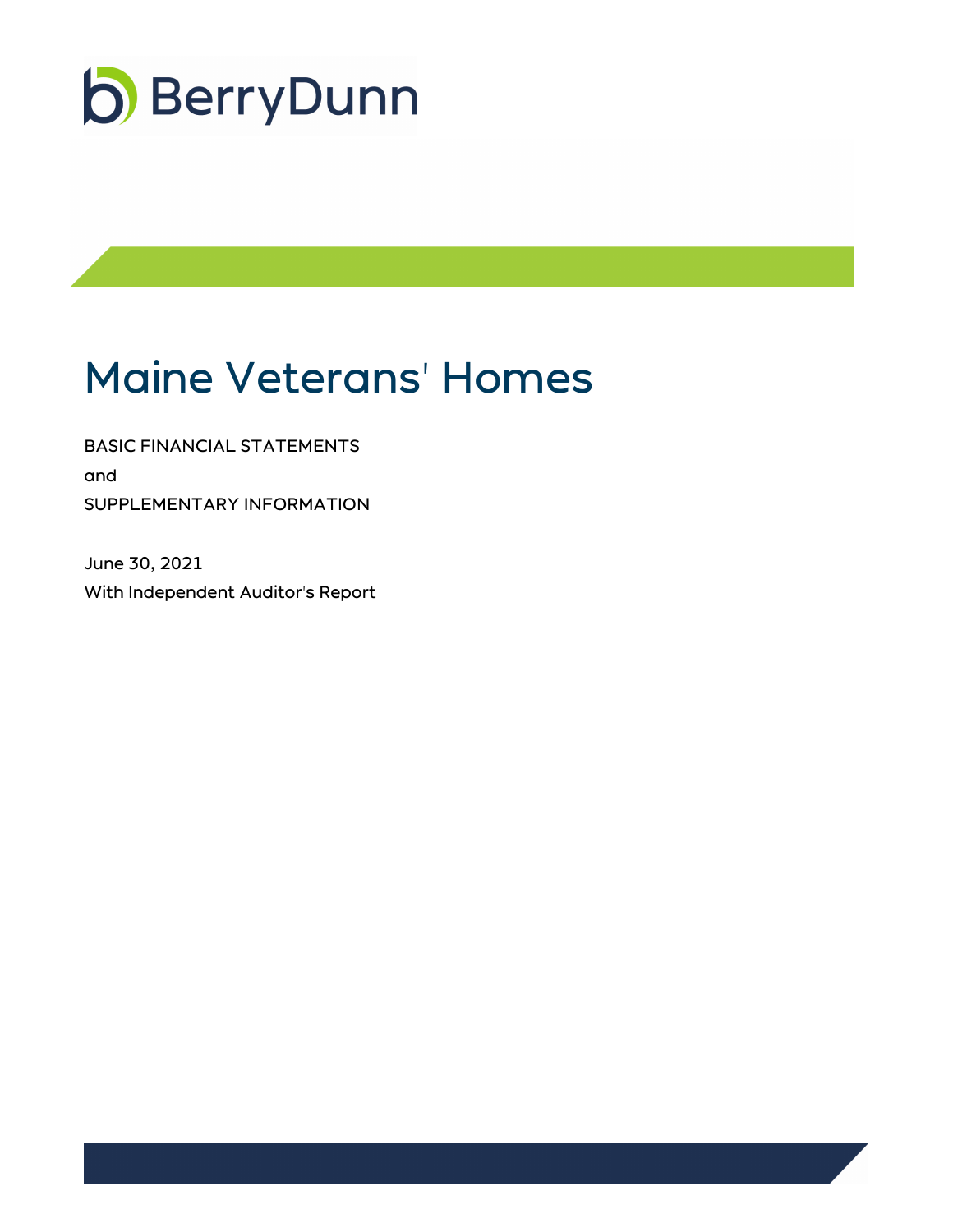# **June 30, 2021**

# **TABLE OF CONTENTS**

|                                                                                                                   | Page(s)   |
|-------------------------------------------------------------------------------------------------------------------|-----------|
| <b>Independent Auditor's Report</b>                                                                               | $1 - 2$   |
| <b>Management's Discussion and Analysis</b>                                                                       | $3 - 9$   |
| <b>Statement of Net Position</b>                                                                                  | 10        |
| Statement of Revenues, Expenses, and Changes in Net Position                                                      | 11        |
| <b>Statement of Cash Flows</b>                                                                                    | $12 - 13$ |
| <b>Notes to Financial Statements</b>                                                                              | $14 - 42$ |
| <b>Required Supplementary Information</b>                                                                         |           |
| Schedule of Maine Veterans' Homes Proportionate Share of the<br><b>Net Pension Liability</b>                      | 43        |
| Schedule of Maine Veterans' Homes Contributions                                                                   | 44        |
| Schedules of Changes in Total Post-Employment Benefits Other Than<br>Pensions (OPEB) Liability and Related Ratios |           |
| Maine Public Employees Retirement System PLD Consolidated Plan -<br>Retiree Group Life Insurance                  | 45        |
| Maine Veterans' Homes Retiree Welfare Plan                                                                        | 46        |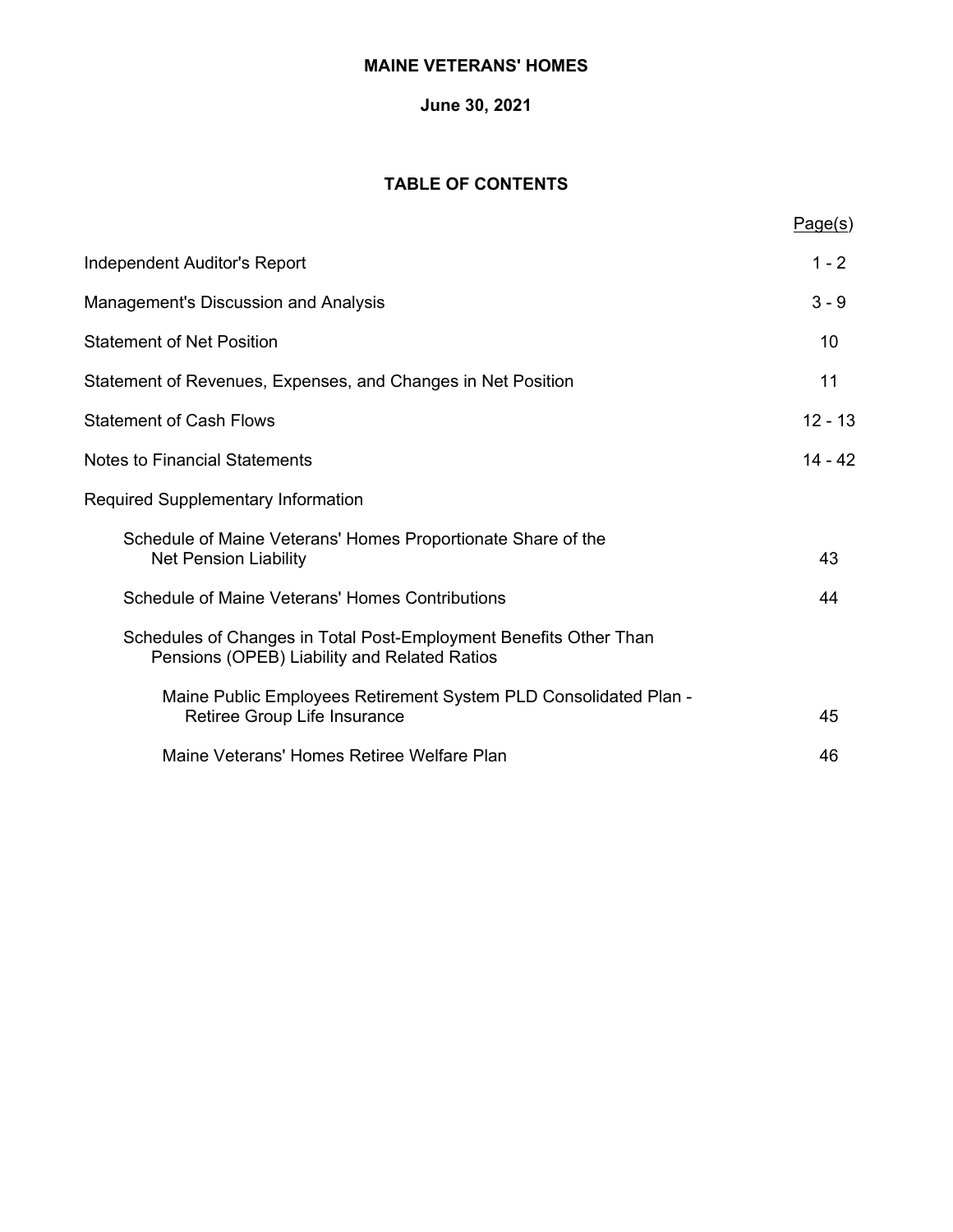

#### **INDEPENDENT AUDITOR'S REPORT**

Board of Trustees Maine Veterans' Homes

#### **Report on the Financial Statements**

We have audited the accompanying statement of net position of Maine Veterans' Homes as of June 30, 2021, and the related statements of revenues, expenses, and changes in net position and cash flows for the year then ended, and the related notes to the financial statements, which collectively comprise Maine Veterans' Homes' basic financial statements.

#### *Management's Responsibility for the Financial Statements*

Management is responsible for the preparation and fair presentation of these financial statements in accordance with U.S. generally accepted accounting principles; this includes the design, implementation and maintenance of internal control relevant to the preparation and fair presentation of financial statements that are free from material misstatement, whether due to fraud or error.

#### *Auditor's Responsibility*

Our responsibility is to express an opinion on these financial statements based on our audit. We conducted our audit in accordance with U.S. generally accepted auditing standards and the standards applicable to financial audits contained in *Government Auditing Standards*, issued by the Comptroller General of the United States. Those standards require that we plan and perform the audit to obtain reasonable assurance about whether the financial statements are free from material misstatement.

An audit involves performing procedures to obtain audit evidence about the amounts and disclosures in the financial statements. The procedures selected depend on the auditor's judgment, including the assessment of the risks of material misstatement of the financial statements, whether due to fraud or error. In making those risk assessments, the auditor considers internal control relevant to the entity's preparation and fair presentation of the financial statements in order to design audit procedures that are appropriate in the circumstances, but not for the purpose of expressing an opinion on the effectiveness of the entity's internal control. Accordingly, we express no such opinion. An audit also includes evaluating the appropriateness of accounting policies used and the reasonableness of significant accounting estimates made by management, as well as evaluating the overall presentation of the financial statements.

We believe that the audit evidence we have obtained is sufficient and appropriate to provide a basis for our audit opinion.

#### *Opinion*

In our opinion, the financial statements referred to above present fairly, in all material respects, the financial position of Maine Veterans' Homes as of June 30, 2021, and the changes in its financial position and its cash flows for the year then ended in conformity with U.S. generally accepted accounting principles.

berrydunn.com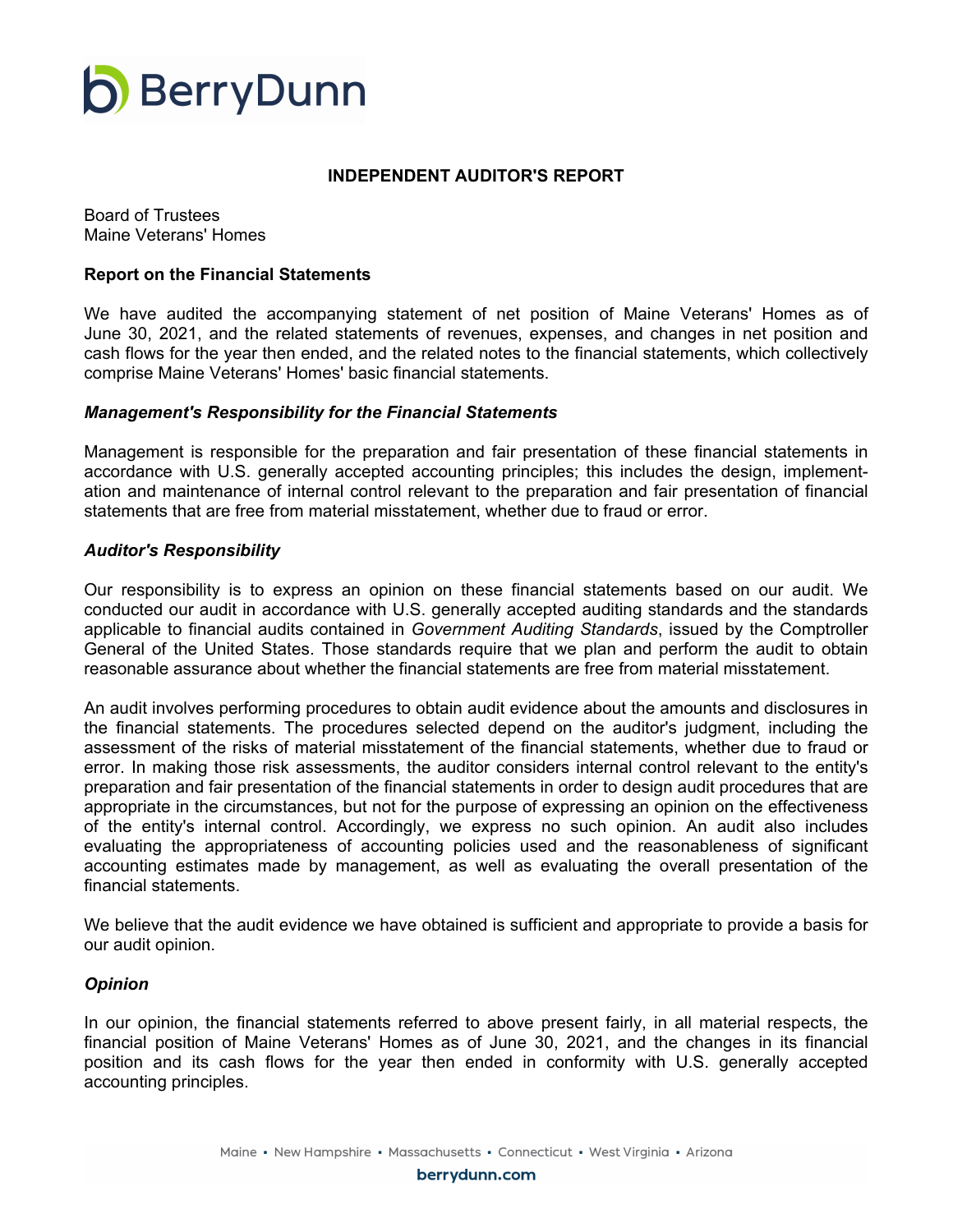# *Other Matters*

# *Report on Summarized Comparative Information*

We have previously audited Maine Veterans' Homes 2020 financial statements, and we expressed an unmodified opinion on those audited financial statements in our report dated October 22, 2020. In our opinion, the summarized comparative information presented herein as of and for the year ended June 30, 2020 is consistent, in all material respects, with the audited financial statements from which it has been derived.

# *Required Supplementary Information*

U.S. generally accepted accounting principles require the Management's Discussion and Analysis on Pages 3 through 9 and the Required Supplementary Information on Pages 43 through 46 be presented to supplement the basic financial statements. Such information, although not a part of the basic financial statements, is required by the Governmental Accounting Standards Board, who considers it to be an essential part of the financial reporting for placing the basic financial statements in an appropriate operational, economic or historical context. We have applied certain limited procedures to the required supplementary information in accordance with U.S. generally accepted auditing standards, which consisted of inquiries of management about the methods of preparing the information and comparing the information for consistency with management's responses to our inquiries, the basic financial statements, and other knowledge we obtained during our audit of the basic financial statements. We do not express an opinion or provide any assurance on the information because the limited procedures do not provide us with sufficient evidence to express an opinion or provide any assurance.

# **Other Reporting Required by** *Government Auditing Standards*

In accordance with *Government Auditing Standards,* we have also issued our report dated October 25, 2021 on our consideration of Maine Veterans' Homes' internal control over financial reporting and on our tests of its compliance with certain provisions of laws, regulations, contracts, and grant agreements and other matters. The purpose of that report is solely to describe the scope of our testing of internal control over financial reporting and compliance and the results of that testing, and not to provide an opinion on the effectiveness of Maine Veterans' Homes' internal control over financial reporting or on compliance. The report is an integral part of an audit performed in accordance with *Government Auditing Standards* in considering Maine Veterans' Homes' internal control over financial reporting and compliance.

Berry Dunn McNeil & Parker, LLC

Portland, Maine October 25, 2021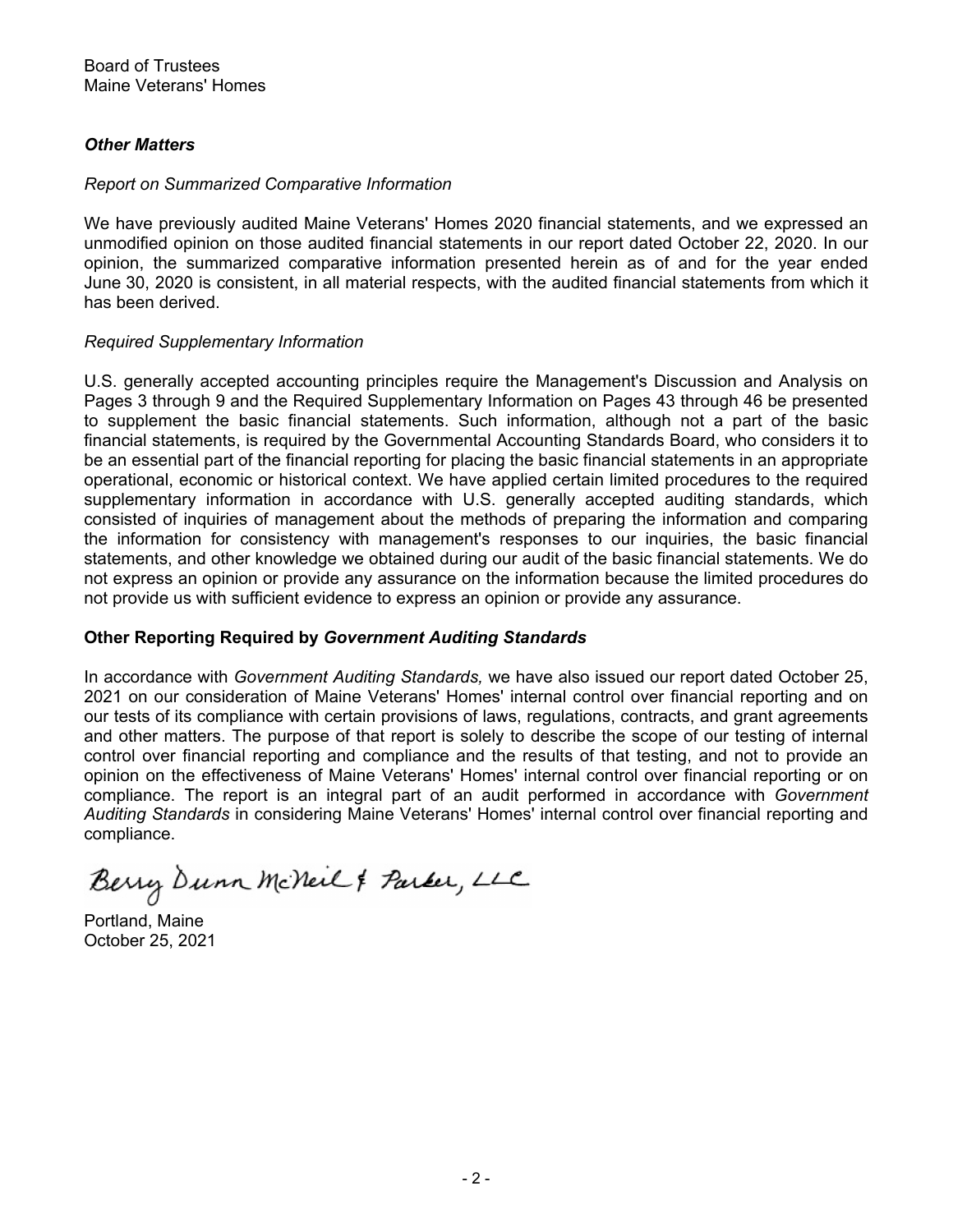#### **Management's Discussion and Analysis (Unaudited)**

# **June 30, 2021**

This discussion and analysis of Maine Veterans' Homes' (MVH) performance provides an analytical overview of its financial activities for the fiscal year ended June 30, 2021. Please read it in conjunction with the attached financial statements.

# **USING THIS ANNUAL REPORT**

This annual report consists of four parts:

- Management's Discussion and Analysis (MD&A) (this section): This section provides an analytical overview of MVH's financial activities as of and for the year ended June 30, 2021.
- Basic Financial Statements: This section includes the following:
	- $\Rightarrow$  Statement of Net Position: Shows the financial status of MVH at June 30, 2021, including a listing of all assets, deferred outflows of resources, liabilities, deferred inflows of resources, and net position.
	- *Statement of Revenues, Expenses, and Changes in Net Position*: Provides information on financial activity of MVH during the fiscal year and the resulting surpluses or deficits; also shows the resultant changes in the net position.
	- $\Rightarrow$  Statement of Cash Flows: Shows a categorical listing of MVH's flow of cash during the fiscal year.
- Notes to Basic Financial Statements: These notes explain some of the information in the financial statements and provide more detailed data.
- Required Supplementary Information: This section includes the following:
	- ⇒ Schedule of MVH's Proportionate Share of the Net Pension Liability: Shows MVH's share of the Participating Local District (PLD) Consolidated Plan (the Plan) net pension liability with the Maine Public Employment Retirement System (MePERS).
	- $\Rightarrow$  Schedule of MVH Contributions: Shows the trend of MVH contributions to the Plan as a percent of covered payroll.
	- *Schedules of Changes in Total Other Postemployment Benefits Other Than Pensions (OPEB) Liability and Related Ratios:* Shows changes in total OPEB liabilities and trends and total OPEB liabilities as a percent of covered payroll for the PLD Consolidated Retiree Group Life Insurance Plan and the MVH Retiree Welfare Plan.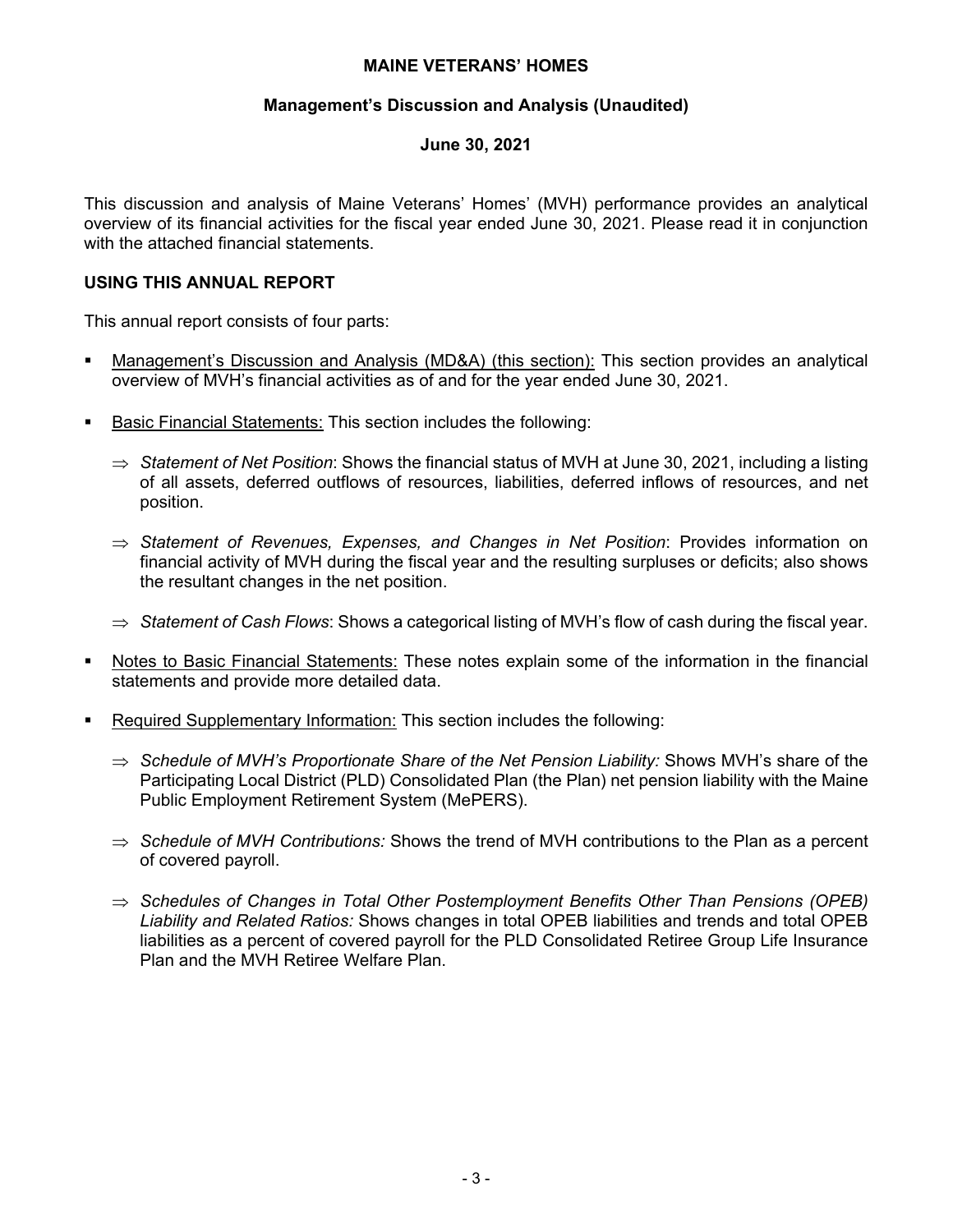## **Management's Discussion and Analysis (Unaudited)**

# **June 30, 2021**

# **Statement of Net Position**

#### *Comparison of 2021 to 2020*

|                                                                                                                                                                                             | June 30, 2021                                              | June 30, 2020                                              |
|---------------------------------------------------------------------------------------------------------------------------------------------------------------------------------------------|------------------------------------------------------------|------------------------------------------------------------|
| <b>Total current assets</b><br>Assets whose use is limited, net of amount<br>required for current liabilities<br>Net property, plant and equipment<br>Total other assets                    | 25,464,175<br>\$<br>34,867,530<br>146,626,458<br>2,955,765 | 23,985,622<br>\$<br>35,404,744<br>117,626,120<br>2,978,035 |
| <b>Total assets</b>                                                                                                                                                                         | 209,913,928                                                | 179,994,521                                                |
| Deferred outflows of resources                                                                                                                                                              | <u>7,613,263</u>                                           | 7,318,617                                                  |
| Total assets and deferred outflows                                                                                                                                                          | \$217,527,191                                              | \$187,313,138                                              |
| Total current liabilities<br>Long-term debt and capital lease obligations,<br>excluding current portion<br>Net other postemployment benefit obligation liabilities<br>Net pension liability | 14,983,859<br>\$<br>18,102,122<br>848,798<br>24,253,567    | 13,379,655<br>\$<br>6,750,411<br>1,031,662<br>18,380,629   |
| <b>Total liabilities</b>                                                                                                                                                                    | 58,188,346                                                 | 39,542,357                                                 |
| Deferred inflows of resources                                                                                                                                                               | 1,065,549                                                  | 5,509,417                                                  |
| Total net position                                                                                                                                                                          | <u>158,273,296</u>                                         | <u>142,261,364</u>                                         |
| Total liabilities, deferred inflows and net position                                                                                                                                        | <u>\$217,527,191</u>                                       | \$187,313,138                                              |

MVH's total assets increased by approximately \$29,919,000 due primarily to increases in net property, plant and equipment associated with the ongoing construction of the Augusta replacement facility.

Current assets increased primarily due to recognizing a receivable of COVID-19 stimulus funds from the U.S. Department of Veterans Affairs (V.A.) of \$4.9 million which was received after the end of the fiscal year. Resident accounts receivable, net of allowance for doubtful accounts, which is included in total current assets, increased approximately \$113,000.

The allowance for doubtful accounts of \$565,200 at June 30, 2021 reflects certain account balances that may be uncollectible and decreased by \$4,800 from the June 30, 2020 balance.

Net property, plant, and equipment increased from approximately \$117,626,000 to \$146,626,000, an increase of \$29,000,000, or 24.7%, during the year ended June 30, 2021. MVH recorded new assets of approximately \$33,866,000, net of transfers from construction in process of \$1,166,000, disposed of assets with a net book value totaling \$1,000, and recognized depreciation of capital assets totaling approximately \$4,859,000.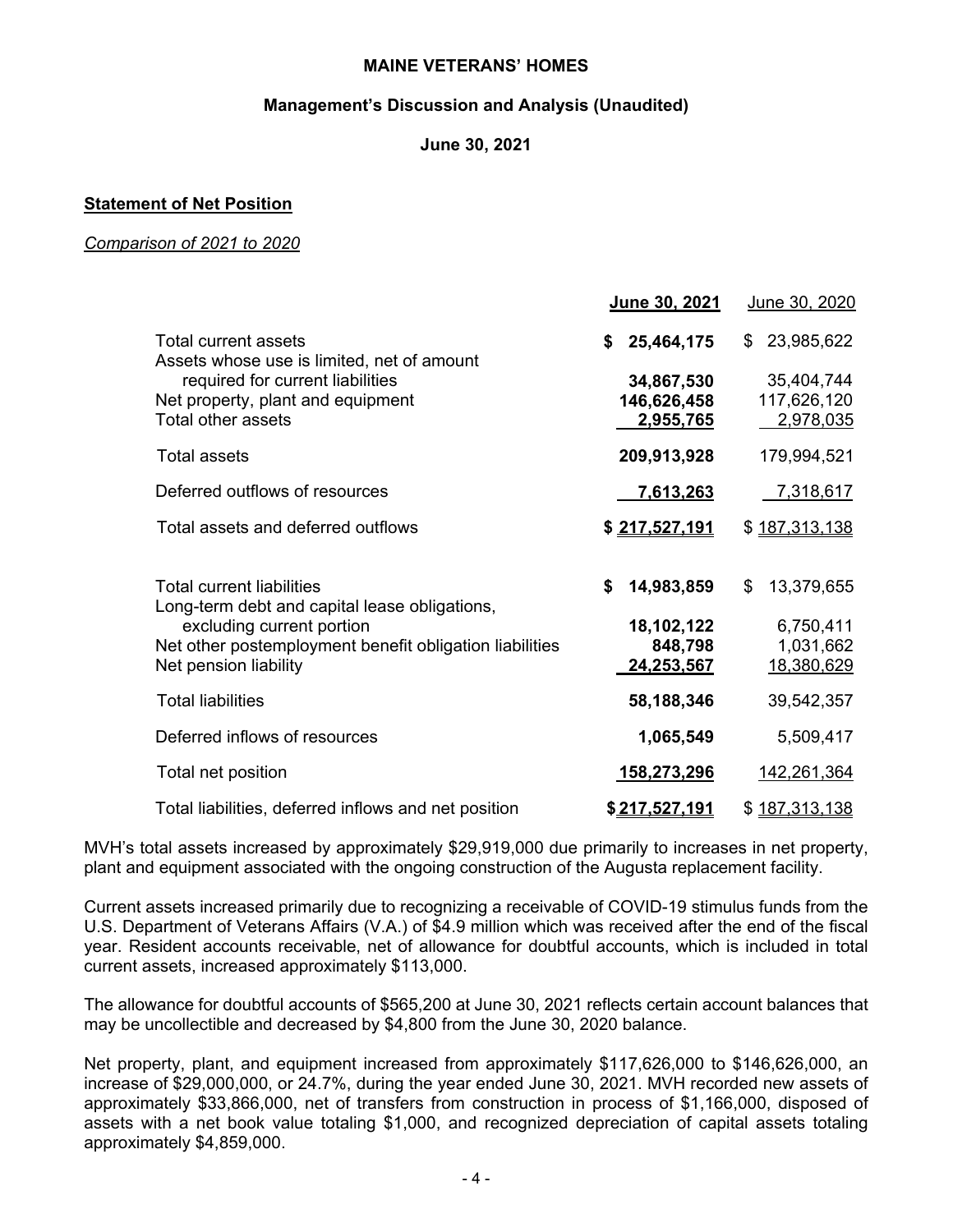#### **Management's Discussion and Analysis (Unaudited)**

#### **June 30, 2021**

During FY 2016, MVH began planning for a replacement facility in Augusta. Planning for the Augusta replacement facility continued in FY 2018 and included filing a Certificate of Need (CON) with the State of Maine in February 2018. The CON was approved by the State of Maine in August 2018. Total project costs of approximately \$84,861,000 related to the Augusta replacement facility are included in construction in progress at June 30, 2021.

The deferred outflows of resources and deferred inflows of resources related to the pension plan and other postemployment benefits (OPEB) plan as of June 30, 2021 and 2020 were recorded in connection with Governmental Accounting Standards Board Statements (GASB) No. 68 and 75. Deferred outflows related to the pension plan and OPEB plan increased approximately \$295,000 primarily due to an increase in the net difference between projected and actual earnings on pension plan investments partially offset by a net decrease in differences between actual and expected experience and changes in proportions. These items are further discussed in Note 15 to the financial statements.

Total liabilities increased from June 30, 2020 to June 30, 2021 by approximately \$18,646,000, or 47.2%. The major changes in liabilities relate to the net pension liability, increase in current liabilities, and draws on tax exempt bond financing. Under GASB No. 68, cost sharing governments, such as MVH, are required to report a net pension liability, pension expense and pension-related deferred inflows and outflows of resources based on their proportionate share of the collective amounts of all governmental entity participants in the plan. The net pension liability at June 30, 2021 and 2020 was approximately \$24,254,000 and \$18,381,000, respectively. Current liabilities increased primarily due to an increase in accounts payable of approximately \$1,542,000 or 23.6% due to an increase in the retainage amount owed to the construction manager related to the Augusta replacement facility construction project. Longterm debt also increased by approximately \$11,352,000 due primarily to funding for the Augusta replacement facility, net of principal payments on existing capital leases.

Net position increased by approximately \$16,012,000 or 11.3% from June 30, 2020 to June 30, 2021. There are three categories of net position, as follows:

|                                                                             | June 30, 2021                          | <u>June 30, 2020</u>                   |
|-----------------------------------------------------------------------------|----------------------------------------|----------------------------------------|
| Net investment in capital assets<br>Unrestricted<br>Restricted - expendable | \$128,236,000<br>29,785,000<br>252,000 | \$110,540,000<br>31,541,000<br>180,000 |
| Total                                                                       | \$158.273.000                          | \$142,261,000                          |

Net investment in capital assets includes capital assets (e.g., land, buildings, equipment, vehicles, etc.) reduced by outstanding balances of any bonds, notes, or other borrowings that are attributable to these assets. Restricted / expendable net assets represent restricted gifts donated to MVH that remain unspent at fiscal year-end.

Included in the increase in net investment in capital assets from June 30, 2020 to June 30, 2021 are 2021 construction costs of \$31,610,000 associated with the Augusta replacement facility. Construction in process for all projects at June 30, 2021 was approximately \$86,146,000.

The decrease in unrestricted net position from June 30, 2020 to June 30, 2021 includes the impact on pension expense from recording the change in the pension liability required by GASB No. 68. The pension expense required to be booked under GASB No. 68 was \$1.1 million in FY 2021 compared to \$1.7 million in FY 2020 associated with the change in the unfunded pension liability.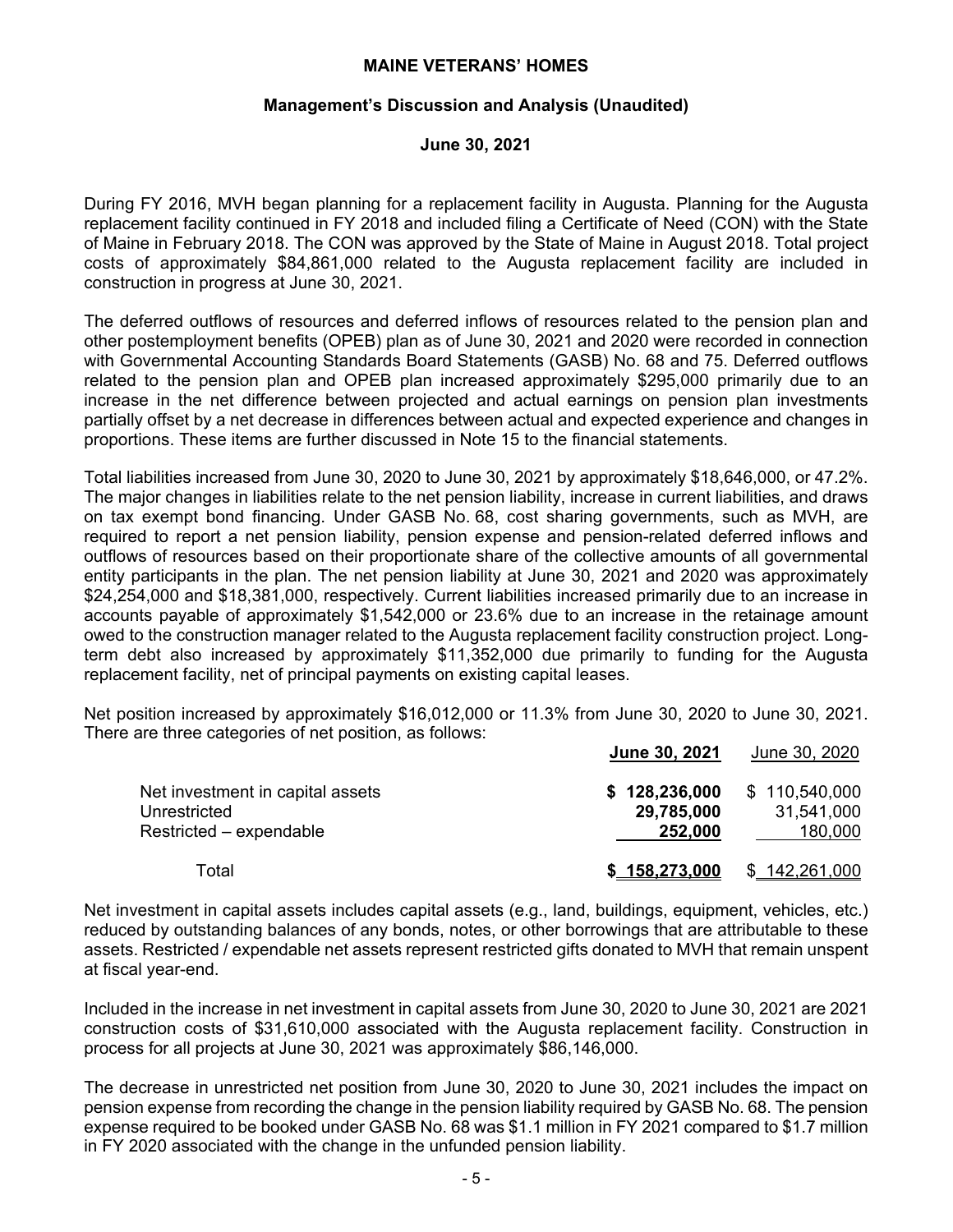#### **Management's Discussion and Analysis (Unaudited)**

#### **June 30, 2021**

#### **Revenues**

Total revenues for the year ended June 30, 2021 were approximately \$104,184,000, a decrease from the year ended June 30, 2020 of (\$10,201,000), or -8.9%. Revenues are divided into two categories: operating revenues and non-operating revenues. Each category is sub-divided as follows:

|                                           | FY 2021          | FY 2020         |
|-------------------------------------------|------------------|-----------------|
| Operating<br>Net resident service revenue | \$<br>53,520,000 | 66,564,000<br>S |
| Net V.A. stipend revenue                  | 7,807,000        | 10,490,000      |
| Net pharmacy revenue                      | 7,423,000        | 8,071,000       |
| Meal, laundry and other revenue, net      | 658,000          | 335,000         |
| Subtotal                                  | 69,408,000       | 85,460,000      |
| Nonoperating                              |                  |                 |
| Contribution revenue                      | 337,000          | 433,000         |
| COVID-19 relief grant revenue             | 10,170,000       | 1,778,000       |
| Investment gain                           | 6,597,000        | 1,200,000       |
| Interest and dividend income, net of fees | 866,000          | 888,000         |
| V.A. construction grant revenue           | 16.766.000       | 24,586,000      |
| Subtotal                                  | 34,736,000       | 28,885,000      |
| Total                                     | \$_104.144.000   | 114,345,000     |

Operating revenues decreased by approximately (\$16,052,000) or -18.8% from June 30, 2020 to June 30, 2021. Net resident service revenue decreased by approximately (\$13,044,000) or -19.6% from June 30, 2020 to June 30, 2021. This decrease was in large part a result of the COVID-19 global pandemic. The pandemic forced long term care facilities, including MVH, to limit admissions to prevent the spread of COVID-19. This caused census to decline dramatically in FY 2021. Census has been slow to recover due to ongoing staffing shortages and the recurrence of the Delta variant of the coronavirus.

Net V.A. stipend revenue decreased primarily due to drop in resident census caused by the COVID-19 pandemic. The drop in census, including MaineCare and Medicare residents, negatively impacted V.A. stipend revenue in FY 2021.

Net pharmacy revenue decreased by approximately (\$648,000) or -8.0% from June 30, 2020 to June 30, 2021. Pharmacy net revenues were negatively impacted by COVID-19 as MVH and external pharmacy clients delayed admissions and experienced lower census levels in an effort to keep the COVID-19 virus out of nursing home facilities. These actions lowered pharmacy prescription volumes and corresponding net revenue.

Nonoperating revenues increased approximately \$5,851,000 from June 30, 2020 to June 30, 2021. Stimulus monies received from the Center for Medicare & Medicaid Services (CMS) to offset the impact of COVID-19 accounted for the largest portion of the increase along with increases in gains on investments. COVID-19 stimulus funds from the Maine Department of Economic and Community Development, Federal Health and Human Services, and V.A. totaling \$10,170,000 were received and recognized in FY 2021 which helped offset a portion of the lost revenue and increased costs incurred related to the COVID-19 pandemic. This increase in stimulus funds was offset by a decrease in VA construction grant revenue due to the project nearing completion.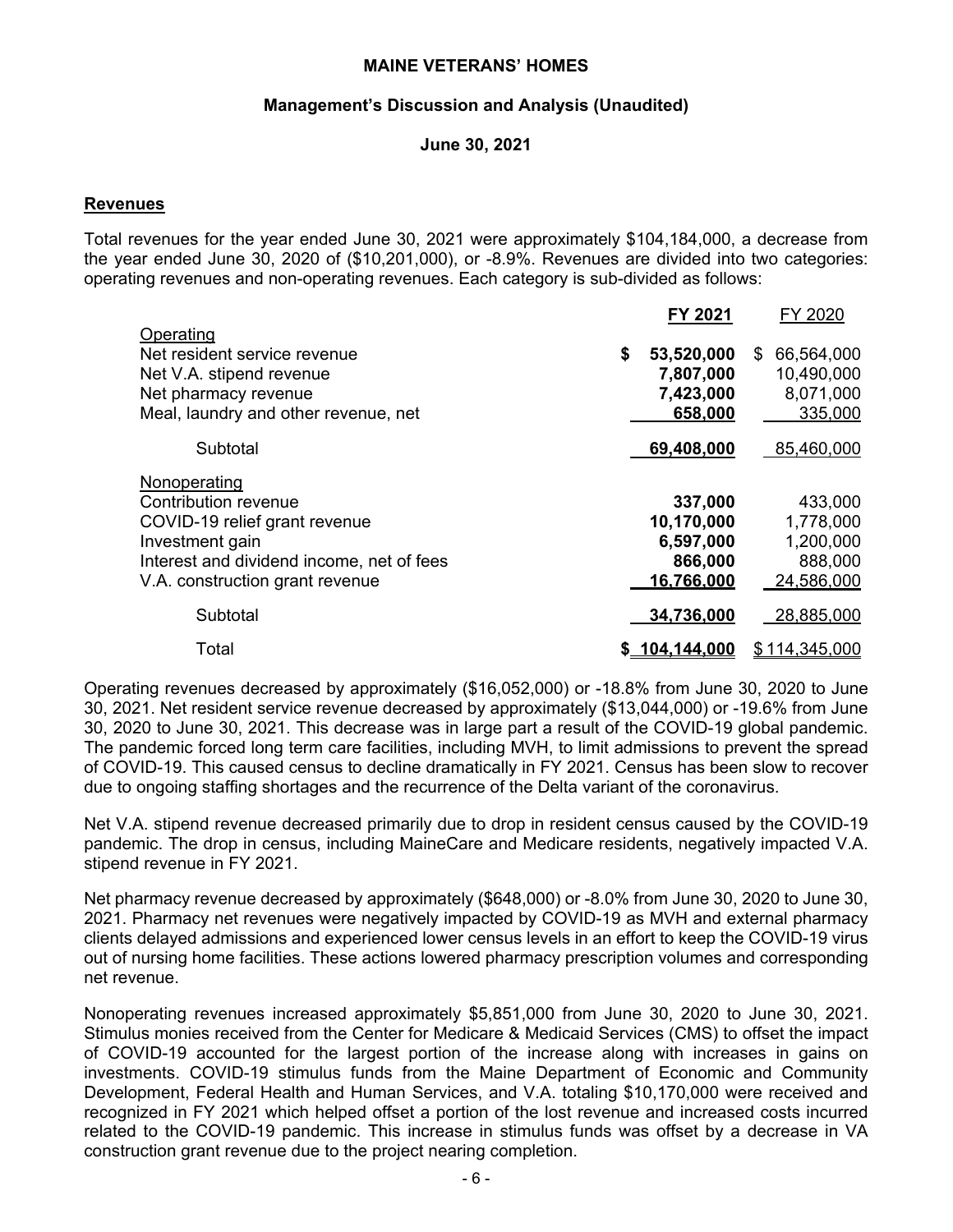#### **Management's Discussion and Analysis (Unaudited)**

#### **June 30, 2021**

# **Expenses**

Total expenses decreased from approximately \$88,151,000 to \$88,132,000 from June 30, 2020 to June 30, 2021, a decrease of (\$19,000). Comparison with prior year expenses is as follows:

|                                              | FY 2021      | FY 2020                                |
|----------------------------------------------|--------------|----------------------------------------|
| Operating expenses<br>Non-operating expenses | 422,000      | $$87,710,000$ $$87,630,000$<br>521,000 |
| Total                                        | \$88,132,000 | \$88,151,000                           |

Operating expenses increased by 0.1% from June 30, 2020 to June 30, 2021. This increase was due primarily to pandemic related expenses. Purchases of personal protective equipment (PPE) and costs incurred for testing of residents and employees caused increases in supplies and other expenses from June 30, 2020 to June 30, 2021.

Salaries decreased approximately (\$746,000) or -1.8% from June 30, 2020 to June 30, 2021. MVH suffered low staffing levels during the COVID-19 pandemic which drove the decrease in salaries. Pharmacy cost of sales decreased (\$281,000) or -6.5% from June 30, 2020 to June 30, 2021. The decrease is associated with a drop in resident census for MVH facilities as well as external pharmacy clients.

Nonoperating expenses decreased by approximately (\$99,000) from June 30, 2020 to June 30, 2021. Increases in interest expense and development expenses were offset by decreases in restricted expenses. Spending on resident activities, which utilize restricted funds, declined in FY 2021 as a result of the pandemic in an effort to keep residents safe. Also, spending was elevated in FY 2020 with the completion of a project in South Paris that utilized restricted funds.

#### **Statement of Cash Flows**

The Statement of Cash Flows reports MVH's sources and uses of cash. The four categories considered are operating, capital and related financing, noncapital financing, and investing activities. Cash at the beginning of FY 2021 was \$12,361,000 and was \$12,142,000 at the end of FY 2021. This represents a net decrease in cash of \$219,000. The net decrease in cash from FY 2020 to FY 2021 is primarily due to cash used by operating activities exceeding cash provided by capital and related financing activities, noncapital financing activities, and investment activities.

For the year ended June 30, 2021, net cash used by operating activities was approximately \$11.6 million for a decrease of approximately \$16.7 million from FY 2020. The decrease is mostly attributable to decreases in net resident service revenue and V.A. stipend revenue caused by the COVID-19 pandemic.

Net cash provided by capital and related financing activities was approximately \$5 million for FY 2021 which represents an increase from FY 2020 of approximately \$11.6 million. This is mostly due to proceeds of approximately \$16.8 million from V.A construction grants, \$11.6 million from long-term debt, and \$8.0 million from funded depreciation offset by investments in property, plant and equipment.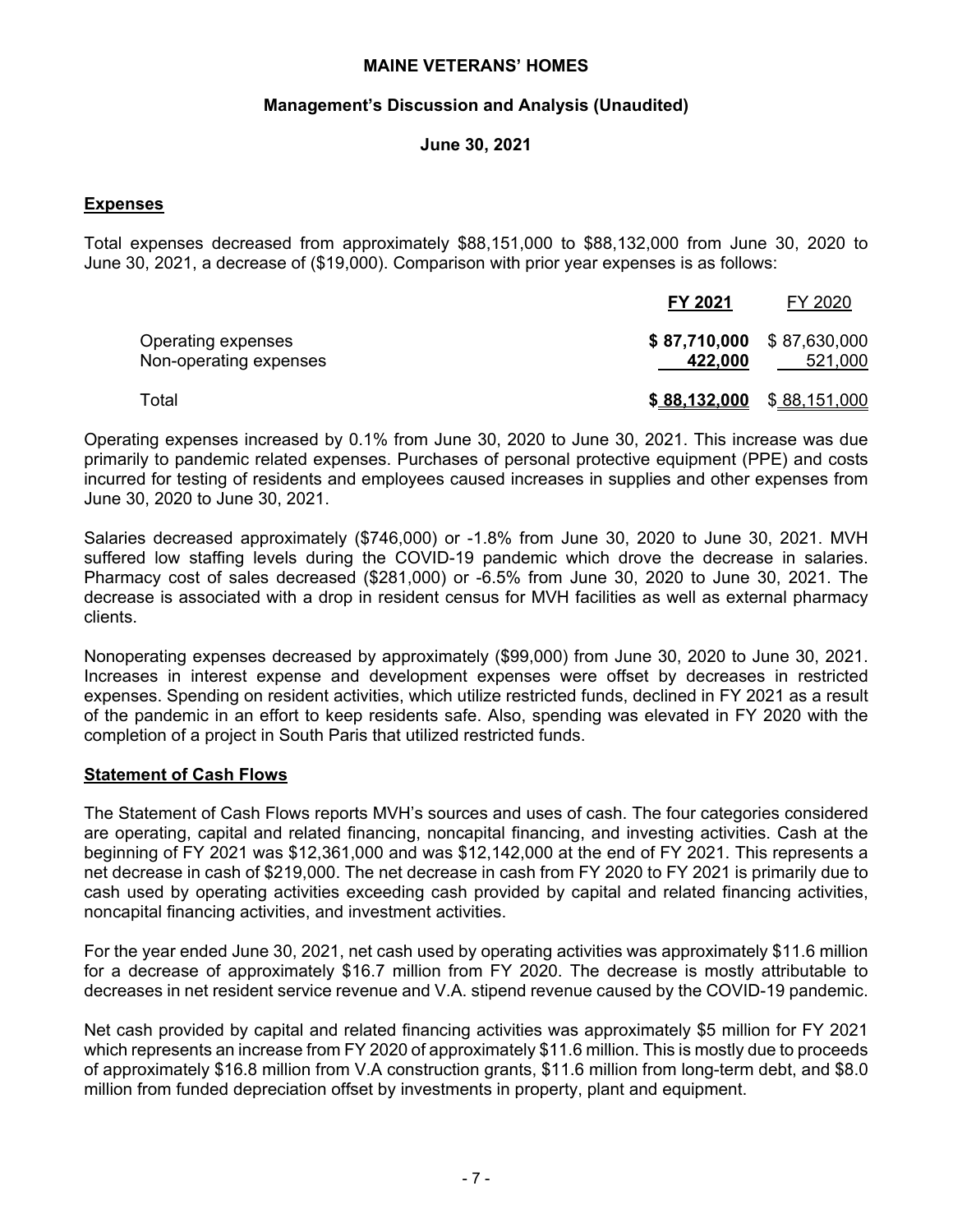#### **Management's Discussion and Analysis (Unaudited)**

#### **June 30, 2021**

Net cash provided by noncapital financing activities for FY 2021 was \$5.5 million primarily due to cash received from COVID-19 federal relief grants.

Net cash provided from investing activities in FY 2021 consists of interest income from investing activities and remained relatively consistent with FY 2020.

# **FINANCIAL ACTIVITY – BUDGET VS. ACTUAL**

The total surplus of \$16,012,000 for the year ended June 30, 2021 was more than the budgeted surplus of \$11,041,000 by \$4,971,000 or 45%. The positive variance from budget was due primarily to strong market performance on MVH's investment portfolio. Gains on the investment portfolio in FY 2021 totaled \$6.6 million which exceeded the budgeted amount by \$5.6 million. The loss from operations of (\$18.3) million exceeded budget by (\$12.2) million. The loss from operations was caused in large part to the COVID-19 pandemic: lost revenue due to low census, high costs for contract labor to offset staffing shortages, high costs for COVID supplies and testing. The loss from operations was partially offset by unbudgeted COVID stimulus funds which totaled \$10.2 million in FY 2021.

Net V.A. stipend revenues of \$7,807,000 accounted for 11.2% of operating revenues and 7.5% of total revenues for the year ended June 30, 2021. MVH is restricted by state statute in its use of these revenues, primarily for the payment of its long-term and other debt and funding for future capital acquisitions (funded depreciation). Consequently, MVH measures its financial performance by excluding this revenue source and any V.A. construction grant revenues received during the year.

Excluding the V.A. stipend revenues and V.A. construction grant revenues, the financial performance of MVH was as follows:

|       | Actual<br>Surplus / (Deficit) | Budgeted<br>Surplus / (Deficit) | <b>Difference</b> |
|-------|-------------------------------|---------------------------------|-------------------|
| Total | \$ (8,560,000)                | \$(13,970,000)                  | \$5,410,000       |

#### **Resident Occupancy**

The most recently available data indicates the occupancy rate in the state of Maine is 78.6% for nursing homes and 84.2% for residential care facilities. The occupancy rate for MVH for FY 2021 was 70.2% for its nursing home beds and 80.0% for its residential care beds. The combined rate for both levels of care was 73.0%. COVID-19 negatively impacted occupancy rates for nursing facilities and residential care facilities since the pandemic began in March 2020.

# **Payor Sources**

Payor sources for all MVH facilities combined in FY 2021 were:

|                    | <b>Nursing Home</b> | <b>Residential Care</b> |
|--------------------|---------------------|-------------------------|
| Private/Commercial | 17.0%               | 19.8%                   |
| V.A.               | 19.7%               | n/a                     |
| Medicaid           | 60.3%               | 80.2%                   |
| Medicare           | $3.0\%$             | n/a                     |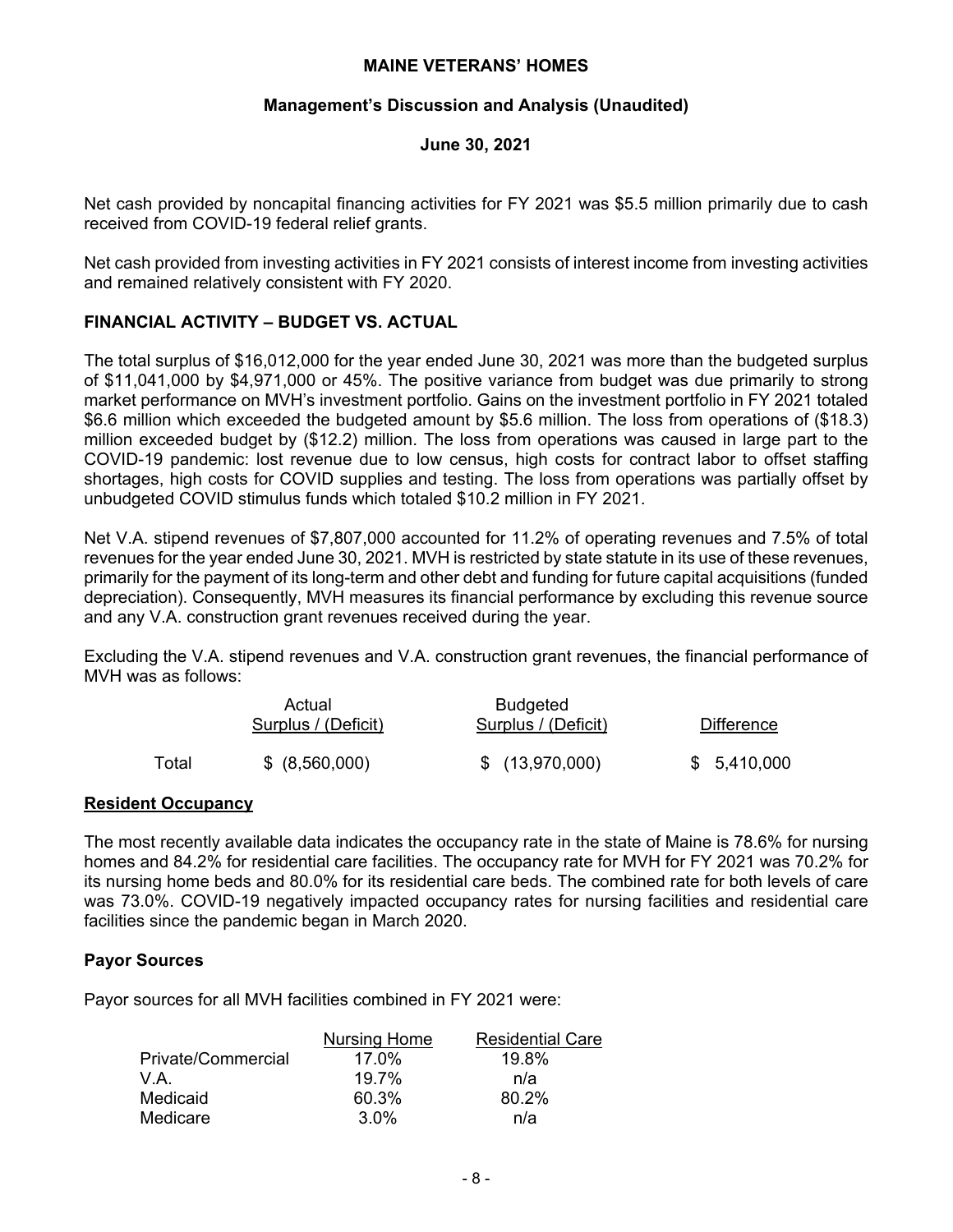#### **Management's Discussion and Analysis (Unaudited)**

# **June 30, 2021**

# **Next Year's Budget and Rates**

A combined budgeted occupancy of 80.6% was approved for FY 2022. Admissions were budgeted to slowly improve each month in FY 2022 to recover from the pandemic, but not to pre-pandemic levels until FY 2023.

The approved budget for FY 2022 forecasts an operating loss of (\$14,310,000) including budgeted V.A. stipend revenue of \$8,684,000 which, as mentioned above, is limited in its use.

Budgeted operating expenses for FY 2022 are \$90,632,000, including budgeted cost of sales of \$5,809,000 for MVH's pharmacy. This is \$2,922,000, or 3.3%, higher than FY 21 actual operating expenses of \$87,710,000. This higher budgeted amount is attributed to an increase in wages and benefits, an increase in cost of sales associated with MVH's pharmacy operations due to expected census improvement as recovery from the pandemic continues, one-time expenses to outfit the new Augusta facility, and increased depreciation expense associated with opening the new Augusta replacement facility.

Total FY 2022 budgeted operating revenues are \$76,322,000. This is an increase of \$6,914,000 from FY 2021 actual operating revenues of \$69,408,000. Pharmacy revenue is budgeted to increase \$2,041,000 in FY 2022 compared to the prior year actual amount associated with the increased resident census noted above. MVH recorded investment gains of \$6.6 million in FY 2021 and budgeted \$1.0 million for gains from investments in FY 2022. MVH recorded a gain on disposal of assets of \$38,000 in FY 2021 which was reflected as an addition to operating revenues. A gain on disposal was not budgeted for FY 2022. Finally, the average daily census budgeted for FY 2022 is 507.6 compared to the actual daily census for FY 2021 of 467.0. This is estimated to impact revenues by \$6.1 million.

The FY 2022 budget does not include the potential impact of GASB No. 68 as that amount cannot be reasonably estimated during the budget time period.

The Augusta replacement facility is expected to be ready for residents in October 2021. No decisions have been made relative to the future use of the existing Augusta facility which will be vacated. MVH plans to acquire the land from the State of Maine and management is exploring options for the sale of the property.

#### **Contacting the Maine Veterans' Homes Financial Management**

This financial report is designed to provide the public with a general overview of MVH's finances and to demonstrate MVH's accountability for the funds it receives. If you have questions about this report or need additional financial information, contact the MVH central office finance department, 460 Civic Center Drive, Augusta, ME 04330.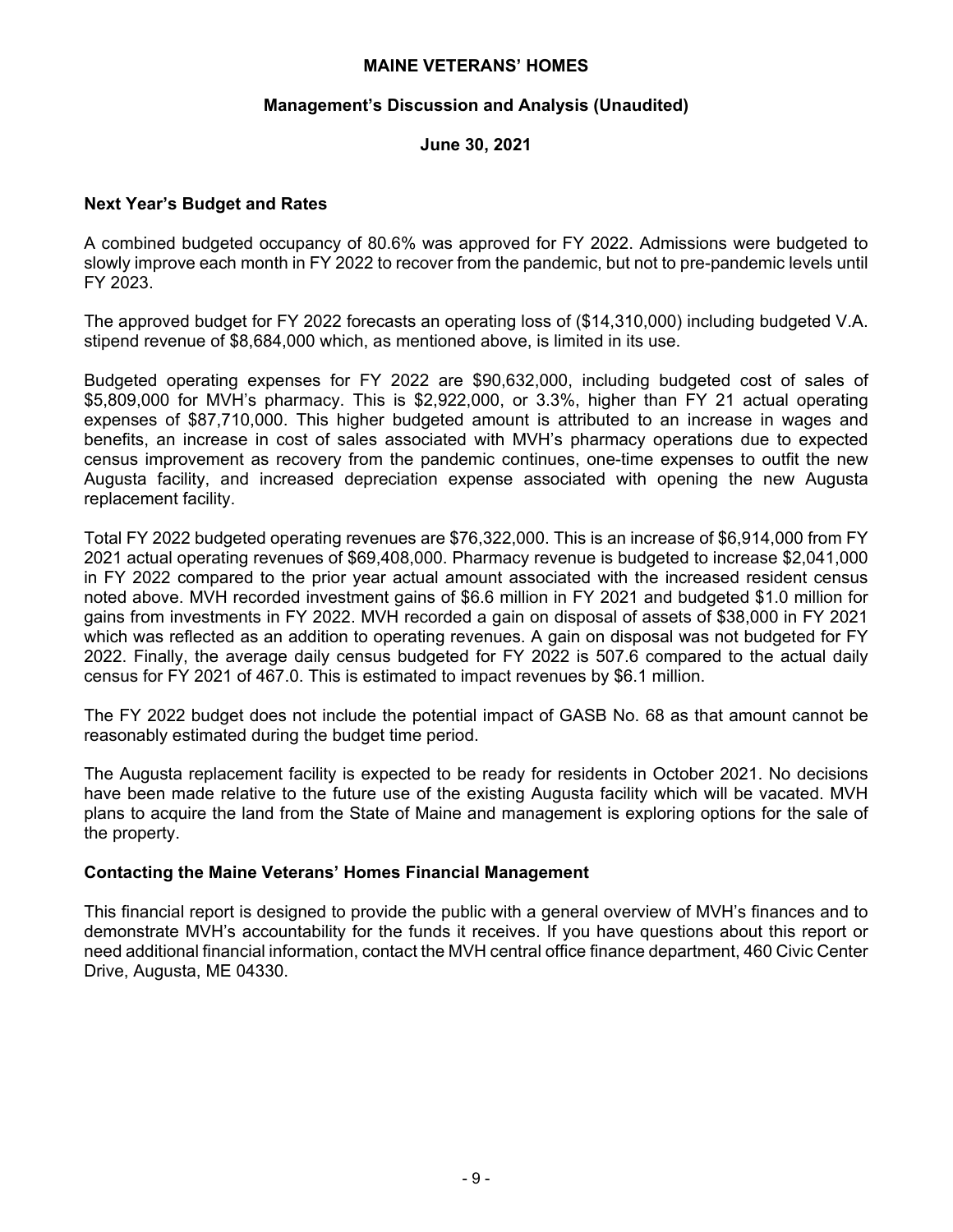# **Statement of Net Position**

# **June 30, 2021 (With Comparative Totals for June 30, 2020)**

#### **ASSETS AND DEFERRED OUTFLOWS**

|                                                                                                                                                           | Operating<br><b>Fund</b>                    | <b>Restricted</b><br><b>Fund</b> | <b>Eliminations</b>          | 2021<br><b>Total</b>                                   | 2020<br>Total                                |
|-----------------------------------------------------------------------------------------------------------------------------------------------------------|---------------------------------------------|----------------------------------|------------------------------|--------------------------------------------------------|----------------------------------------------|
| <b>Current assets</b><br>Cash<br>Accounts receivable, net of<br>allowance for doubtful<br>accounts of \$565,200 and<br>\$570,000 in 2021 and              | \$12,141,642                                | \$                               | \$                           | \$12,141,642                                           | \$12,360,714                                 |
| 2020, respectively.<br>Pharmacy inventory<br>Employee receivables<br>Stimulus receivable<br>V.A. stipend receivable<br>V.A. construction grant            | 4,189,925<br>998,540<br>64,158<br>4,861,398 | 813,778                          |                              | 4,189,925<br>998,540<br>64,158<br>4,861,398<br>813,778 | 4,076,851<br>1,134,720<br>122,316<br>906,820 |
| receivable<br>Prepaid expenses, supplies and<br>other current assets<br>Assets whose use is limited<br>Due from other fund<br>Estimated third-party payor | 314,138<br>330,265<br>1,477,749             | 916,425                          | (1, 477, 749)                | 916,425<br>314,138<br>330,265                          | 3,599,465<br>613,779<br>275,140              |
| settlements<br><b>Total current assets</b>                                                                                                                | 833,906<br>25,211,721                       | 1,730,203                        | (1, 477, 749)                | 833,906<br>25,464,175                                  | 895,817<br>23,985,622                        |
| Assets whose use is limited, net<br>of amount required for current<br>liabilities                                                                         | 34,867,530                                  |                                  |                              | 34,867,530                                             | 35,404,744                                   |
| Property, plant and equipment<br>Less accumulated depreciation                                                                                            | 213,881,759<br>(67, 785, 301)               | 530,000                          |                              | 214,411,759<br>(67, 785, 301)                          | 180,650,862<br>(63, 024, 742)                |
| Net property, plant and<br>equipment                                                                                                                      | 146,096,458                                 | 530,000                          |                              | 146,626,458                                            | 117,626,120                                  |
| Other assets<br>Computer software, net of<br>amortization<br>License rights                                                                               | 18,150<br>2,937,615                         |                                  |                              | 18,150<br>2,937,615                                    | 40,420<br>2,937,615                          |
| Total other assets                                                                                                                                        | 2,955,765                                   |                                  |                              | 2,955,765                                              | 2,978,035                                    |
| <b>Total assets</b>                                                                                                                                       | 209, 131, 474                               | 2,260,203                        | (1,477,749)                  | 209,913,928                                            | 179,994,521                                  |
| Deferred outflows of resources                                                                                                                            | 7,613,263                                   |                                  |                              | <u>7,613,263</u>                                       | 7,318,617                                    |
| Total assets and deferred<br>outflows                                                                                                                     | \$216,744,737                               | \$2,260,203                      | \$ (1,477,749) \$217,527,191 |                                                        | \$187,313,138                                |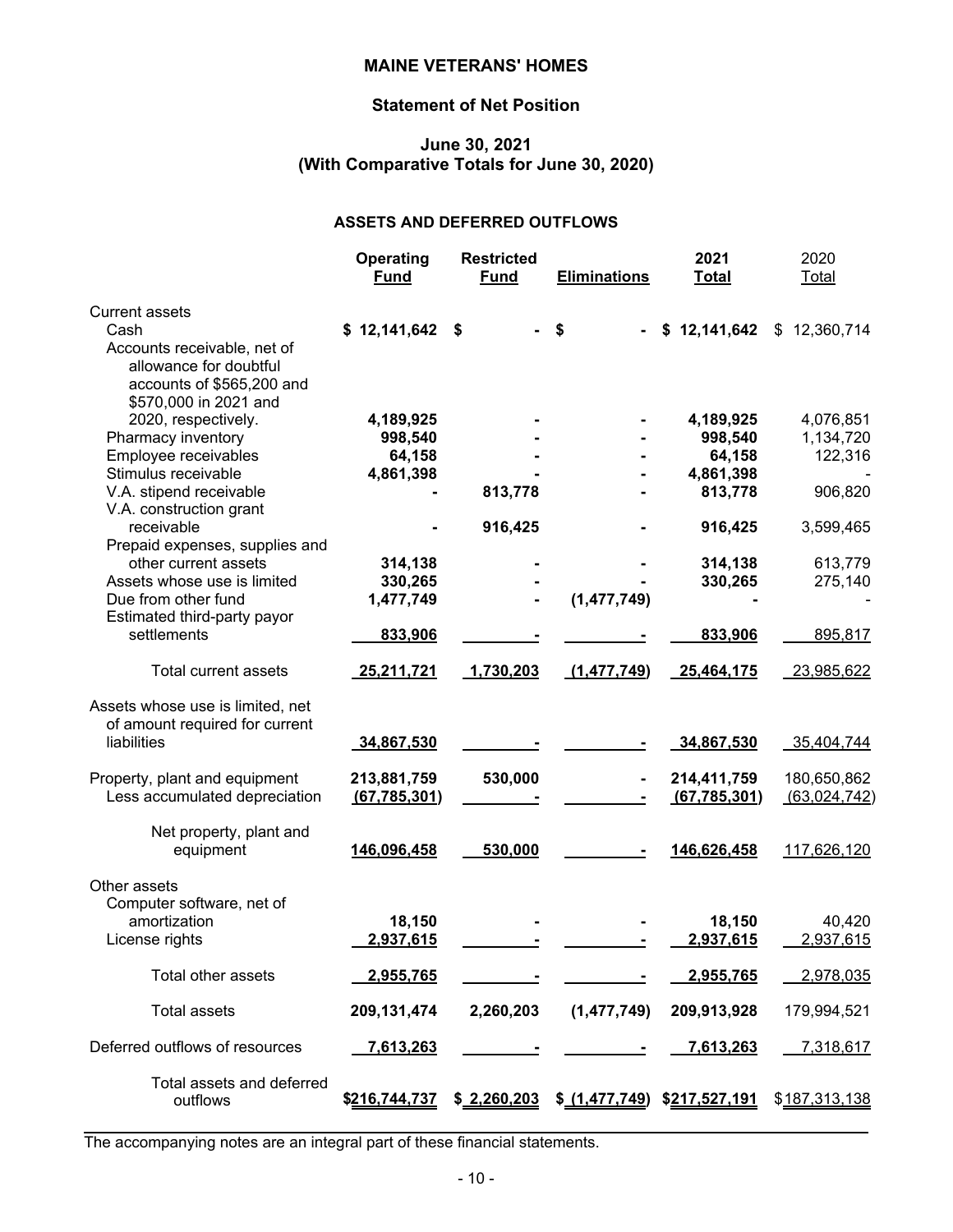#### **LIABILITIES, DEFERRED INFLOWS AND NET POSITION**

|                                                                                             | Operating<br><b>Fund</b>   | <b>Restricted</b><br><b>Fund</b> | <b>Eliminations</b> | 2021<br><b>Total</b>                 | 2020<br>Total                        |
|---------------------------------------------------------------------------------------------|----------------------------|----------------------------------|---------------------|--------------------------------------|--------------------------------------|
| <b>Current liabilities</b><br>Current portion of capital lease                              |                            |                                  |                     |                                      |                                      |
| obligations<br>Accounts payable                                                             | \$<br>288,257<br>8,066,716 | \$                               | \$                  | \$<br>288,257<br>8,066,716           | \$<br>336,105<br>6,525,092           |
| Accrued expenses and other<br>current liabilities<br>Accrued payroll and related            | 206,221                    |                                  |                     | 206,221                              | 51,664                               |
| expenses<br>Resident funds held in trust                                                    | 5,902,181<br>330,265       |                                  |                     | 5,902,181<br>330,265                 | 6,117,563<br>275,140                 |
| Refunds due to third-party<br>payors<br>Due to other fund                                   | 190,219                    | 1,477,749                        | (1, 477, 749)       | 190,219                              | 74,091                               |
| <b>Total current liabilities</b>                                                            | 14,983,859                 | 1,477,749                        | (1, 477, 749)       | 14,983,859                           | 13,379,655                           |
| Long-term debt and capital lease<br>obligations, excluding current<br>portion               | 18,102,122                 |                                  |                     | 18,102,122                           | 6,750,411                            |
| Net other post-employment benefit<br>obligation liabilities                                 | 848,798                    |                                  |                     | 848,798                              | 1,031,662                            |
| Net pension liability                                                                       | 24,253,567                 |                                  |                     | 24,253,567                           | 18,380,629                           |
| <b>Total liabilities</b>                                                                    | 58,188,346                 | 1,477,749                        | (1, 477, 749)       | 58,188,346                           | 39,542,357                           |
| Deferred inflows of resources                                                               | 1,065,549                  |                                  |                     | 1,065,549                            | 5,509,417                            |
| Net position<br>Net investment in capital assets<br>Unrestricted<br>Restricted - expendable | 127,706,079<br>29,784,763  | 530,000<br>252,454               |                     | 128,236,079<br>29,784,763<br>252,454 | 110,539,604<br>31,541,785<br>179,975 |
| Total net position                                                                          | 157,490,842                | 782,454                          |                     | 158,273,296                          | 142,261,364                          |

Total liabilities, deferred inflows and net

position **\$216,744,737 \$ 2,260,203 \$ (1,477,749) \$217,527,191** \$187,313,138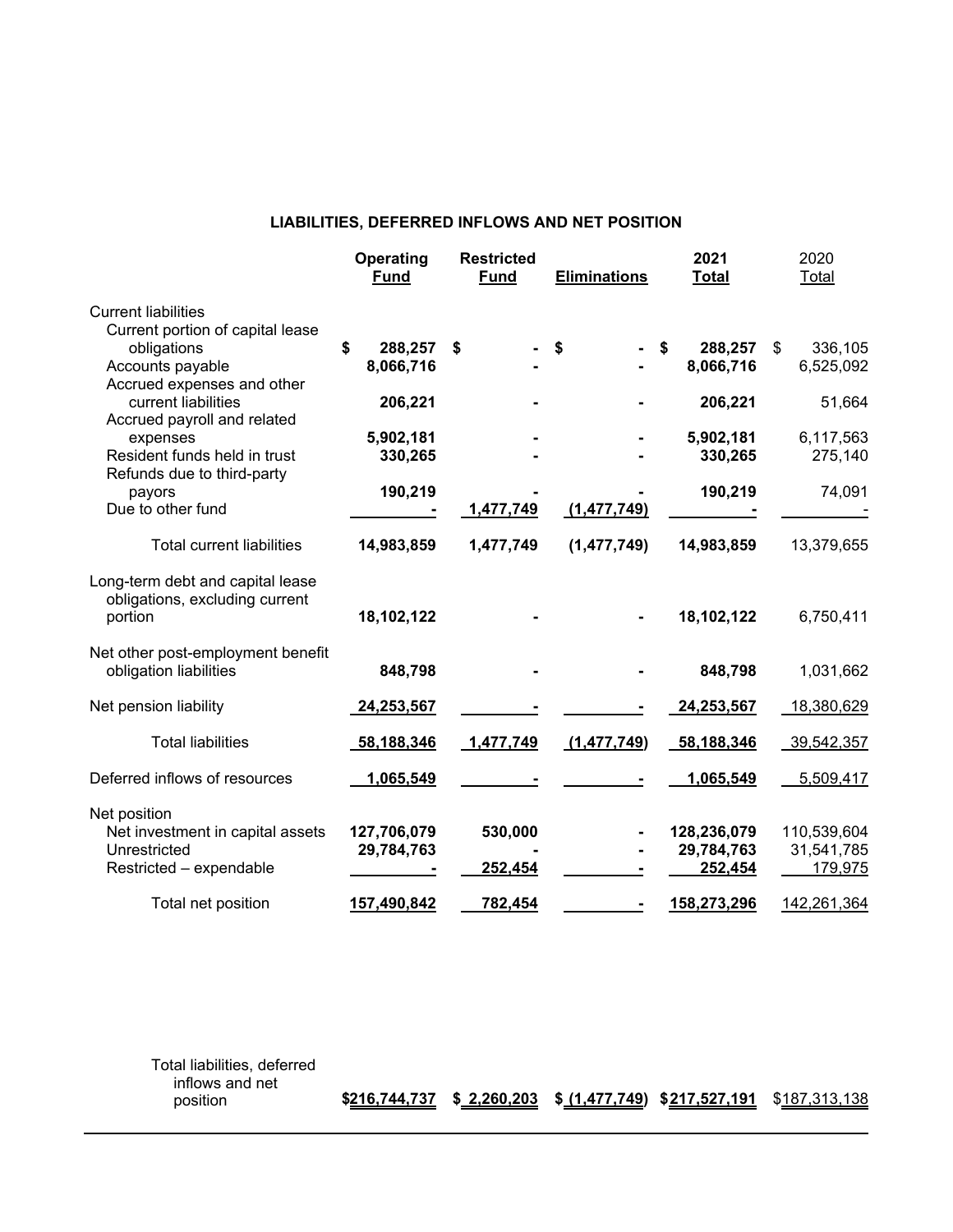# **Statement of Revenues, Expenses, and Changes in Net Position**

# **Year Ended June 30, 2021 (With Comparative Totals for Year Ended June 30, 2020)**

|                                                                                                                                                                                                                                                                                                      | <b>Operating</b><br><b>Fund</b>                                                                      | <b>Restricted</b><br><b>Fund</b>    | 2021<br><b>Total</b>                                                                                 | 2020<br>Total                                                                                        |
|------------------------------------------------------------------------------------------------------------------------------------------------------------------------------------------------------------------------------------------------------------------------------------------------------|------------------------------------------------------------------------------------------------------|-------------------------------------|------------------------------------------------------------------------------------------------------|------------------------------------------------------------------------------------------------------|
| Operating revenues<br>Net resident service revenue<br>Net V.A. stipend revenue<br>Net pharmacy revenue<br>Meal, laundry and other revenue, net                                                                                                                                                       | \$<br>53,519,685<br>7,423,268<br>658,413                                                             | \$<br>7,806,538                     | \$<br>53,519,685<br>7,806,538<br>7,423,268<br>658,413                                                | \$<br>66,563,989<br>10,490,452<br>8,070,978<br>335,398                                               |
| Total operating revenues                                                                                                                                                                                                                                                                             | 61,601,366                                                                                           | 7,806,538                           | 69,407,904                                                                                           | 85,460,817                                                                                           |
| Operating expenses<br><b>Salaries</b><br><b>Benefits</b><br>Pharmacy - cost of sales<br>Purchased services<br>Supplies<br>Other<br><b>Bad debts</b><br>Depreciation and amortization                                                                                                                 | 41,665,492<br>13,192,359<br>4,059,029<br>8,699,397<br>5,741,766<br>5,970,221<br>304,513<br>4,887,006 |                                     | 41,665,492<br>13,192,359<br>4,059,029<br>8,699,397<br>5,741,766<br>5,970,221<br>304,513<br>4,887,006 | 42,411,602<br>12,848,902<br>4,340,095<br>9,137,902<br>4,886,582<br>4,422,666<br>559,596<br>5,093,158 |
| Health care provider tax                                                                                                                                                                                                                                                                             | 3,190,170                                                                                            |                                     | 3,190,170                                                                                            | 3,929,229                                                                                            |
| Total operating expenses                                                                                                                                                                                                                                                                             | 87,709,953                                                                                           |                                     | 87,709,953                                                                                           | 87,629,732                                                                                           |
| Operating (deficiency) excess of<br>revenues over expenses                                                                                                                                                                                                                                           | (26, 108, 587)                                                                                       | 7,806,538                           | (18, 302, 049)                                                                                       | (2, 168, 915)                                                                                        |
| Nonoperating revenues and expenses<br>Contribution revenue<br>COVID-19 relief grant revenue<br>Investment gain<br>Interest and dividend income, net of fees<br>Interest expense<br>Development expenses<br>Restricted expenses<br>V.A. construction grant revenue<br>Total nonoperating revenues and | 98,559<br>10,170,143<br>6,596,686<br>866,348<br>(68, 600)<br>(187, 499)                              | 238,790<br>(166, 311)<br>16,765,865 | 337,349<br>10,170,143<br>6,596,686<br>866,348<br>(68, 600)<br>(187, 499)<br>(166, 311)<br>16,765,865 | 433,018<br>1,778,406<br>1,200,335<br>888,037<br>(55, 510)<br>(179, 776)<br>(286, 153)<br>24,586,177  |
| expenses<br>Total (deficiency) excess of                                                                                                                                                                                                                                                             | 17,475,637                                                                                           | 16,838,344                          | <u>34,313,981</u>                                                                                    | 28,364,534                                                                                           |
| revenues over expenses                                                                                                                                                                                                                                                                               | (8,632,950)                                                                                          | 24,644,882                          | 16,011,932                                                                                           | 26,195,619                                                                                           |
| Funding of depreciation and capital<br>expenditures                                                                                                                                                                                                                                                  | 24,572,403                                                                                           | (24, 572, 403)                      |                                                                                                      |                                                                                                      |
| Total increase in net position                                                                                                                                                                                                                                                                       | 15,939,453                                                                                           | 72,479                              | 16,011,932                                                                                           | 26,195,619                                                                                           |
| Net position, beginning of year                                                                                                                                                                                                                                                                      | <u>141,551,389</u>                                                                                   | <u>709,975</u>                      | <u>142,261,364</u>                                                                                   | 116,065,745                                                                                          |
| Net position, end of year                                                                                                                                                                                                                                                                            | 157,490,842                                                                                          | \$<br>782,454                       | \$<br>158,273,296                                                                                    | \$ 142,261,364                                                                                       |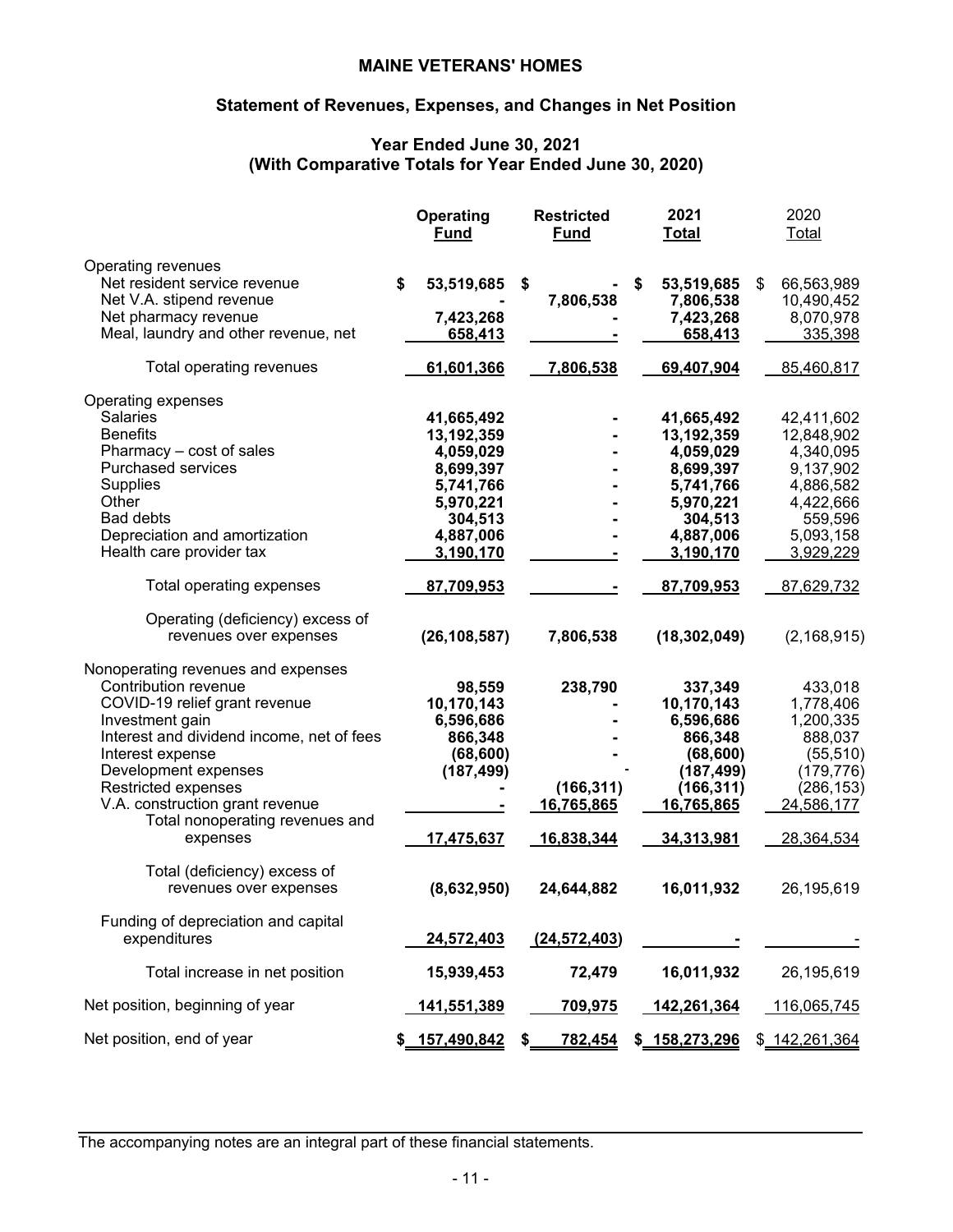# **Statement of Cash Flows**

#### **Year Ended June 30, 2021 (With Comparative Totals for Year Ended June 30, 2020)**

|                                                                                                                                                                                                          | Operating<br><b>Fund</b>                                | <b>Restricted</b><br><b>Fund</b> | 2021<br><b>Total</b>                                    | 2020<br>Total                                           |
|----------------------------------------------------------------------------------------------------------------------------------------------------------------------------------------------------------|---------------------------------------------------------|----------------------------------|---------------------------------------------------------|---------------------------------------------------------|
| Cash flows from operating activities<br>Cash received from V.A. stipend<br>Cash received from other sources<br>Cash received from residents and                                                          | \$<br>7,980,947                                         | \$7,899,580                      | 7,899,580<br>\$<br>7,980,947                            | \$10,678,706<br>8,683,866                               |
| third-party payors<br>Cash paid to employees<br>Cash paid to vendors                                                                                                                                     | 53,345,013<br>(41, 822, 716)<br>(38,980,578)            |                                  | 53,345,013<br>(41,822,716)<br>(38,980,578)              | 65,240,838<br>(41, 364, 980)<br>(38, 151, 806)          |
| Net cash (used) provided by<br>operating activities                                                                                                                                                      | (19, 477, 334)                                          | 7,899,580                        | (11, 577, 754)                                          | 5,086,624                                               |
| Cash flows from capital and related financing<br>activities                                                                                                                                              |                                                         |                                  |                                                         |                                                         |
| Proceeds from long-term debt<br>Interest paid on long-term debt and capital                                                                                                                              | 11,572,071                                              |                                  | 11,572,071                                              | 5,759,615                                               |
| lease obligation<br>Principal payments on capital lease obligations<br>Proceeds from V.A. construction grants<br>Additions to property, plant and equipment<br>Proceeds from sale of property, plant and | (62, 420)<br>(315, 206)<br>16,765,865<br>(32, 615, 787) |                                  | (62, 420)<br>(315, 206)<br>16,765,865<br>(32, 615, 787) | (13, 328)<br>(157, 630)<br>24,586,177<br>(37, 725, 977) |
| equipment<br>Interfund transfers<br>Cash paid for development activities<br>Proceeds from draw from funded                                                                                               | 38,585<br>10,655,099<br>(187, 499)                      | (7,972,059)                      | 38,585<br>2,683,040<br>(187, 499)                       | 86,862<br>(1,014,323)<br>(179, 778)                     |
| depreciation                                                                                                                                                                                             | 8,000,000                                               |                                  | 8,000,000                                               | 3,000,000                                               |
| Increase in funded depreciation and bond<br>debt service                                                                                                                                                 | (866,098)                                               |                                  | (866,098)                                               | (887, 687)                                              |
| Net cash provided (used) by capital and<br>related financing activities                                                                                                                                  | 12,984,610                                              | (7,972,059)                      | 5,012,551                                               | (6,546,069)                                             |
| Cash flows from noncapital financing activities<br>Cash received from contributions<br>Cash received from COVID-19 federal relief                                                                        | 98,559                                                  | 238,790                          | 337,349                                                 | 433,019                                                 |
| grants<br>Cash paid for restricted expenses                                                                                                                                                              | 5,308,745                                               | (166, 311)                       | 5,308,745<br>(166, 311)                                 | 1,778,408<br>(286, 153)                                 |
| Net cash provided by noncapital financing<br>activities                                                                                                                                                  | 5,407,304                                               | 72,479                           | 5,479,783                                               | 1,925,274                                               |
| Cash flows from investing activities<br>Interest income from investing activities                                                                                                                        | 866,348                                                 |                                  | 866,348                                                 | 888,037                                                 |
| Net cash provided by investing activities                                                                                                                                                                | 866,348                                                 |                                  | 866,348                                                 | 888,037                                                 |
| Net (decrease) increase in cash                                                                                                                                                                          | (219, 072)                                              |                                  | (219, 072)                                              | 1,353,866                                               |
| Cash, beginning of year                                                                                                                                                                                  | 12,360,714                                              |                                  | 12,360,714                                              | 11,006,848                                              |
| Cash, end of year                                                                                                                                                                                        | \$ 12,141,642                                           |                                  | \$12,141,642                                            | \$ 12,360,714                                           |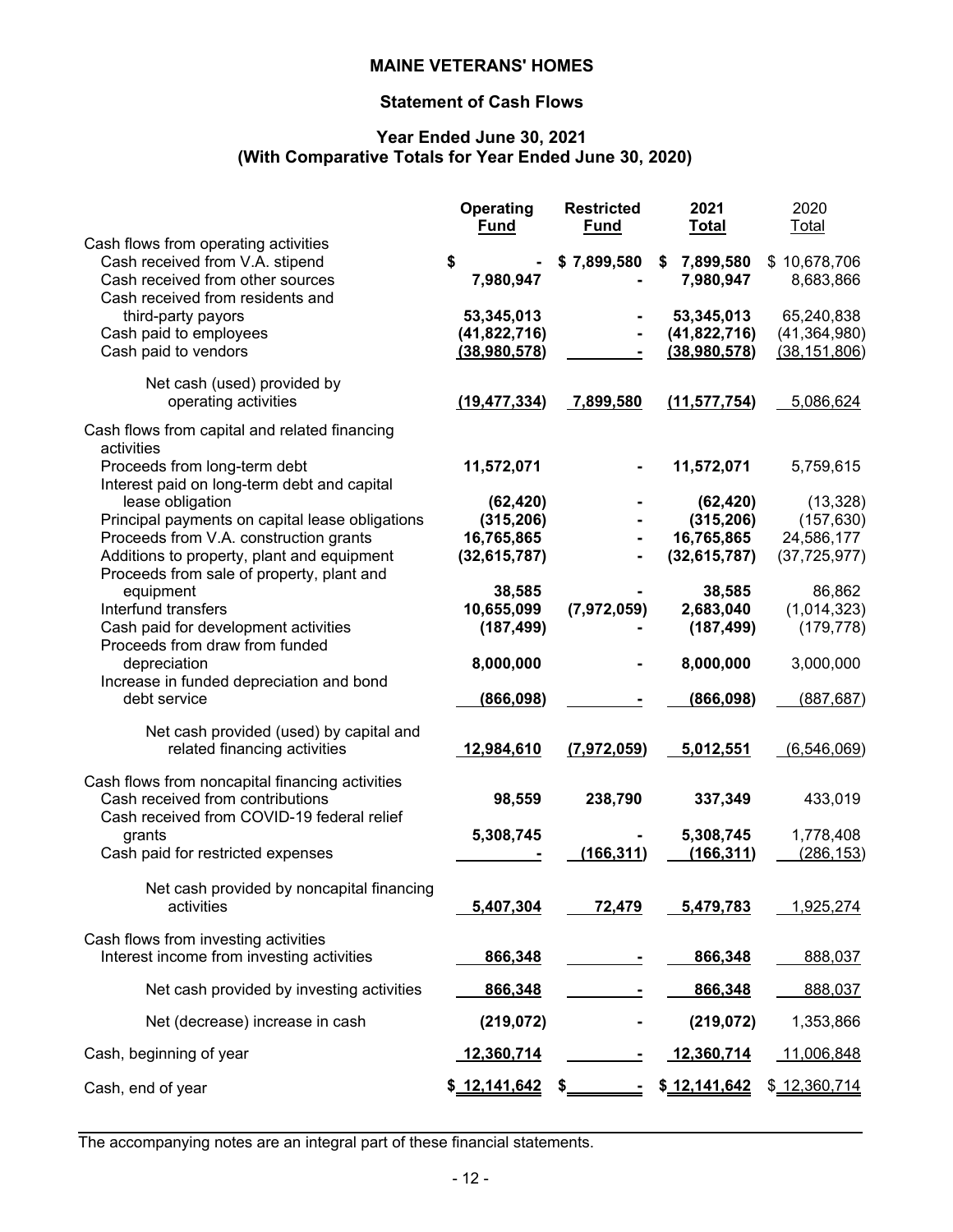#### **Statements of Cash Flows (Concluded)**

#### **Year Ended June 30, 2021 (With Comparative Totals for Year Ended June 30, 2020)**

|                                                                                                                                                                                  | Operating<br><b>Fund</b>    | <b>Restricted</b><br><b>Fund</b> | 2021<br><b>Total</b>                                            | 2020<br>Total |
|----------------------------------------------------------------------------------------------------------------------------------------------------------------------------------|-----------------------------|----------------------------------|-----------------------------------------------------------------|---------------|
| Reconciliation of operating (deficiency) excess of<br>revenues over expenses to net cash (used)<br>provided by operating activities<br>Operating (deficiency) excess of revenues |                             |                                  |                                                                 |               |
| over expenses<br>Adjustments to reconcile operating<br>(deficiency) excess of revenues over<br>expenses to net cash (used) provided by<br>operating activities                   |                             |                                  | $$$ (26,108,587) $$$ 7,806,538 $$$ (18,302,049) $$$ (2,168,915) |               |
| Depreciation and amortization<br>(Gain) loss on disposal of                                                                                                                      | 4,887,006                   |                                  | 4,887,006                                                       | 5,093,158     |
| property, plant and equipment<br>(Increase) decrease in<br>Accounts and employee                                                                                                 | (37, 889)                   |                                  | (37, 889)                                                       | 170,359       |
| receivables, net                                                                                                                                                                 | (54, 916)                   |                                  | (54, 916)                                                       | 1,060,634     |
| Pharmacy inventory                                                                                                                                                               | 136,180                     |                                  | 136,180                                                         | (4,349)       |
| V.A. stipend receivable<br>Prepaid expenses, supplies                                                                                                                            |                             | 93,042                           | 93,042                                                          | 188,254       |
| and other current assets                                                                                                                                                         | 299,641                     |                                  | 299,641                                                         | (331, 591)    |
| Deferred outflows of resources<br>Increase (decrease) in                                                                                                                         | (294, 646)                  |                                  | (294, 646)                                                      | (411, 920)    |
| Accounts payable<br>Accrued expenses and other                                                                                                                                   | 338,639                     |                                  | 338,639                                                         | 252,740       |
| current liabilities<br>Estimated third-party payor                                                                                                                               | 49,121                      |                                  | 49,121                                                          | 885,261       |
| liabilities<br>Net other post-employment                                                                                                                                         | 61,911                      |                                  | 61,911                                                          | (1,617,168)   |
| benefit obligation liabilities                                                                                                                                                   | (182, 864)                  |                                  | (182, 864)                                                      | 30,096        |
| Net pension liability                                                                                                                                                            | 5,872,938                   |                                  | 5,872,938                                                       | 1,586,201     |
| Deferred inflows of resources                                                                                                                                                    | (4, 443, 868)               |                                  | (4, 443, 868)                                                   | 353,864       |
| Net cash (used) provided by operating                                                                                                                                            |                             |                                  |                                                                 |               |
| activities                                                                                                                                                                       | \$ (19,477,334) \$7,899,580 |                                  | \$ <u>(11,577,754</u> )                                         | \$ 5,086,624  |

Supplemental cash flow disclosures:

At June 30, 2021, additions to property, plant and equipment totaling \$6,413,225 were included in accounts payable. Additions to property, plant and equipment of \$5,210,240 included in accounts payable at June 30, 2020 were paid in 2021.

Equipment financed through capital lease obligations totaled \$46,998 and \$1,002,361 during the year ended June 30, 2021 and 2020, respectively.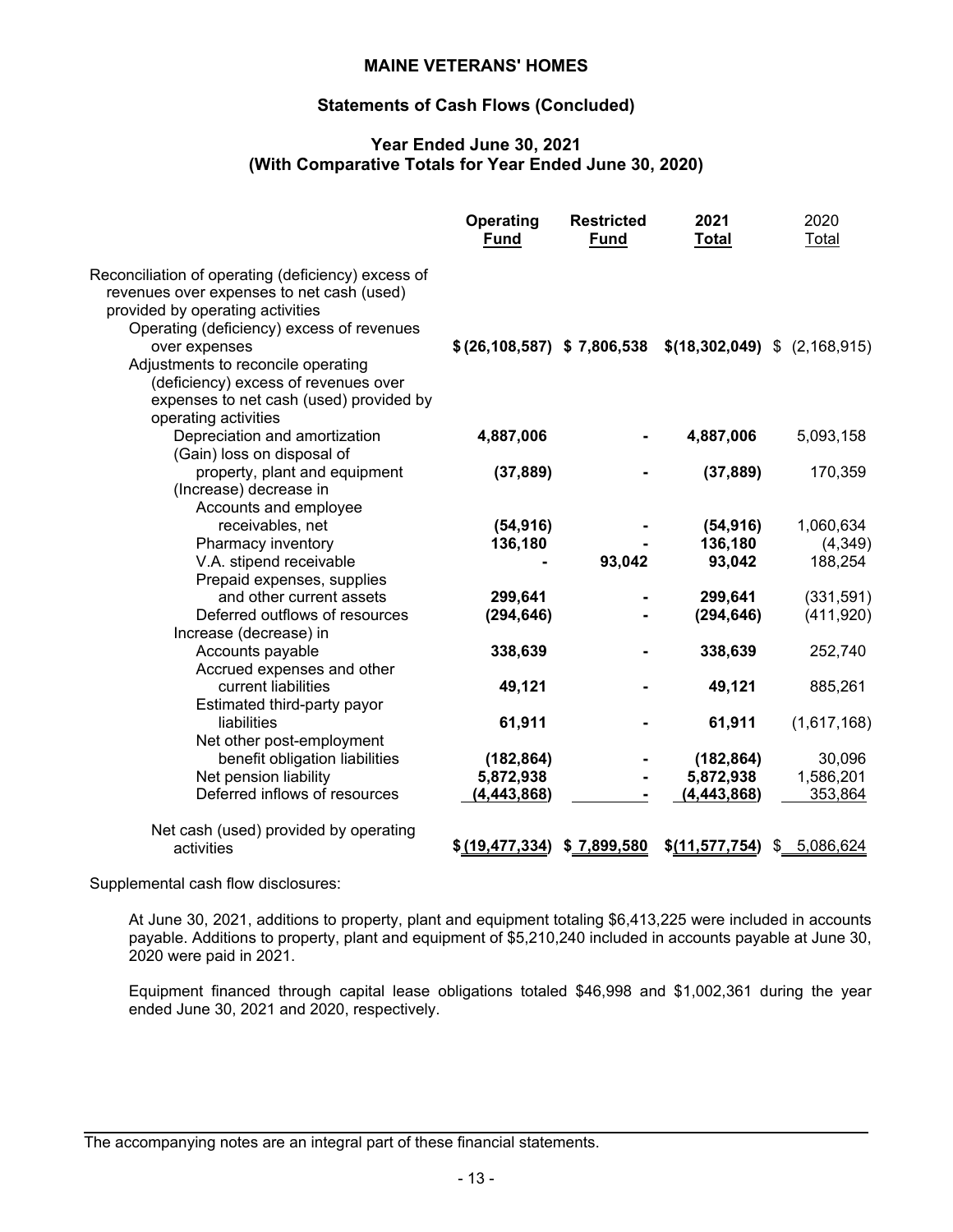# **Notes to Financial Statements**

#### **June 30, 2021 (With Comparative Totals for June 30, 2020)**

#### **Nature of Business**

Maine Veterans' Homes (MVH) provides nursing and residential care to qualified veterans and their spouses, widows, widowers and "gold star" parents. MVH operates six facilities in Maine.

#### Augusta

The Augusta facility has 120 nursing facility beds and 30 residential care beds. The nursing facility has been operating its 120 nursing home beds since 1983. Construction was funded by a grant from the U.S. Department of Veterans' Affairs (V.A.) for 65% of allowed costs, and the balance was funded by a general obligation bond issue of the State of Maine (State). The land was deeded to MVH by the State Bureau of Public Lands (Bureau). Title to the land will revert back to the Bureau after a certain tax-free general obligation bond has been redeemed.

The 30-bed residential care unit in Augusta has been in operation since August 2004. Construction of this unit was funded by a grant from the V.A. for 65% of allowed costs and the balance was funded by a tax-free revenue bond issue of MVH. The residential care unit is adjacent to the nursing facility.

Construction on an Augusta replacement facility with 108 nursing facility beds and 30 residential care beds is almost complete. The facility is expected to be operational by December 2021. (See Note 8.)

# **Caribou**

The Caribou facility has 40 nursing facility beds and 30 residential care beds attached to Cary Medical Center. The 40-bed nursing facility has been in operation since January 1990. Construction was funded by a grant from the V.A. for 65% of allowed costs, and the balance was funded by a tax-free revenue bond issue of MVH. The property is under a lease from the Caribou Hospital District. Although the term of the lease is for 99 years, the landlord has retained the right to terminate the lease upon 30 days' written notice in the event MVH shall cease to operate a veterans' facility at the premises. The lease expires in August 2087. In the event of a termination, MVH is entitled to receive, from Caribou Hospital District, a prescribed pro-rata portion of the original construction cost based on the number of years the facility has been in existence.

The 30-bed residential care unit in Caribou has been in operation since September 2003. Construction was funded by a grant from the V.A. for 65% of allowed costs, and the balance was funded by a tax-free revenue bond issue of MVH. The land occupied by MVH for the residential care unit is under lease from the Caribou Hospital District. Although the term of the lease is for 99 years, the landlord has retained the right to terminate the lease upon 30-day written notice in the event MVH shall cease to operate a veterans' facility at the premises. The lease expires in March 2101. The residential care unit is adjacent to the nursing facility.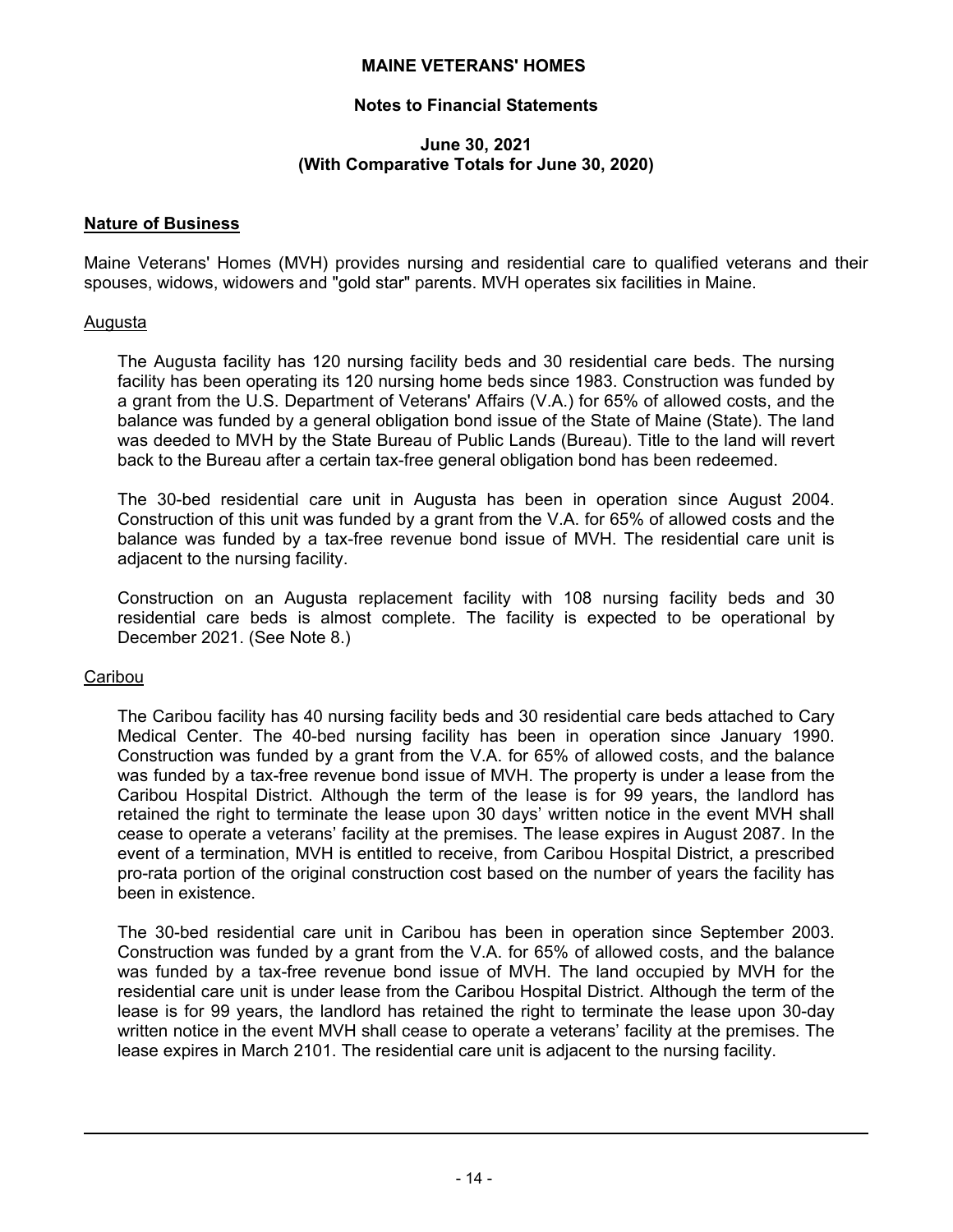## **Notes to Financial Statements**

#### **June 30, 2021 (With Comparative Totals for June 30, 2020)**

The Caribou facility also has a management contract with Cary Medical Center for the provision of various clinical and non-clinical ancillary services. The agreement can be terminated by either party with 90 days written notice.

#### **Scarborough**

The Scarborough facility has 120 nursing facility beds and 30 residential care beds. The nursing facility has been operating its 120 nursing home beds since July 1990. Construction was funded by a grant from the V.A. for 65% of allowed costs, and the balance was funded by a tax-free bond issue of MVH. The land was donated by the Town of Scarborough and the American Legion Post #76 of Scarborough. Title to the land would revert back to the town should MVH cease to operate as a veterans' facility.

The 30-bed residential care unit in Scarborough has been in operation since March 2003. Construction of this unit was funded by a grant from the V.A. for 65% of allowed costs and the balance was funded by a tax-free revenue bond issue of MVH. The residential care unit is adjacent to the nursing facility.

#### South Paris

The South Paris facility has 62 nursing facility beds and 28 residential care beds and has been in operation since July 1995. Construction was funded by a grant from the V.A. for 65% of allowed costs, and by tax-free revenue bonds of MVH. Most of the land was donated by Oxford Bank and Trust Company and Peoples Heritage Bank, and adjacent parcels were purchased from, or donated by, private land owners.

#### Bangor

The Bangor facility has 120 nursing facility beds and 30 residential care beds. The nursing facility has been operating its 120 nursing home beds since October 1995. Construction was funded by a grant from the V.A. for 65% of allowed costs, and by a tax-free revenue bond issue of MVH. The land was donated by the State. The 30-bed residential care unit has been in operation since June 2003. Construction was funded by a grant from the V.A. for 65% of allowed costs, and by a tax-free revenue bond issue. The residential care unit is adjacent to the nursing facility.

#### Machias

The Machias facility has 30 residential care beds and has been in operation since September 2005. Construction was funded partially by a grant from the V.A. for 65% of allowed costs.

MVH also has a central office whose costs are allocated to each of the facilities. The central office provides accounting, human resources, and other management support.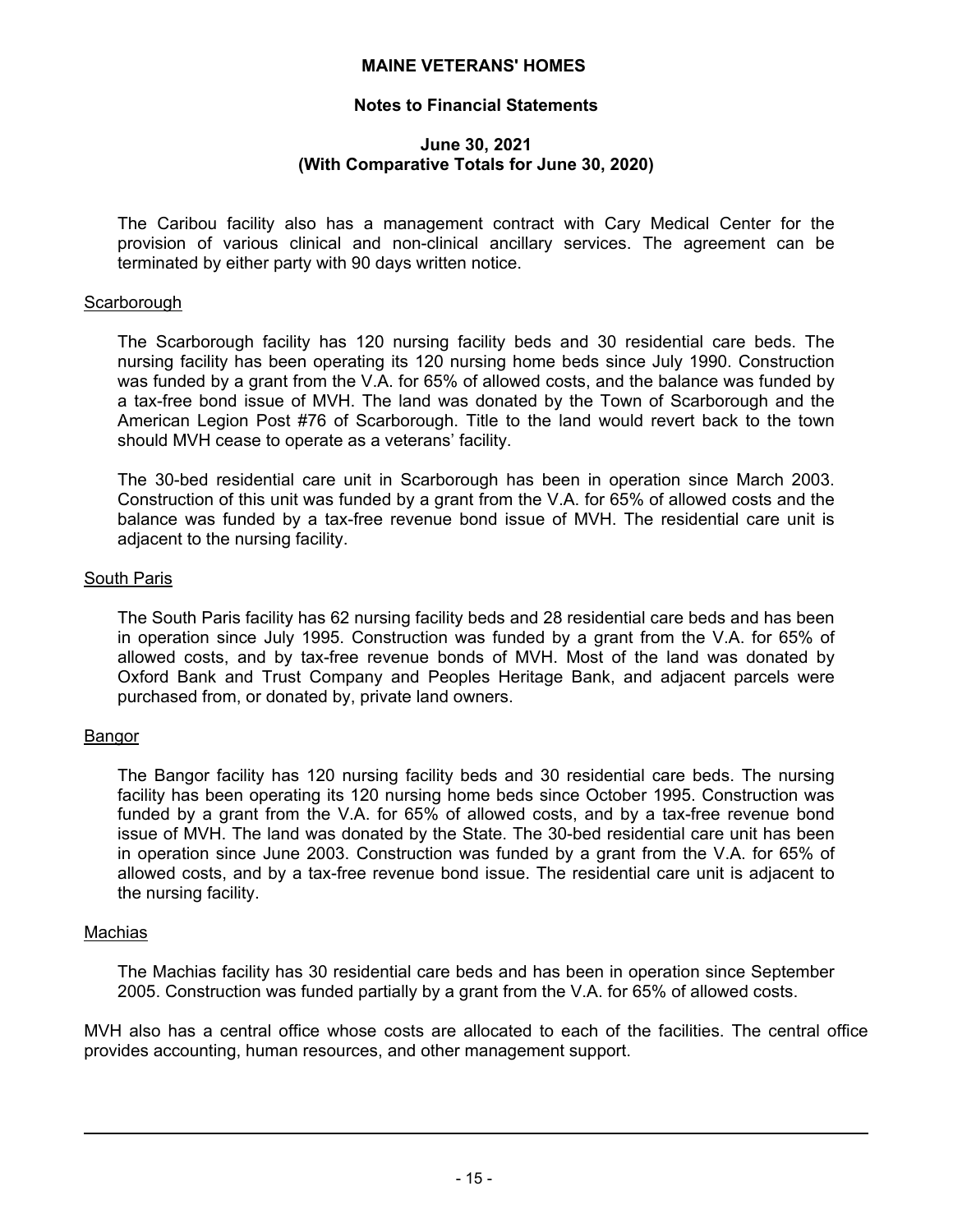# **Notes to Financial Statements**

#### **June 30, 2021 (With Comparative Totals for June 30, 2020)**

In addition, MVH operates a pharmacy at the central office location. The pharmacy provides pharmaceuticals and pharmacy consulting services to residents of MVH facilities and to certain other long-term care facilities in the State under contracts for professional services which are renewable on an annual basis.

MVH was created by the State Legislature to provide public homes for veterans, and the State has the authority to appoint its governing board. However, MVH is a separate and distinct legal entity, and is not included in the State's component unit financial statements. It receives no appropriation from the State legislature, and there are no appropriated budgets to include for reporting purposes. In addition, its employees are classified as public, not State, employees.

# **1. Summary of Significant Accounting Policies**

#### **Use of Estimates**

The preparation of financial statements in conformity with U.S. generally accepted accounting principles (U.S. GAAP) requires management to make estimates and assumptions that affect the reported amounts of assets and liabilities and disclosure of contingent assets and liabilities at the date of the financial statements and the reported amounts of revenues and expenses during the reporting period. Actual results could differ from those estimates.

#### **Accounts Receivable**

Accounts receivable are stated at the amount management expects to collect from outstanding balances. Management provides for probable uncollectible amounts through a charge to earnings and a credit to a valuation allowance based on its assessment of the current status of individual accounts. Balances that are still outstanding after management has used reasonable collection efforts are written off through a charge to the valuation allowance and a credit to accounts receivable. MVH extends credit at regular terms without collateral to its residents.

# **Inventory**

Inventory consists of pharmaceuticals and is stated at cost.

# **Assets Whose Use is Limited**

Assets whose use is limited includes investments which are stated at fair value. Investment securities are exposed to various risks, such as interest rate, market and credit risks. Due to the level of risk associated with certain investment securities, it is possible that changes in the values of the investment securities will occur and that such changes could materially affect the amounts reported in the statement of net position.

Investment income, including interest, dividends and realized and unrealized gains, is excluded from operating revenue. Interest and dividends are included with interest income from other sources in the statement of revenues, expenses, and changes in net position.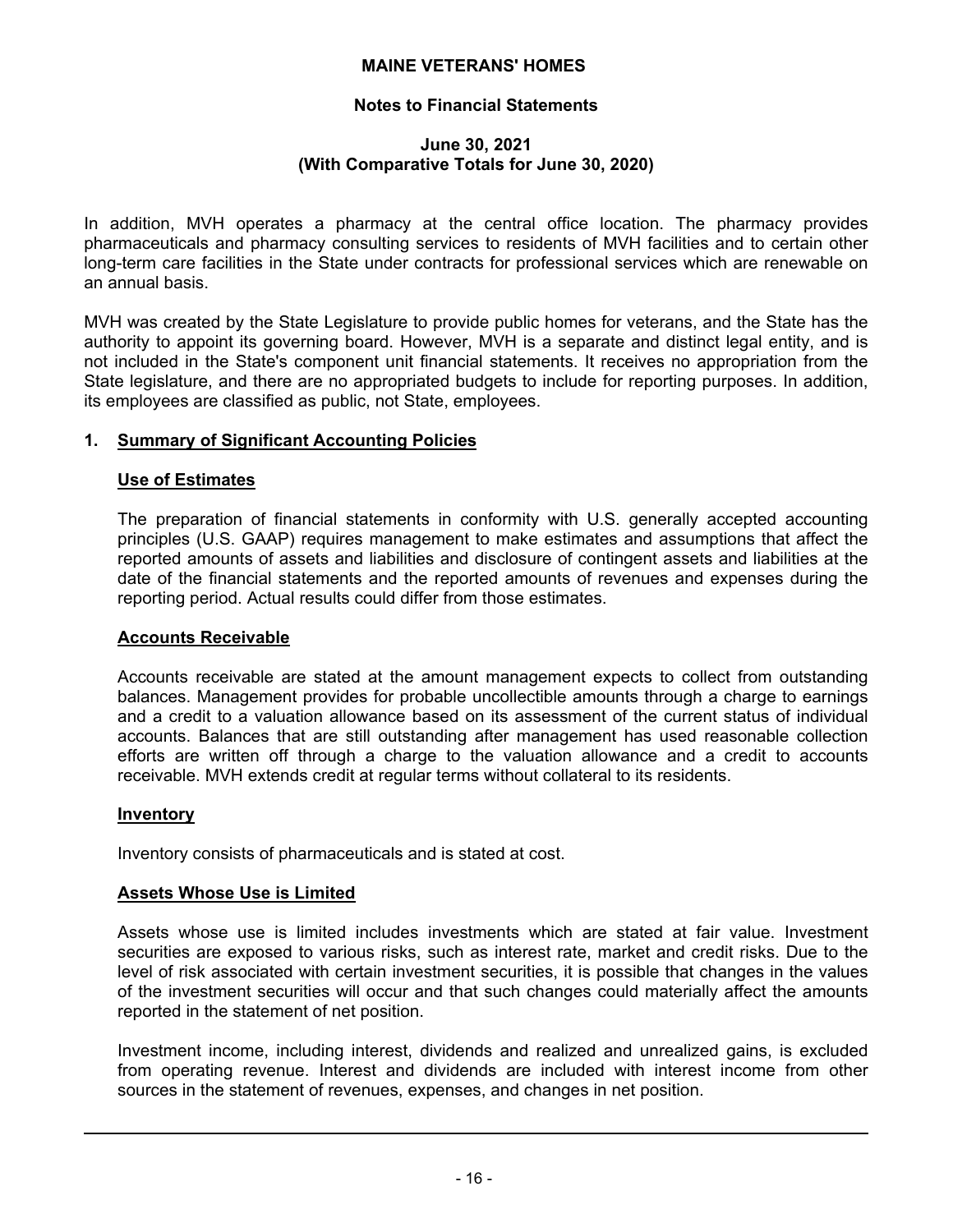# **Notes to Financial Statements**

#### **June 30, 2021 (With Comparative Totals for June 30, 2020)**

# **Property, Plant and Equipment**

Property, plant and equipment are recorded at cost or, if donated, at the fair market value at date of donation. Depreciation and amortization are provided on the straight-line basis over the assets' estimated useful lives, as outlined in *Estimated Useful Lives of Depreciable Hospital Assets, 2013 Edition*, published by the American Hospital Association. Following is a summary of estimated useful lives by asset category:

Estimated Useful Lives (Years)

| Land improvements          | 8 - 20   |
|----------------------------|----------|
| Buildings and improvements | $5 - 40$ |
| Equipment                  | $5 - 15$ |
| Motor vehicles             |          |

#### **Computer Software**

Computer software costs are being amortized using the straight-line method over three years.

#### **License Rights**

MVH capitalized the Medicaid funding stream rights acquired from other long-term care facilities, to construct and operate residential care units at its Scarborough, Augusta, Bangor, Caribou, and Machias locations. These beds have been placed in service and through June 30, 2008, MVH had been amortizing the costs by the straight-line method over 20 years. Under Governmental Accounting Standards Board (GASB) Statement No. 51, *Accounting and Financial Reporting for Intangible Assets*, intangible assets with indefinite useful lives should not be amortized. If changes in factors and conditions result in the service capacity being reduced or the useful life of the license rights no longer being indefinite, the assets are to be tested for impairment.

In September 2014, MVH purchased \$2,600,000 of MaineCare revenue stream for use in future projects. Utilization of the license rights and related revenue stream is subject to review and approval by the Maine Department of Health and Human Services (DHHS). DHHS approved the use of approximately \$2,400,000 of this revenue stream to meet MaineCare neutrality requirements for the Augusta replacement facility (see Note 8).

# **Operating Revenues and Expenses**

The operating (deficiency) excess of revenues over expenses reported in the financial statements includes revenues and expenses related to the primary, continuing operations of MVH. Principal operating revenues are charges to residents for services and pharmaceuticals and stipends received from the V.A. for eligible resident services. Principal operating expenses are the costs of providing services and include administrative expenses and depreciation of capital assets. Other revenues and expenses are classified as nonoperating in the financial statements.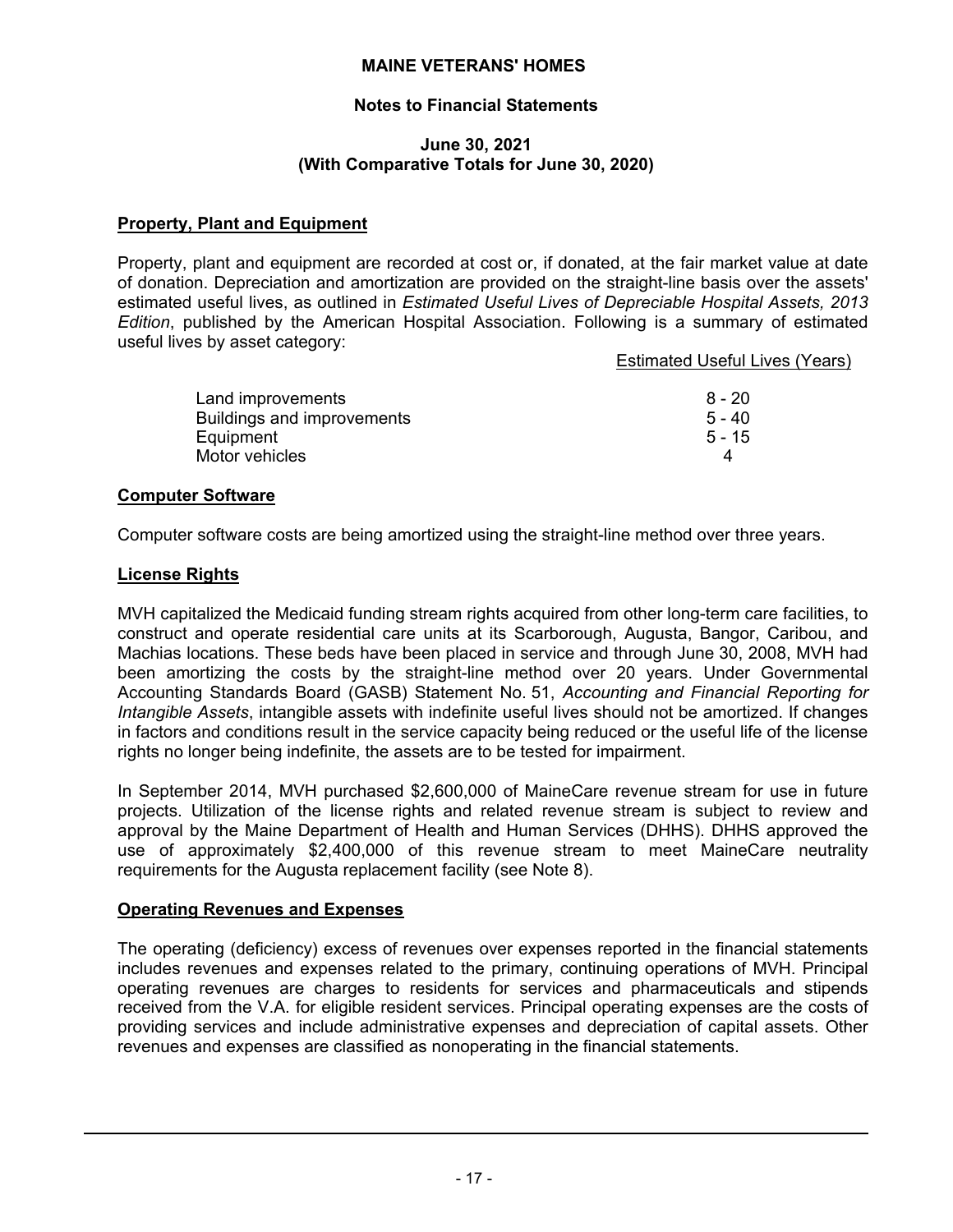# **Notes to Financial Statements**

#### **June 30, 2021 (With Comparative Totals for June 30, 2020)**

#### **Restricted Revenue**

When both restricted and unrestricted resources are available for use, it is MVH's policy to use restricted resources first, then unrestricted resources as needed, as permitted by GASB Statement No. 34, *Basic Financial Statements-and Management's Discussion and Analysis-for State and Local Governments*.

#### **Resident Revenue**

MVH records its revenue based on its standard charges for resident services rendered. MVH has contractual arrangements with Medicare, DHHS, and other third-party payors to render services to qualifying residents under certain cost-based programs which may result in MVH receiving payments for such services which differ from the standard charges. Any differences of this nature are recorded as contractual adjustments.

#### **Basis of Presentation – Fund Accounting**

The accounts of MVH are maintained in accordance with the principles of fund accounting recognized on the accrual basis using the economic resources measurement focus. MVH maintains two proprietary type funds. It has no fiduciary or endowment type funds.

The financial statements include certain prior-year summarized comparative information in total, not by fund. Such information does not include sufficient detail to constitute a presentation in conformity with U.S. GAAP. Accordingly, such information should be read in conjunction with MVH's financial statements as of and for the year ended June 30, 2020, from which the summarized information was derived.

#### **Risk Management**

MVH is exposed to various risks of loss from torts; theft of, damage to, and destruction of assets; business interruption; errors and omissions; employee injuries and illnesses; natural disasters; and employee health, dental and accident benefits. Commercial insurance coverage is purchased for claims arising from such matters. Settled claims have not exceeded this commercial coverage in any of the three preceding years.

#### **Net Position**

Net position of MVH is classified in three components. Net investment in capital assets consists of capital assets net of accumulated depreciation, and is reduced by the current balances of any outstanding accounts payable and borrowings used to finance the purchase or construction of those assets. Expendable restricted net position is noncapital net position that must be used for a particular purpose, as specified by creditors, grantors or contributors external to MVH. Unrestricted net position is the remaining net position that does not meet the definition of net investment in capital assets or expendable restricted net position.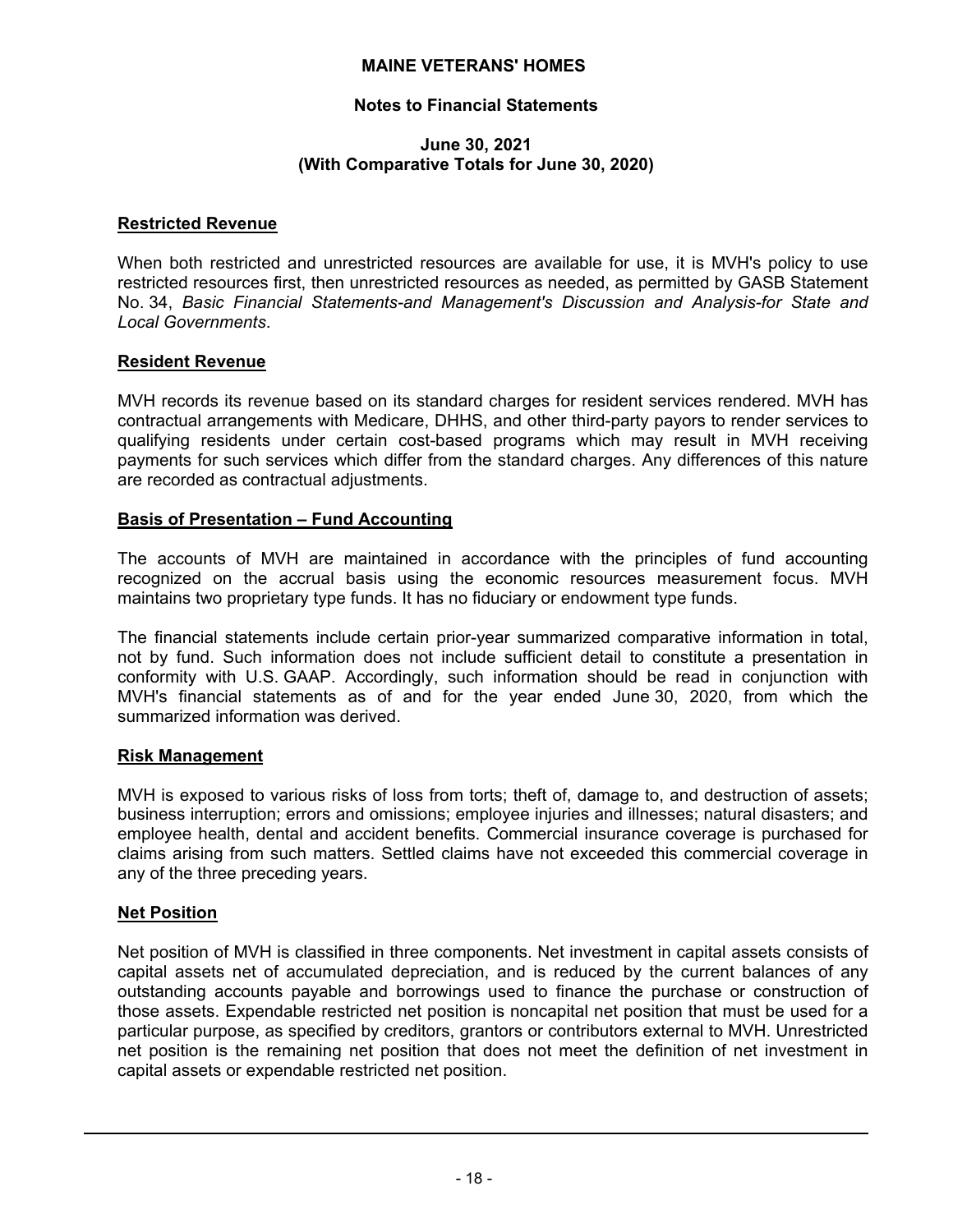# **Notes to Financial Statements**

#### **June 30, 2021 (With Comparative Totals for June 30, 2020)**

#### **Operating Fund**

Included in the operating fund, in addition to the unrestricted net position, are amounts received from the V.A. for completed construction, contributed land on which the facilities are built, and an initial state appropriation for the planning of the Augusta home in 1982.

#### **Restricted Fund**

Under Maine law, MVH is allowed to retain, as revenue, any stipend funds it receives from the V.A. for MVH's Medicaid-eligible resident population. The law stipulates that MVH shall expend stipend funds received for the support and maintenance of its facilities primarily on the payment of debt service. It is the policy of MVH to release funds from restrictions when the required parameters are met.

#### **Income Taxes**

MVH is a nonprofit organization and has been recognized as tax-exempt pursuant to Internal Revenue Code (the Code) Section 501(c)(3), whereby only unrelated business income, as defined by Section 512(a)(1) of the Code, is subject to federal income tax.

#### **Defined Benefit Pension Plan**

For purposes of measuring the net pension liability, deferred outflows of resources and deferred inflows of resources related to the pension and pension expense, information about the fiduciary net position of the Maine Public Employees Retirement System (System) Participating Local District (PLD) Consolidated Plan (the PLD Plan) and additions to/deductions from the Plan's fiduciary net position has been determined on the same basis as it is reported by the Plan. For this purpose, benefit payments are recognized when due and payable in accordance with the benefit terms. Investments are reported at fair value.

# **Post-Employment Benefits Other Than Pensions (OPEB)**

For purposes of measuring the net OPEB liability, deferred outflows of resources and deferred inflows of resources related to OPEB, OPEB expense, information about the fiduciary net position of the System PLD Consolidated Plan - Retiree Group Life Insurance Plan and the MVH Retiree Welfare Plan (collectively, OPEB Plans) and additions to/deductions from the OPEB Plans' fiduciary net position has been determined on the same basis as it is reported by the OPEB Plans. For this purpose, the OPEB Plans recognize benefit payments when due and payable in accordance with the benefit terms.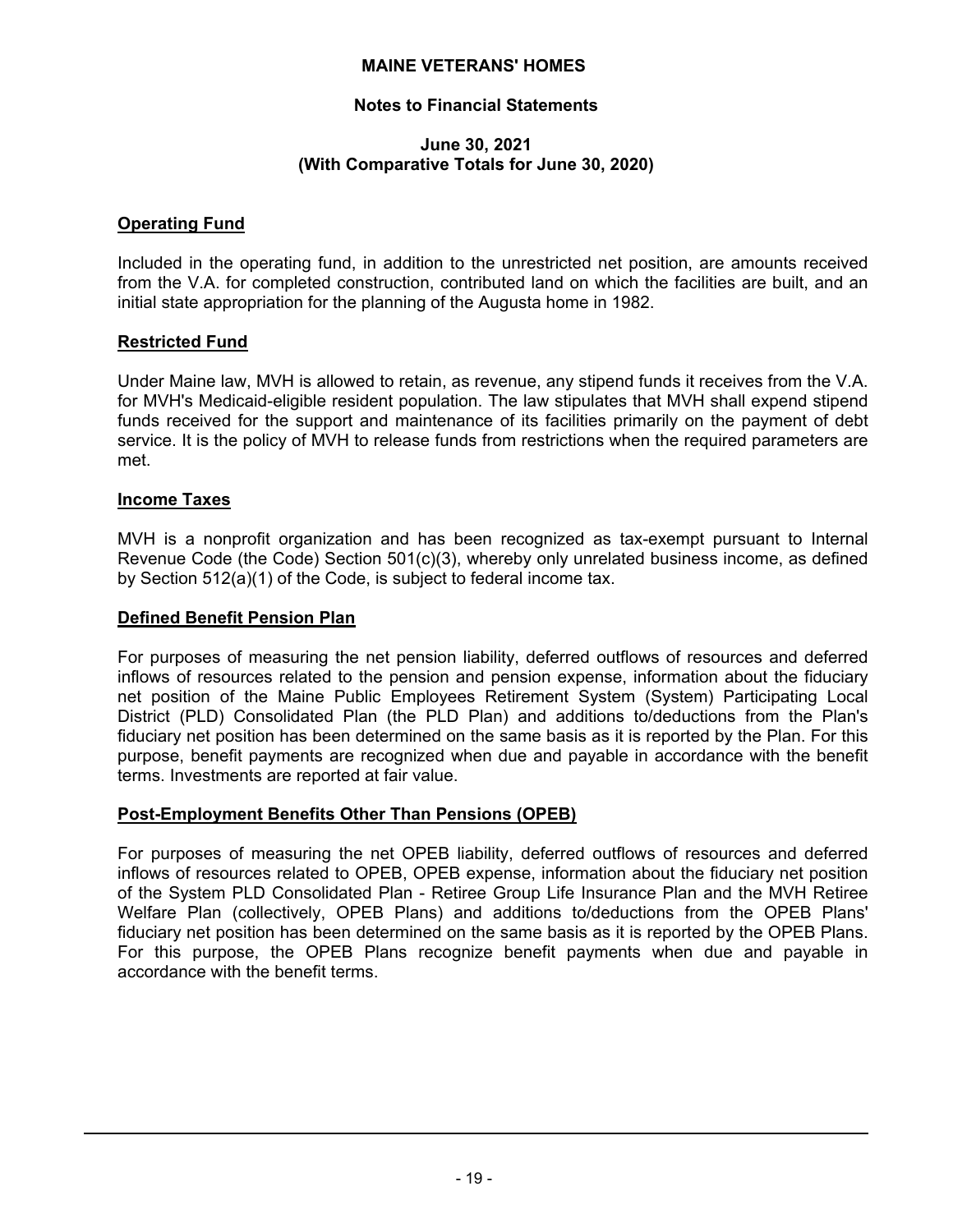# **Notes to Financial Statements**

#### **June 30, 2021 (With Comparative Totals for June 30, 2020)**

# **Deferred Outflows and Inflows of Resources**

Pursuant to GASB Statement No. 63, *Financial Reporting of Deferred Outflows of Resources, Deferred Inflows of Resources, and Net Position*, MVH has recorded deferred outflows and inflows of resources relative to its pension plan and OPEB plans. As discussed in Notes 12 and 15, amounts reported as deferred outflows of resources and deferred inflows of resources are results of differences between expected and actual experience, projected and actual earnings on pension plan investments, changes of assumptions, changes in proportion and differences between contributions and proportionate share of contributions, and contributions made subsequent to the actuarial measurement date. These deferred outflows and inflows of resources are amortized over various lives and are charged to OPEB and pension expense as discussed in Notes 12 and 15, respectively. The unamortized portion is reported in the Statement of Net Position as a deferred outflow or inflow of resources, as applicable.

#### **Subsequent Events**

For purposes of the preparation of these financial statements in conformity with U.S. GAAP, MVH has considered transactions or events occurring through October 25, 2021, which was the date that the financial statements were available to be issued.

Subsequent to June 30, 2021, MVH drew the remaining \$2.7 million from its construction note payable (see Borrowings in Note 9) which was immediately placed into escrow.

# **2. Bank Deposits**

MVH had bank balances as follows at June 30:

|                                                                                                    |    | 2021                       | 2020                          |
|----------------------------------------------------------------------------------------------------|----|----------------------------|-------------------------------|
| Insured (Federal Deposit Insurance Corporation)<br>Collateralized (by securities held by financial | s. |                            | <b>2,498,946</b> \$ 2,830,183 |
| institution's trust department in the financial<br>institution's name)<br>Uncollateralized         |    | 4,316,320<br>5,871,166     | 10,908,447<br>5,127,937       |
| Total                                                                                              |    | $$12,686,432 \$18,866,567$ |                               |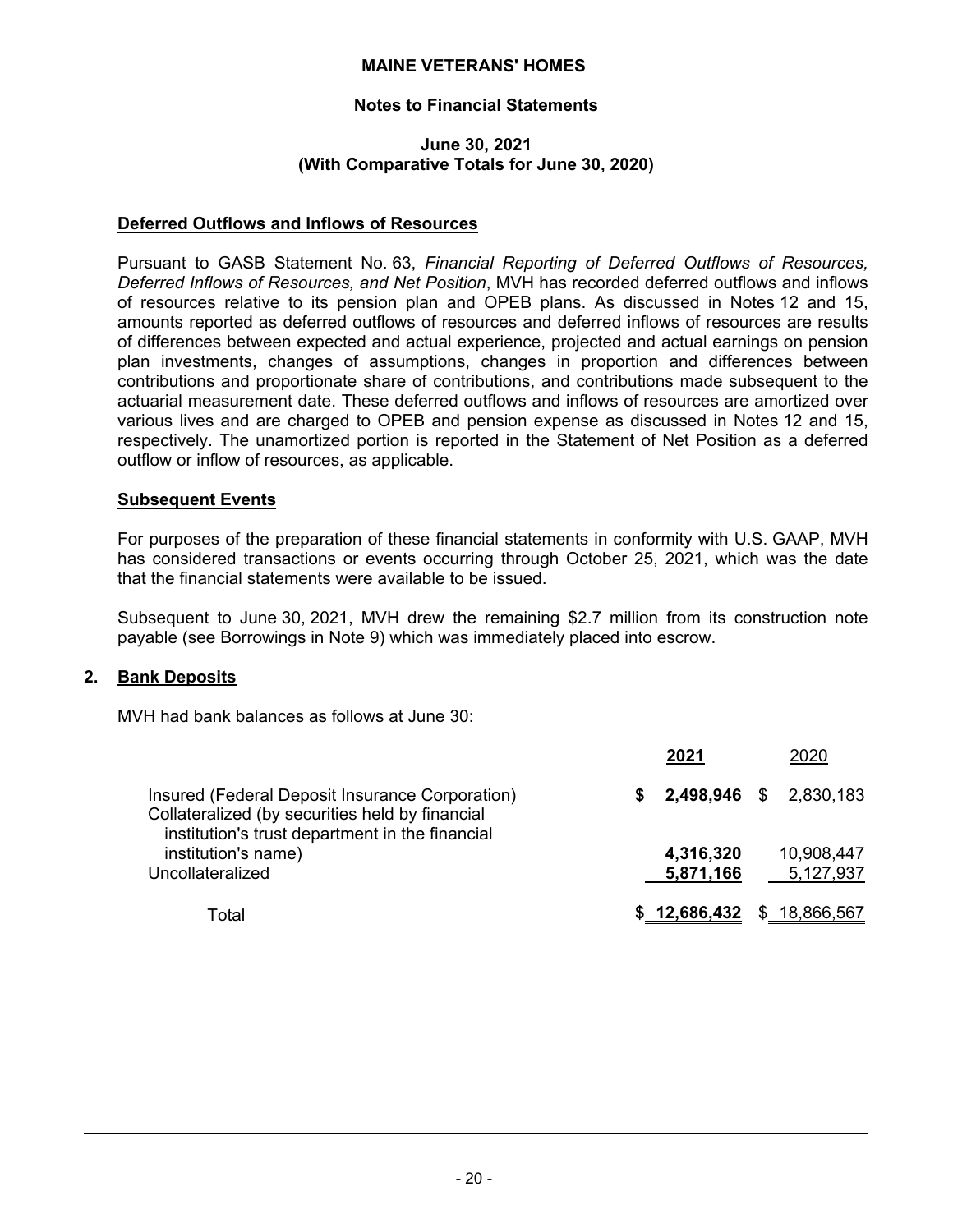# **Notes to Financial Statements**

#### **June 30, 2021 (With Comparative Totals for June 30, 2020)**

# **3. Assets Whose Use is Limited**

Unrestricted assets whose use is limited consist of cash and cash equivalents and investments, and include resident funds held in trust and funded depreciation as follows at June 30:

|                                                      | 2021                       | 2020                  |
|------------------------------------------------------|----------------------------|-----------------------|
| Resident funds held in trust<br>Funded depreciation* | $330,265$ \$<br>34,867,530 | 275,140<br>35,404,744 |
| Total assets whose use is limited                    | 35, 197, 795               | 35,679,884            |
| Less those required for current liabilities          | 330,265                    | 275,140               |
| Noncurrent assets whose use is limited               | \$34,867,530               | \$35,404,744          |

\* In addition to cash of \$1,312 and \$1,302 at June 30, 2021 and 2020, respectively, funded depreciation includes assets held in investments; see Notes 4 and 5.

#### **4. Investments**

Investments are reported at fair value and consist of the following as of June 30:

|                                                                                                                                                                                                                                                                                                                                                                                                                             |     | 2021                                                                                    |                                                                                                |
|-----------------------------------------------------------------------------------------------------------------------------------------------------------------------------------------------------------------------------------------------------------------------------------------------------------------------------------------------------------------------------------------------------------------------------|-----|-----------------------------------------------------------------------------------------|------------------------------------------------------------------------------------------------|
|                                                                                                                                                                                                                                                                                                                                                                                                                             |     | Cost                                                                                    | <b>Fair Value</b>                                                                              |
| Vanguard Total Bond Market Index Fund Institutional Shares<br>Vanguard Short-Term Investment Grade Admiral Shares<br>Vanguard Intermediate-Term Investment Grade Admiral Shares<br>Vanguard Total Stock Market Index Fund Institutional Shares<br>Vanguard Total International Stock Index Fund Institutional Shares<br>Vanguard Long-Term Investment Grade Admiral Shares<br>Vanguard REIT Index Fund Admiral Shares       | S   | 6,866,615<br>3,148,300<br>2,337,890<br>3,756,014<br>5,130,099<br>1,891,917<br>1,411,337 | 7,207,915<br>S<br>3,295,531<br>2,404,355<br>10,936,931<br>7,183,945<br>1,876,984<br>1,960,557  |
|                                                                                                                                                                                                                                                                                                                                                                                                                             |     | \$24,542,172                                                                            | \$34,866,218                                                                                   |
|                                                                                                                                                                                                                                                                                                                                                                                                                             |     |                                                                                         |                                                                                                |
|                                                                                                                                                                                                                                                                                                                                                                                                                             |     |                                                                                         |                                                                                                |
|                                                                                                                                                                                                                                                                                                                                                                                                                             |     | <u>Cost</u>                                                                             | 2020<br>Fair Value                                                                             |
| Vanguard Total Bond Market Index Fund Institutional Shares<br>Vanguard Short-Term Investment Grade Institutional Shares<br>Vanguard Intermediate-Term Investment Grade Admiral Shares<br>Vanguard Total Stock Market Index Fund Institutional Shares<br>Vanguard Total International Stock Index Fund Institutional Shares<br>Vanguard Long-Term Investment Grade Admiral Shares<br>Vanguard REIT Index Fund Admiral Shares | \$. | 6,706,800<br>3,121,604<br>2,204,931<br>5,491,445<br>6,983,456<br>1,766,959<br>1,686,847 | 7,237,359<br>\$<br>3,264,796<br>2,344,917<br>11,495,813<br>7,411,000<br>1,861,387<br>1,788,170 |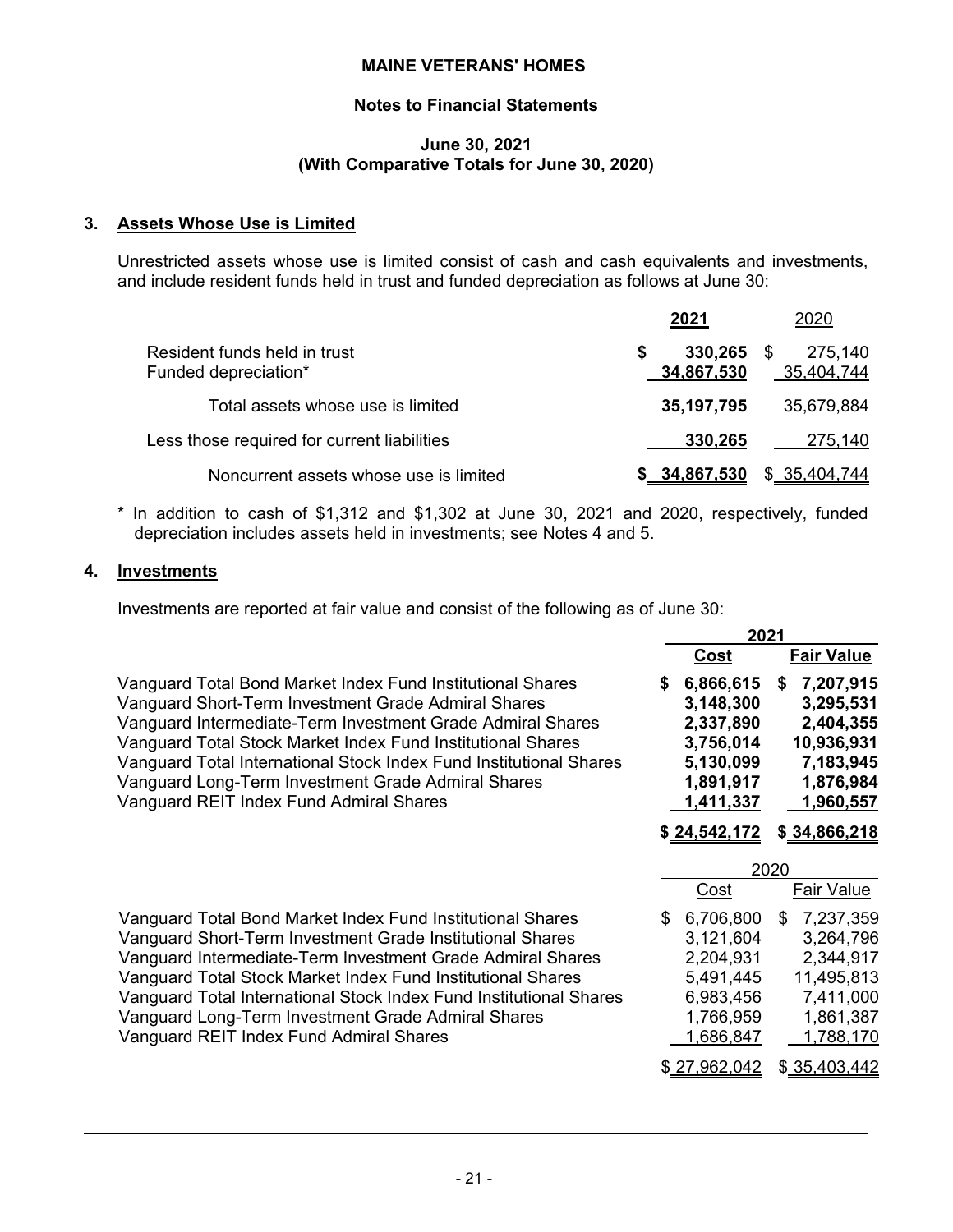# **Notes to Financial Statements**

#### **June 30, 2021 (With Comparative Totals for June 30, 2020)**

The Vanguard Total Bond Market Index Fund (VBTIX) tracks the Barclays Capital U.S. Aggregate Float Adjusted Index. This index tracks investment grade bonds commonly traded in the U.S. The holdings of the VBTIX are rated as follows as of June 30, 2021: AAA (69%), AA (3%), A (12%), and BBB (16%).

The Vanguard Intermediate-Term Investment Grade Fund (VFIDX) tracks high and mid-quality fixed-income securities. The holdings of VFIDX are as follows as of June 30, 2021: AAA (12%), AA (3%), A (33%), BBB (48%), and other (4%).

The Vanguard Short-Term Investment Grade Fund (VFSUX) seeks to provide current income while maintaining limited price volatility. The holdings of VFSUX are as follows as of June 30, 2021: AAA (18%), AA (4%), A (30%), BBB (44%), and other (4%).

The Vanguard Long-Term Investment Grade Fund (VWETX) provides diversified exposure to medium- and high-quality investment-grade corporate bonds with an average maturity of 15 to 25 years. The holdings of VWETX are as follows as of June 30, 2021: AAA (10%), AA (21%), A (59%), BBB (7%), and other (3%).

#### **5. Fair Value Measurement and Application**

GASB Statement No. 72, *Fair Value Measurement and Application*, defines fair value as the exchange price that would be received for an asset or paid to transfer a liability (an exit price) in the principal or most advantageous market for the asset or liability in an orderly transaction between market participants on the measurement date. GASB Statement No. 72 also establishes a fair value hierarchy which requires an entity to maximize the use of observable inputs and minimize the use of unobservable inputs when measuring fair value. The standard describes three levels of inputs that may be used to measure fair value:

**Level 1:** Quoted prices (unadjusted) for identical assets or liabilities in active markets that the entity has the ability to access as of the measurement date.

**Level 2:** Significant other observable inputs other than Level 1 prices, such as quoted prices for similar assets or liabilities, quoted prices in markets that are not active, and other inputs that are observable or can be corroborated by observable market data.

**Level 3:** Significant unobservable inputs that reflect an entity's own assumptions about the assumptions that market participants would use in pricing an asset or liability.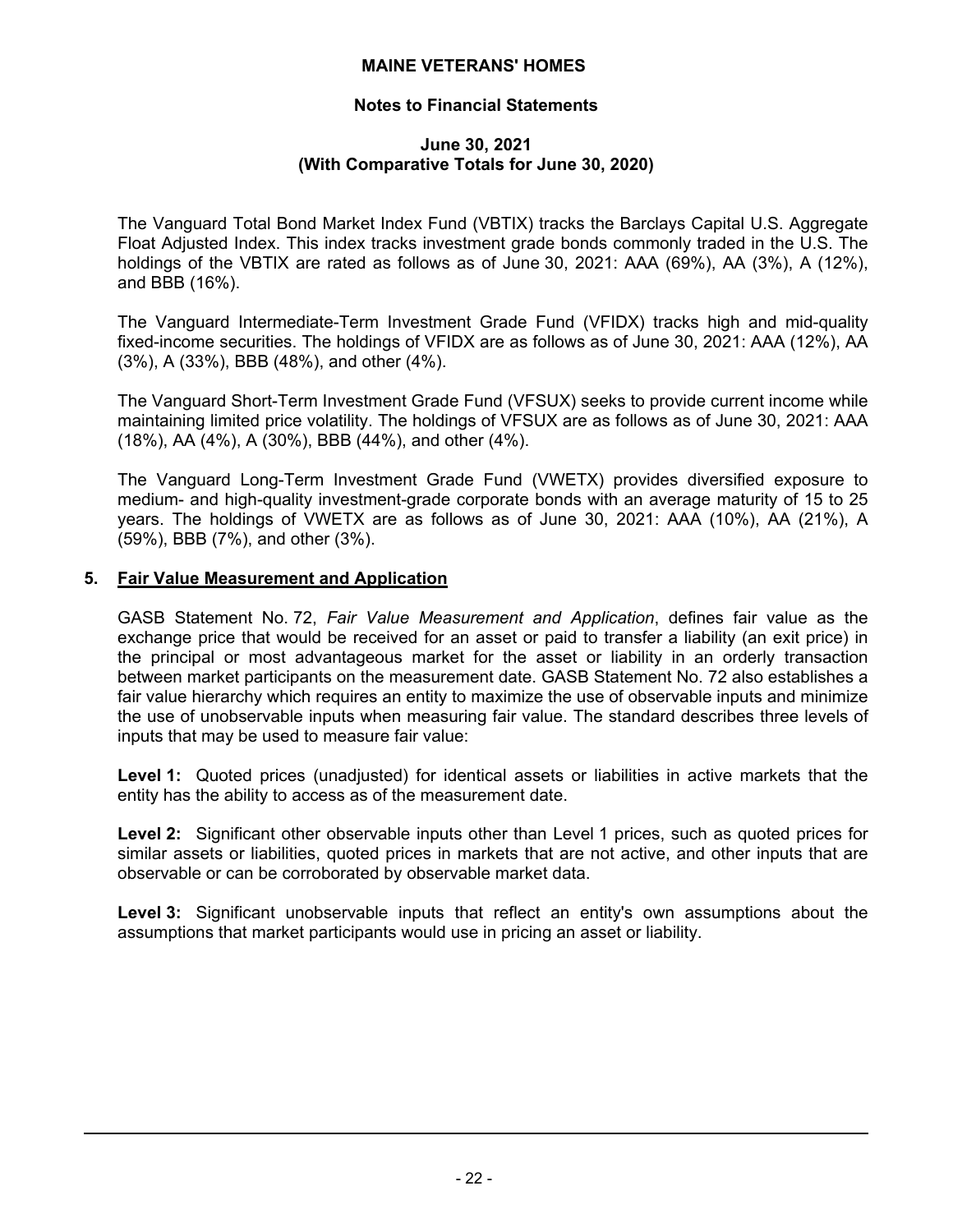# **Notes to Financial Statements**

#### **June 30, 2021 (With Comparative Totals for June 30, 2020)**

Assets and liabilities measured at fair value on a recurring basis are summarized below.

| <b>Total</b> | Level 1                 | Level 2                                                               | Level 3          |                                                                                                      |
|--------------|-------------------------|-----------------------------------------------------------------------|------------------|------------------------------------------------------------------------------------------------------|
|              |                         |                                                                       |                  |                                                                                                      |
|              | \$18,120,876            | S                                                                     |                  |                                                                                                      |
| 14,784,785   |                         | S                                                                     | \$               |                                                                                                      |
| 1,960,557    | 1,960,557               |                                                                       |                  |                                                                                                      |
| \$34,866,218 | \$34,866,218            |                                                                       |                  |                                                                                                      |
|              |                         |                                                                       |                  |                                                                                                      |
| Total        | Level 1                 | Level 2                                                               | Level 3          |                                                                                                      |
|              |                         |                                                                       |                  |                                                                                                      |
|              |                         |                                                                       | \$               |                                                                                                      |
|              |                         |                                                                       |                  |                                                                                                      |
|              |                         |                                                                       |                  |                                                                                                      |
| \$35,403,442 | \$35,403,442            |                                                                       |                  |                                                                                                      |
|              | 14,708,459<br>1,788,170 | \$18,120,876<br>14,784,785<br>\$18,906,813<br>14,708,459<br>1,788,170 | $$18,906,813$ \$ | Fair Value Measurements at June 30, 2021, Using:<br>Fair Value Measurements at June 30, 2020, Using: |

Return on investments consisted of the following for the years ended June 30:

|                                                                                                                               | 2021                   | 2020                          |
|-------------------------------------------------------------------------------------------------------------------------------|------------------------|-------------------------------|
| Interest and dividends, net of investment fees of \$38,928<br>and \$41,396 in 2021 and 2020, respectively.<br>Investment gain | 866.348 S<br>6,596,686 | 888,037<br>1,200,335          |
|                                                                                                                               |                        | <u>7,463,034</u> \$ 2,088,372 |

# **Investment Practices**

Investments are managed to generate maximum total return (interest, dividends and capital appreciation) from MVH's invested assets consistent with accepted risk levels and objectives of the MVH Board of Trustees. The long-term objective of the portfolio is to produce total returns, net of fees, which exceed the inflation rate (as measured by the Consumer Price Index) by at least four percentage points.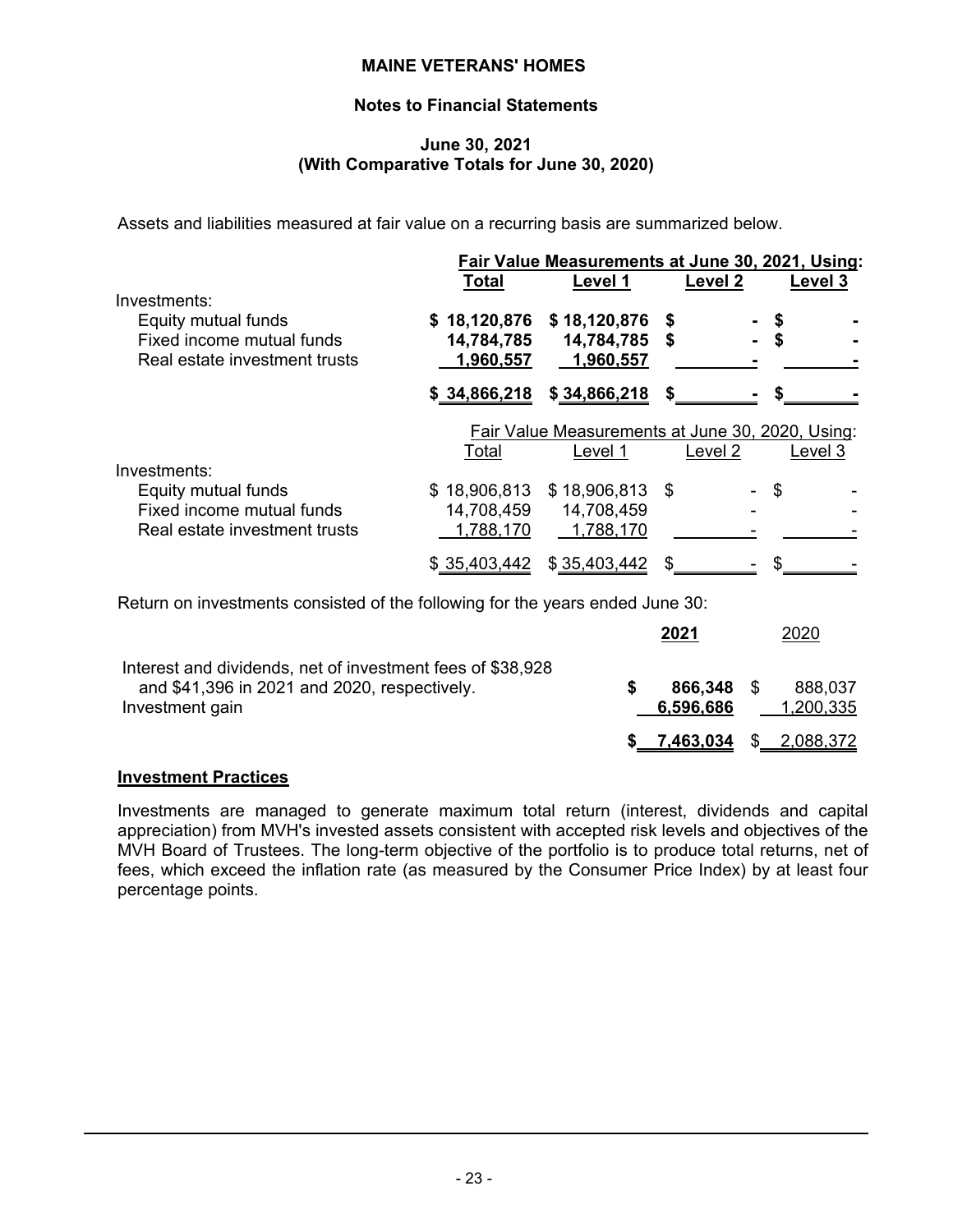# **Notes to Financial Statements**

# **June 30, 2021 (With Comparative Totals for June 30, 2020)**

Fund assets are allocated across the three broad asset classes in accordance with the following guidelines:

| <b>Asset Class</b>            | <b>Sub-Asset Class</b>                              | <b>Target Allocation</b> |      |
|-------------------------------|-----------------------------------------------------|--------------------------|------|
| Equity                        | Domestic (U.S.)                                     | 30%                      |      |
| Fixed income                  | International (non-U.S.)<br><b>Investment Grade</b> | 20%<br>23 %              | 50 % |
|                               | <b>Bond Market Index</b>                            | 22 %                     | 45 % |
| Real estate investment trusts |                                                     |                          | 5 %  |

#### **6. Interfund Balances**

Outstanding balances between the operating and restricted fund reported as "due from (to) other fund" include V.A. stipend receivables, V.A. construction grant receivables, and restricted funds.

Substantially all of these interfund balances at June 30, 2021 are expected to be repaid within one year.

# **7. Significant Concentration and Estimated Third-Party Payor Settlements**

Approximately 56% and 65% of the residents served during 2021 and 2020, respectively, were beneficiaries of the Maine Medicaid or federal Medicare programs. Revenue from the Medicaid program accounted for approximately 56% and 50% of MVH's net resident service revenue for 2021 and 2020, respectively. Under the Medicaid program, the provider is reimbursed for the care of qualified residents at specified interim contractual rates during the year. Differences between these interim contractual rates and the "cost" of this care, as defined by the Principles of Reimbursement governing the respective programs, are determined and settled on a retroactive basis. Nursing facility rates are released bi-annually and include inflationary increases and additional funds for facilities servicing a high MaineCare population. Providers of services to nursing care residents eligible for Medicare benefits are paid on a prospective basis, with no retrospective settlement. The prospective payment is based on the scoring attributed to the acuity level of the resident at a rate determined by federal guidelines. Laws and regulations governing the Medicaid program are extremely complex and subject to interpretation. As a result, there is at least a reasonable possibility that recorded estimates will change by a material amount in the near term.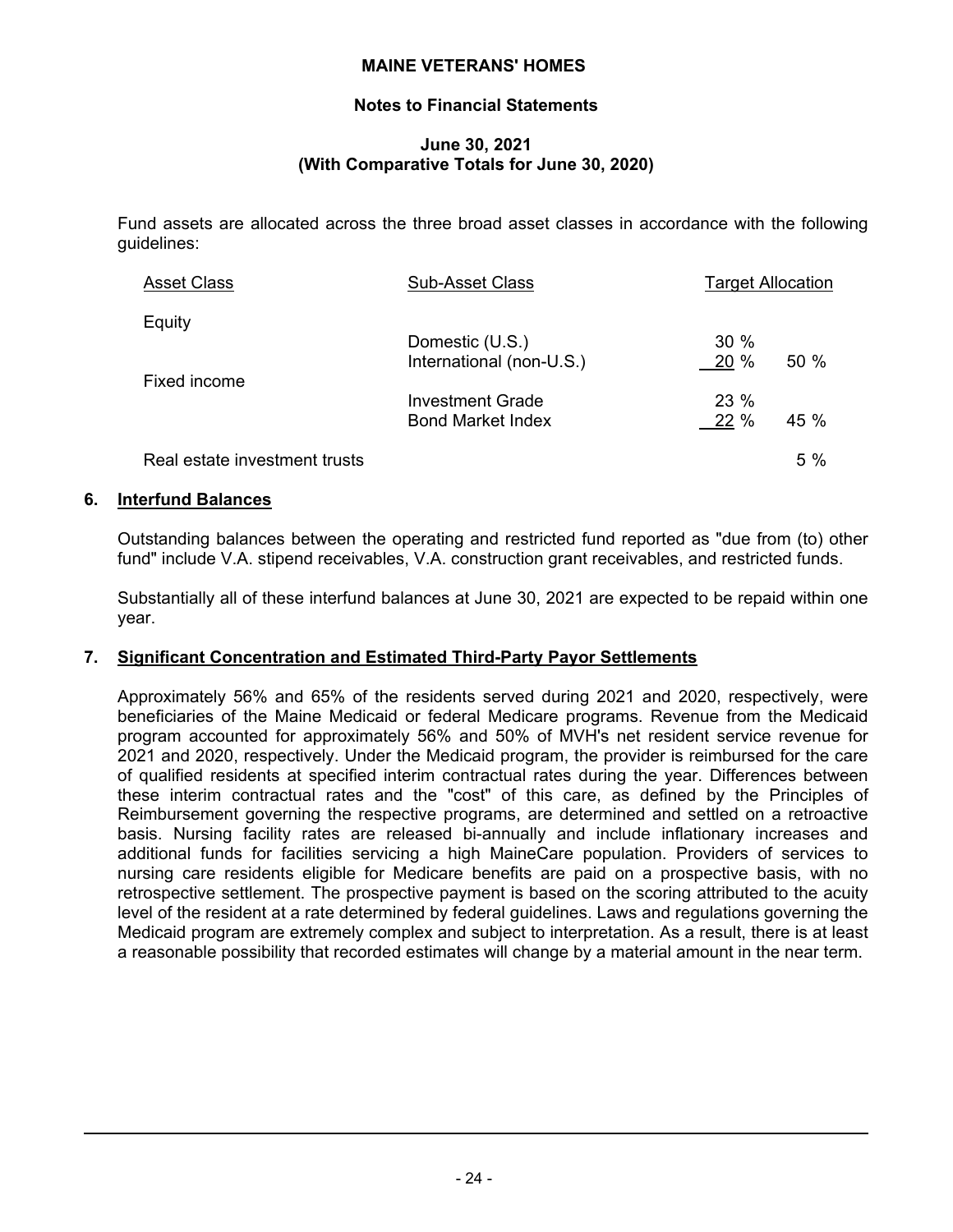# **Notes to Financial Statements**

#### **June 30, 2021 (With Comparative Totals for June 30, 2020)**

A per diem allowance is received from the V.A. for all eligible veterans. This allowance is for support of a mutual obligation between the federal and state governments. Through June 30, 2017, the per diem allowance for Medicare eligible veterans for the first 20 days of their stay was returned to Medicare via the annual cost report filing and settlement process. Due to a rule change, MVH ceased returning these funds to Medicare in 2018 and recorded them as a liability until the related cost report filing was audited to help ensure MVH's interpretation of the rule change was consistent with Medicare's interpretation. During 2021, \$164,990 of V.A. per diem payments for the first 20 days of Medicare eligible veteran stays was reported in net V.A. stipend revenue. During 2020, \$1,030,000 of V.A. per diem payments related to 2018 and 2019 was reporting in net V.A. stipend revenue and per diem payments of \$368,388 were recorded as revenue upon billing in 2020. The per diem allowance for the remaining days of stay is recorded as a reduction of accounts receivable. The per diem allowance for private pay veterans is recorded as a reduction of accounts receivable. The per diem allowance for Medicaid veterans is recorded as revenue by MVH. Net V.A. stipend revenue, excluding amounts discussed above was \$7,641,548 and \$9,092,064 in 2021 and 2020, respectively.

In December 2018, the V.A. changed enforcement of existing rules that include a work requirement for veterans under the domiciliary care per diem stipend program, which impacts eligibility. MVH was granted equitable relief from this enforcement through September 30, 2021, and was therefore able to bill for residents who were initially deemed ineligible. MVH is required to file for equitable relief annually in order to continue to bill for certain veterans deemed ineligible under the domiciliary care per diem stipend program. Such billings approximated \$583,000 and \$1,600,000 for the years ended June 30, 2020 and 2021, respectively.

During 2020, the Maine State Plan Under Title XIX of the Social Security Act was amended to allow supplemental payments for nursing facilities meeting certain criteria, including providing critical access to veteran-focused care which MVH meets. The amendment allows for a temporary payment adjustment of the lesser of approximately \$2 million per year for two years or the difference between MaineCare payments and actual allowed MaineCare costs as reported on the most recent filed cost reports for each year. MVH received supplemental payments totaling approximately \$2 million in both 2021 and 2020 which is included in net resident service revenue in the statement of revenues, expenses, and changes in net position.

In addition, MVH receives room and board per diem payments from the V.A. for qualifying serviceconnected disabled veterans. Eligibility criteria for this program is identified by statute based on a V.A. adjudicated service-connected disability. The room and board per diem under this program is included in net routine service revenue. Revenue under this program was \$9,988,697 and \$11,971,361 in 2021 and 2020, respectively.

Settlements do not become final until the cost reports are audited and approved by DHHS or the Medicare intermediary. Differences between the estimated and actual settlements are recorded as contractual adjustments in the year of final determination. Net resident service revenue decreased by approximately \$2,900 in 2021 and increased by approximately \$341,000 in 2020 due to changes in prior years' estimated settlements. Medicaid cost reports have been audited through 2019 and Medicare cost reports have been audited through 2020.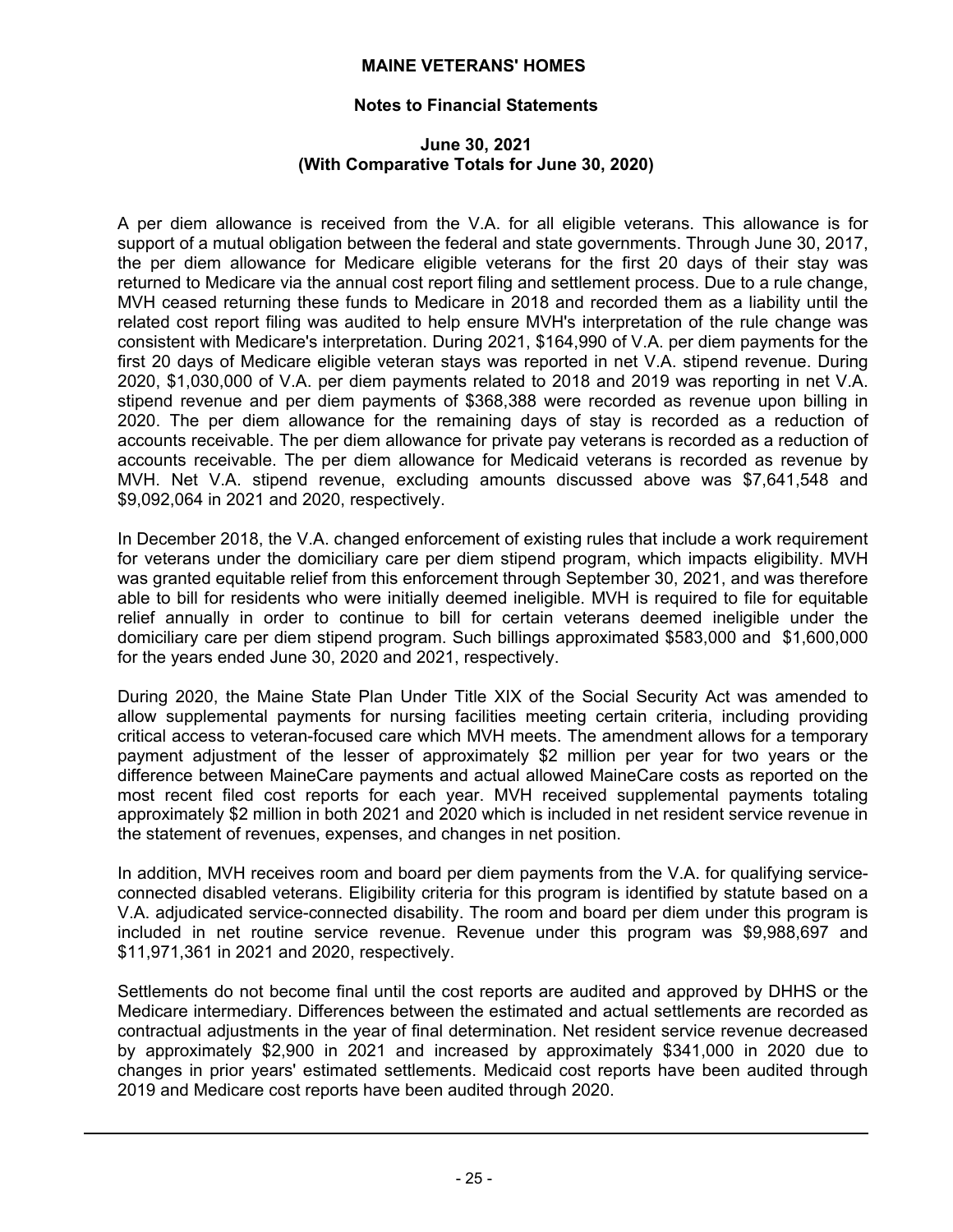# **Notes to Financial Statements**

#### **June 30, 2021 (With Comparative Totals for June 30, 2020)**

Following is a summary of net resident service revenue for the years ended June 30:

|                                                                     | 2021                          | 2020                          |
|---------------------------------------------------------------------|-------------------------------|-------------------------------|
| Routine services                                                    | $$ 57,358,106 \ $ 71,690,825$ |                               |
| Ancillary services                                                  |                               | 7,816,482 12,401,226          |
| Contractual adjustments under third-party<br>reimbursement programs |                               | $(11,654,903)$ $(17,528,062)$ |
| Net resident service revenue                                        |                               | $$ 53,519,685$ $$ 66,563,989$ |

Due to the large concentration of residents who receive benefits from the Medicaid and Medicare reimbursement programs, MVH is highly dependent upon regulatory authorities establishing reimbursement rates that are adequate to sustain MVH's operations, as is typical for most longterm healthcare facilities in the State.

## **8. Property, Plant and Equipment**

The following tables provide a summary of changes in capital assets:

|                                   | <b>June 30,</b><br>2020 | <b>Increases</b> | Transfers/<br><b>Decreases</b> | <b>June 30,</b><br>2021 |
|-----------------------------------|-------------------------|------------------|--------------------------------|-------------------------|
| Cost                              |                         |                  |                                |                         |
| Land                              | \$<br>8,544,130         | Ŝ.               | \$                             | 8,544,130<br>\$         |
| Land improvements                 | 3,837,501               | 126,051          |                                | 3,963,552               |
| <b>Buildings and improvements</b> | 92,759,913              | 1,217,457        |                                | 93,977,370              |
| Equipment                         | 19,584,209              | 552,305          | 18,189                         | 20,118,325              |
| Motor vehicles                    | 1,743,506               |                  | 81,352                         | 1,662,154               |
| Construction in process           | 54,181,603              | 33,130,569       | 1,165,944                      | 86,146,228              |
| Property, plant and equipment,    |                         |                  |                                |                         |
| at cost                           | 180,650,862             | 35,026,382       | 1,265,485                      | 214,411,759             |
| Accumulated depreciation          |                         |                  |                                |                         |
| Land improvements                 | 2,511,511               | 163,768          |                                | 2,675,279               |
| <b>Buildings and improvements</b> | 46,633,124              | 2,888,487        |                                | 49,521,611              |
| Equipment                         | 12,595,347              | 1,606,026        | 17,495                         | 14,183,878              |
| Motor vehicles                    | 1,284,760               | 201,125          | 81,352                         | 1,404,533               |
| Total accumulated depreciation    | 63,024,742              | 4,859,406        | 98,847                         | 67,785,301              |
| Net property, plant and equipment | \$117,626,120           | \$30,166,976     | \$ 1,166,638                   | \$146,626,458           |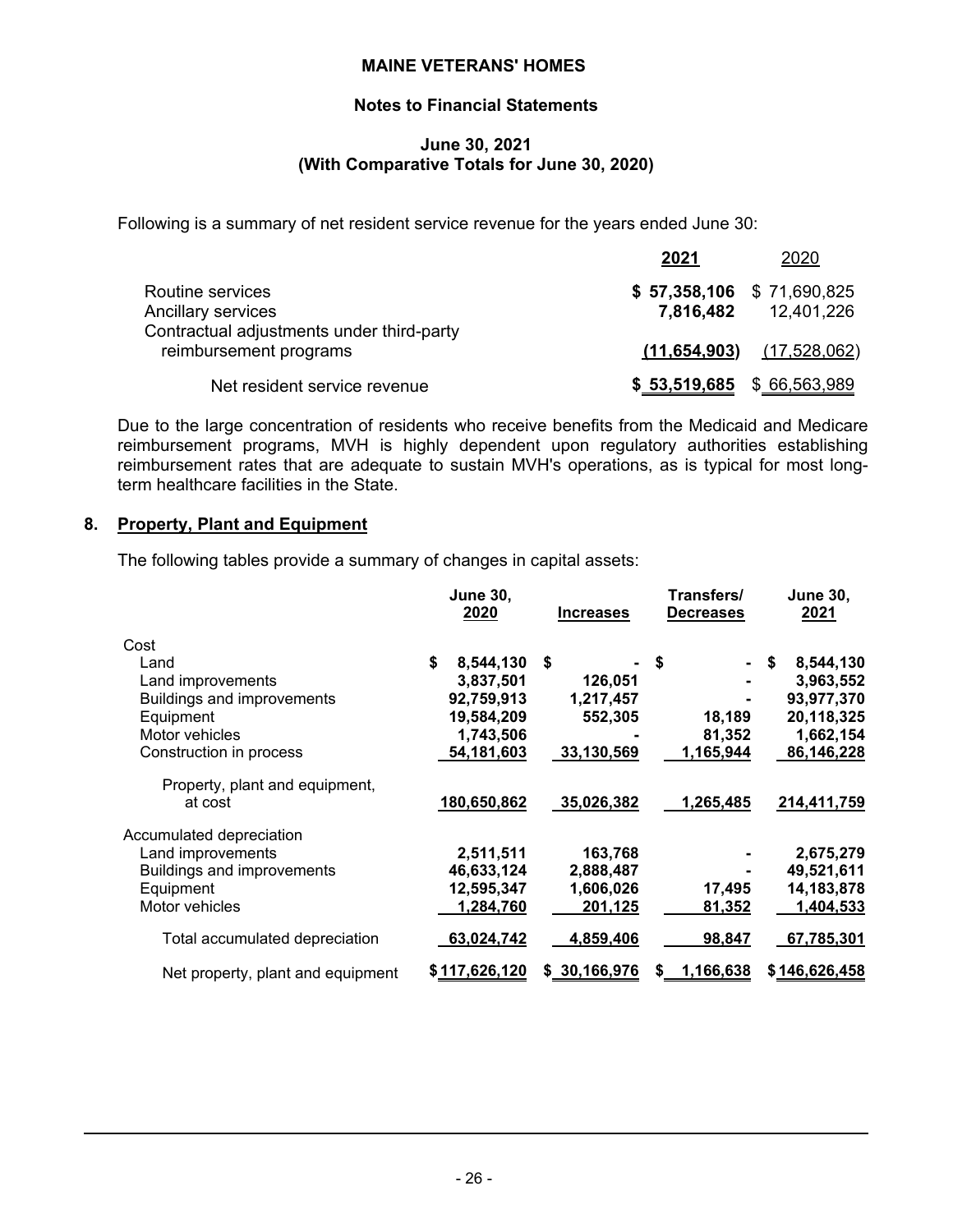# **Notes to Financial Statements**

#### **June 30, 2021 (With Comparative Totals for June 30, 2020)**

|                                   | June 30,        |               | Transfers/       | June 30,        |
|-----------------------------------|-----------------|---------------|------------------|-----------------|
|                                   | 2019            | Increases     | Decreases        | 2020            |
| Cost                              |                 |               |                  |                 |
| Land                              | \$<br>8,520,884 | 23,246<br>\$  | \$               | 8,544,130<br>\$ |
| Land improvements                 | 3,716,300       | 125,809       | 4,608            | 3,837,501       |
| <b>Buildings and improvements</b> | 91,325,093      | 1,637,439     | 202,619          | 92,759,913      |
| Equipment                         | 20,099,497      | 1,431,496     | 1,946,784        | 19,584,209      |
| Motor vehicles                    | 1,655,638       | 260,508       | 172,640          | 1,743,506       |
| Construction in process           | 16,025,649      | 39,606,191    | 1,450,237        | 54, 181, 603    |
| Property, plant and equipment,    |                 |               |                  |                 |
| at cost                           | 141,343,061     | 43,084,689    | 3,776,888        | 180,650,862     |
| Accumulated depreciation          |                 |               |                  |                 |
| Land improvements                 | 2,363,821       | 152,299       | 4,609            | 2,511,511       |
| <b>Buildings and improvements</b> | 43,818,016      | 2,923,663     | 108,555          | 46,633,124      |
| Equipment                         | 12,620,089      | 1,759,744     | 1,784,486        | 12,595,347      |
| Motor vehicles                    | 1,242,925       | 214,475       | 172,640          | 1,284,760       |
| Total accumulated depreciation    | 60,044,851      | 5,050,181     | 2,070,290        | 63,024,742      |
| Net property, plant and equipment | \$81,298,210    | \$ 38,034,508 | 1,706,598<br>\$. | \$117,626,120   |

During 2016, MVH began planning for a replacement facility in Augusta. The expected cost of the Augusta project is approximately \$91 million of which a total of \$20 million has been funded via proceeds from financing with Camden National Bank. MVH has been approved for V.A. construction grant funds to cover approximately \$49 million of the estimated project cost. Remaining project costs are to be funded with investments.

MVH plans to sell the current Augusta facility once the replacement facility is placed into operation. MVH obtained legislative approval in Spring 2021 to purchase the land where the current Augusta facility resides from the State. MVH plans to close on the purchase of the land in FY 2022 to facilitate the sale of the Augusta facility as soon as a buyer is identified.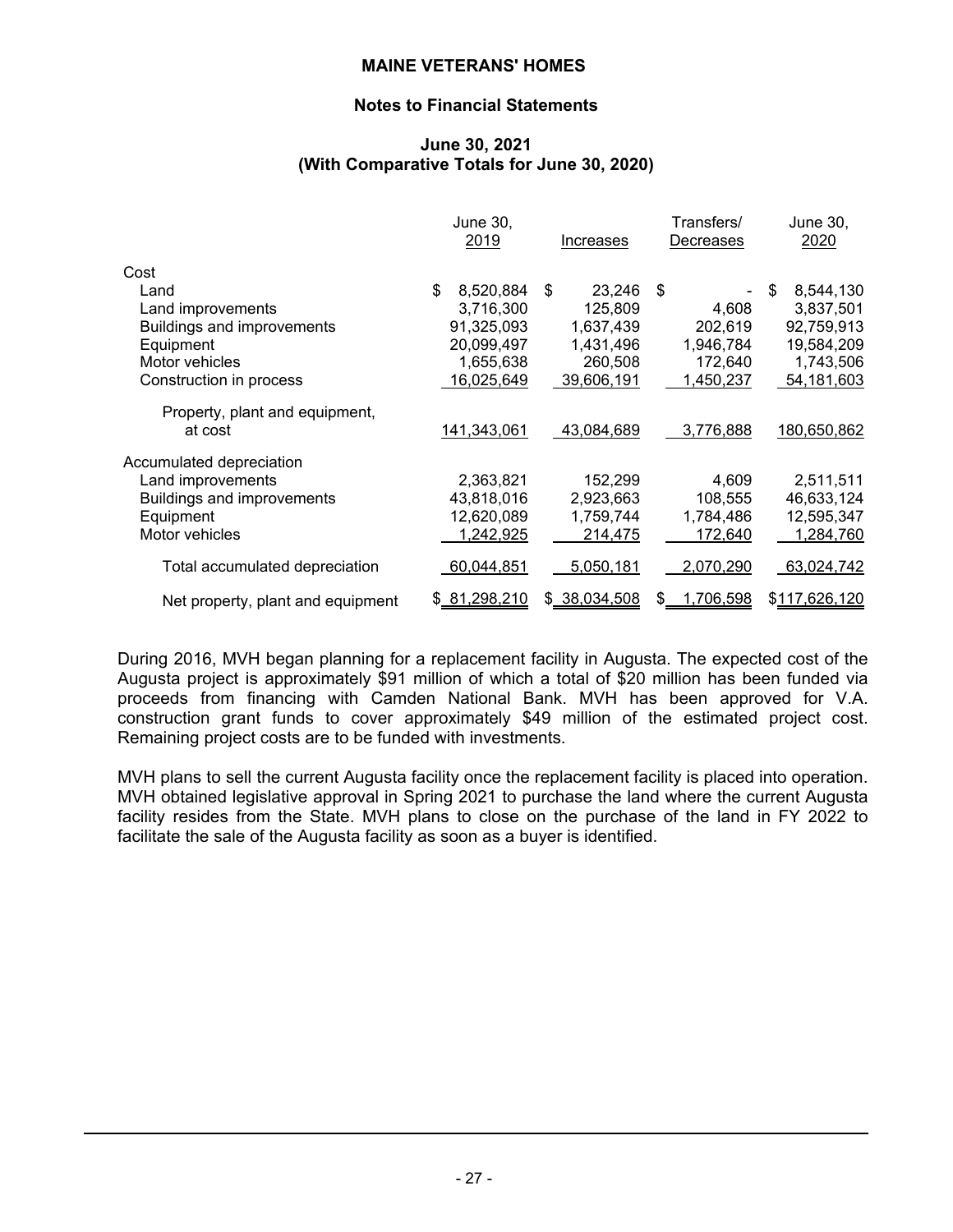# **Notes to Financial Statements**

# **June 30, 2021 (With Comparative Totals for June 30, 2020)**

# **9. Borrowings**

Long-term debt and capital leases consist of:

|                                                                                                                                                                                                                                                                                                                                                                                         | <b>June 30,</b><br>2020 | <b>Additions</b> | <b>Reductions</b> | <b>June 30,</b><br>2021 | <b>Due Within</b><br><b>One Year</b> |
|-----------------------------------------------------------------------------------------------------------------------------------------------------------------------------------------------------------------------------------------------------------------------------------------------------------------------------------------------------------------------------------------|-------------------------|------------------|-------------------|-------------------------|--------------------------------------|
| Loan payable with principal due at<br>original maturity of September 30,<br>2015, extended to September 30,<br>2023, interest due annually to<br>registered holder Bangor Savings<br>Bank. The bond bears interest at<br>1.75% per annum based on<br>outstanding principal during the<br>term of the bond; unsecured.                                                                   | \$<br>5,000             | - \$             | \$                | $5,000$ \$<br>\$        |                                      |
| 4.03% lease payable to vendor due<br>in five annual payments of<br>\$36,449, including interest,<br>through March 2022; collateralized<br>by equipment.                                                                                                                                                                                                                                 | 68,716                  |                  | 33,679            | 35,037                  | 35,037                               |
| 5.00% lease payable to vendor due<br>in 48 monthly payments of<br>\$10,989, including interest,<br>through May 2022; collateralized<br>by equipment.                                                                                                                                                                                                                                    | 260,386                 |                  | 132,024           | 128,362                 | 117,423                              |
| 6.195% lease payable to vendor due<br>in 84 monthly payments of<br>\$14,736, including interest,<br>through November 2026;<br>collateralized by equipment.                                                                                                                                                                                                                              | 992,799                 | 46,998           | 149,503           | 890,294                 | 135,797                              |
| 3.51% construction loan payable due<br>in monthly payments of interest<br>only through July 2025, at which<br>time the entire balance is due;<br>collateralized by land and building<br>under construction, and<br>guaranteed by a tax-exempt<br>revenue bond through the Finance<br>Authority of Maine. Total available<br>borrowing remaining as of<br>June 30, 2021 was \$2,668,314. | 5,759,615               | 11,572,071       |                   | 17,331,686              |                                      |
|                                                                                                                                                                                                                                                                                                                                                                                         | \$7,086,516             | \$11,619,069     | 315,206<br>\$     | \$18,390,379            | 288,257                              |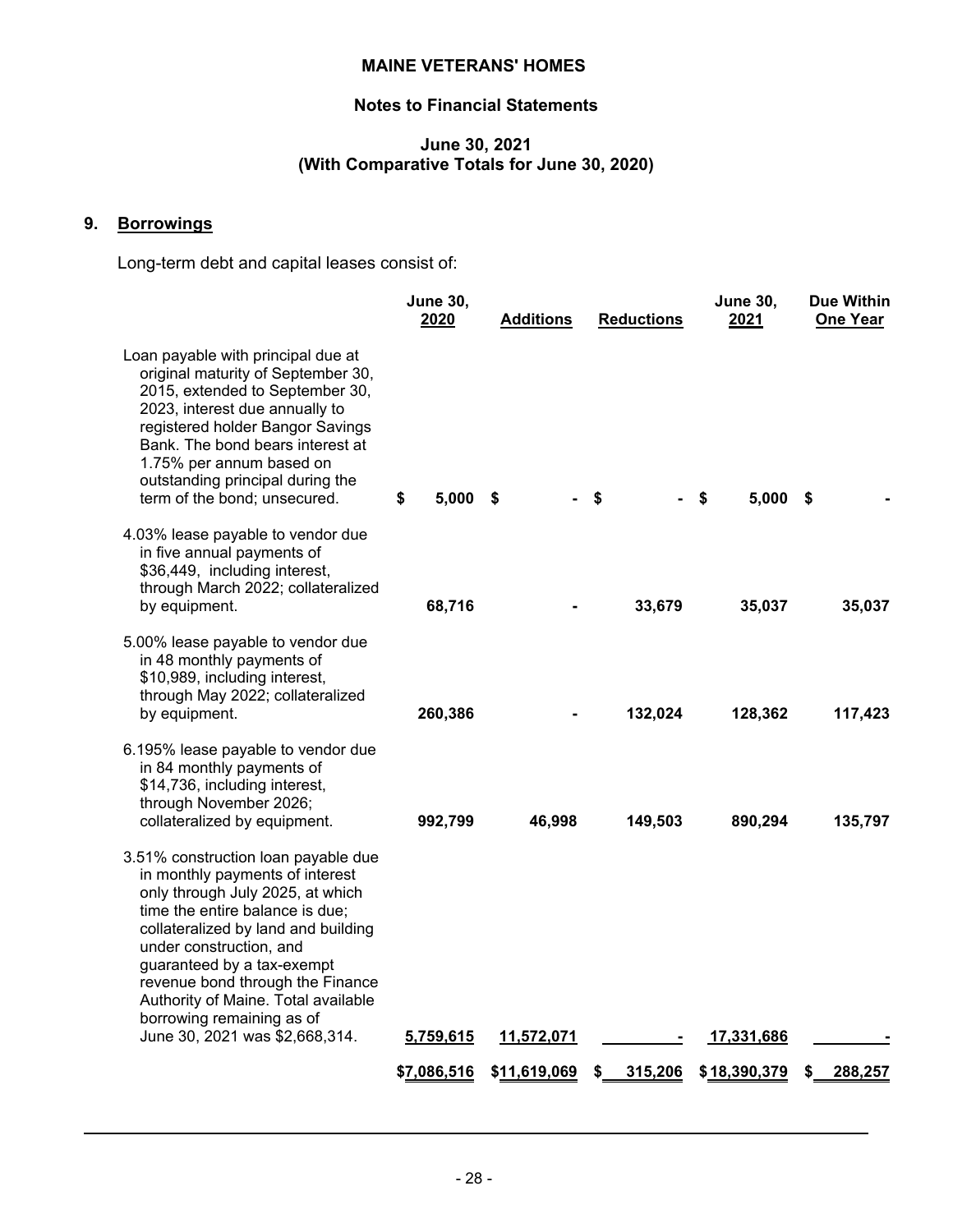# **Notes to Financial Statements**

# **June 30, 2021 (With Comparative Totals for June 30, 2020)**

|                                                                                                                                                                                                                                                                                                                                                       | <b>June 30,</b><br>2019 | Additions   | Reductions    | June 30,<br>2020 | Due Within<br>One Year |
|-------------------------------------------------------------------------------------------------------------------------------------------------------------------------------------------------------------------------------------------------------------------------------------------------------------------------------------------------------|-------------------------|-------------|---------------|------------------|------------------------|
| Loan payable with principal due at<br>original maturity of September 30,<br>2015, extended to September 30,<br>2023, interest due quarterly to<br>registered holder Bangor Savings<br>Bank. The bond bears interest at<br>1.75% per annum based on<br>outstanding principal during the<br>term of the bond; unsecured.                                | 5,000<br>\$             | - \$        | \$            | \$<br>5,000      | \$                     |
| 4.03% lease payable to vendor due<br>in five annual payments of<br>\$36,449, including interest,<br>through March 2022; collateralized<br>by equipment.                                                                                                                                                                                               | 101,091                 |             | 32,375        | 68,716           | 33,679                 |
| 5.00% lease payable to vendor due<br>in 48 monthly payments of<br>\$10,989, including interest,<br>through May 2022; collateralized<br>by equipment.                                                                                                                                                                                                  | 376,079                 |             | 115,693       | 260,386          | 121,611                |
| 6.195% lease payable to vendor due<br>in 84 monthly payments of<br>\$14,736, including interest,<br>through November 2026;<br>collateralized by equipment.                                                                                                                                                                                            |                         | 1,002,361   | 9,562         | 992,799          | 180,815                |
| 3.51% construction loan payable<br>due in monthly payments of<br>interest only through July 2025, at<br>which time the entire balance is<br>due; collateralized by land and<br>building under construction, and<br>guaranteed by a tax-exempt<br>revenue bond through the Finance<br>Authority of Maine. Total available<br>borrowing remaining as of |                         |             |               |                  |                        |
| June 30, 2020 was \$14,240,385.                                                                                                                                                                                                                                                                                                                       |                         | 5,759,615   |               | 5,759,615        |                        |
|                                                                                                                                                                                                                                                                                                                                                       | \$482,170               | \$6,761,976 | 157,630<br>\$ | \$7,086,516      | 336,105<br>\$          |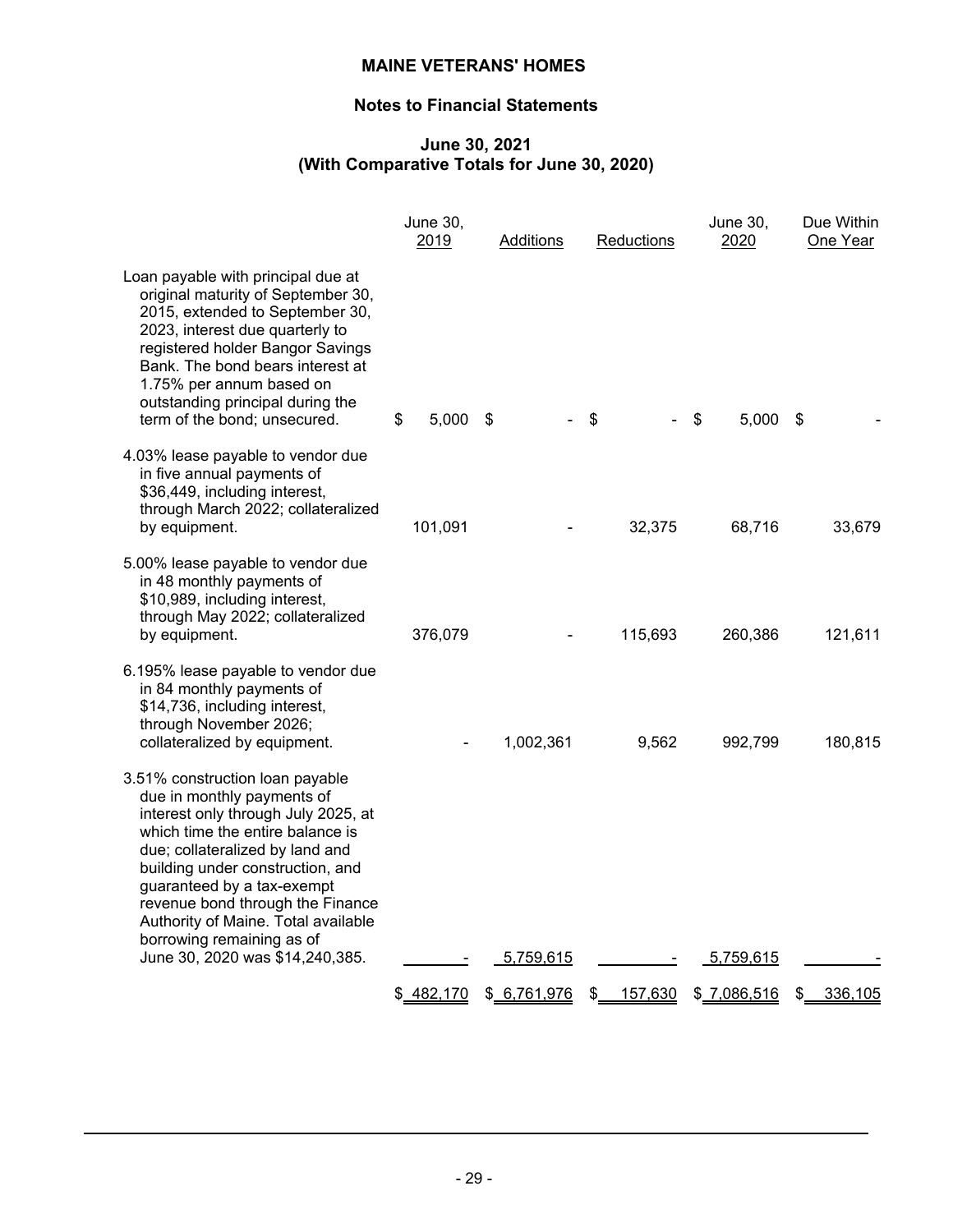# **Notes to Financial Statements**

# **June 30, 2021 (With Comparative Totals for June 30, 2020)**

The annual debt service requirements to maturity of borrowings as of June 30, 2021 are as follows:

|            | Principal     |   | Interest    |
|------------|---------------|---|-------------|
| 2022       | 288,257<br>\$ | S | 404,308     |
| 2023       | 146,787       |   | 378,286     |
| 2024       | 159,400       |   | 369,347     |
| 2025       | 164,200       |   | 359,934     |
| 2026       | 20,174,700    |   | 10,142      |
| Thereafter | 116,096       |   | 1,128       |
|            | \$21,049,440  |   | \$1,523,145 |

# **10. Leases**

The Caribou facility lease (see Nature of Business Note) provides for a one-time lease payment at inception equal to the cost of the facility. The mortgage on the Caribou facility is a leasehold mortgage on MVH's leasehold estate. The following amounts are included in property, plant and equipment related to this capital lease at June 30:

|                                                             | 2021                      | 2020                        |
|-------------------------------------------------------------|---------------------------|-----------------------------|
| Buildings and improvements<br>Less accumulated depreciation | $$1,426,711$ $$1,426,711$ | $(1,114,972)$ $(1,079,304)$ |
|                                                             | $$ 311,739$ $$ 347,407$   |                             |

The land occupied by MVH for the residential care unit in Machias is under lease from Down East Community Hospital. Although the term of the lease is for 99 years with a \$1 payment due annually, the landlord has retained the right to terminate the lease upon 30 days written notice in the event MVH shall cease to operate a veterans' facility at the premises. The lease expires in April 2104. In the event of a termination, MVH is entitled to an apportionment equal to the value of the facility.

# **11. Commitments**

MVH entered into several ancillary service contracts with unrelated vendors. The contract fees are contingent upon the number of beds, occupancy, and acuity level and classification of residents at each facility, regardless of payor source. The contracts have one-year renewable terms.

In 2019, MVH entered into an agreement with a contractor related to the construction of the new Augusta project (see Note 8). The amount of the contract is approximately \$72.5 million and at June 30, 2021, the project was approximately 98% complete.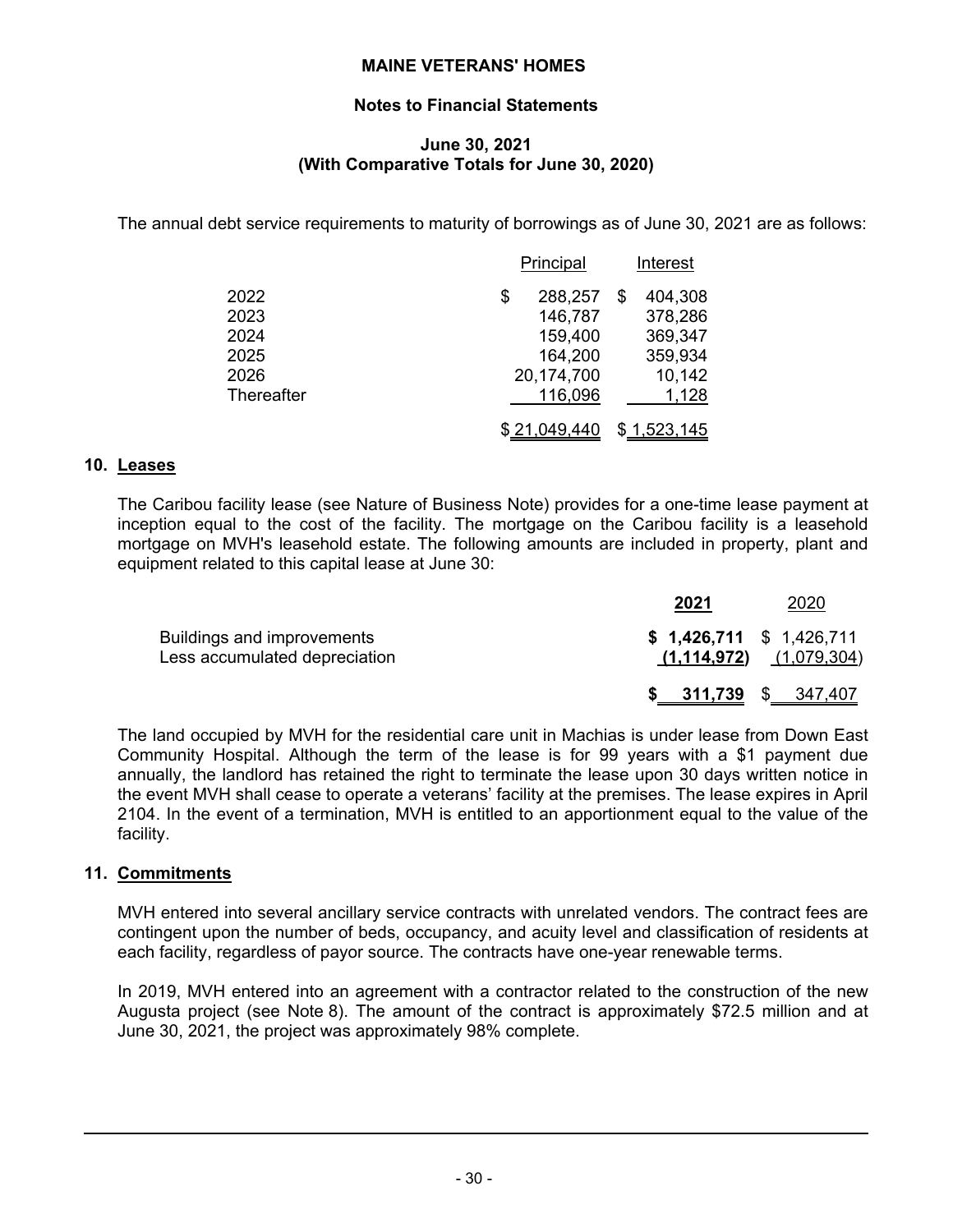# **Notes to Financial Statements**

#### **June 30, 2021 (With Comparative Totals for June 30, 2020)**

# **12. Post-Employment Benefits Other than Pensions (OPEB)**

# *Plan Description*

MVH offers two defined benefit OPEB Plans, the System PLD Consolidated Plan – Retiree Group Life Insurance (Life Insurance Plan) and the MVH Retiree Welfare Plan (Welfare Plan). The Life Insurance Plan is a multiple-employer cost sharing plan administered by the System. The Welfare Plan is a single employer plan administered by MVH. Information regarding these plans is as follows:

# *Benefits Provided*

The Life Insurance Plan provides basic group life insurance benefits, during retirement, to retirees who participated in the plan for a minimum of 10 years prior to retirement.

The Welfare Plan offers health insurance to employees who have attained age 59-1/2 at the time of retirement and completed 15 consecutive years of service. The Welfare Plan is closed to new participants. Employees of MVH retiring prior to July 1, 2000 are not eligible. Employees of MVH as of September 28, 2001, who meet the established criteria are eligible to receive the benefit. Employees hired after September 28, 2001 are not eligible to receive the benefit. Under the Welfare Plan's provisions, MVH pays 50% of the premiums for individual coverage and the employee pays the remainder.

At June 30, 2021, the following employees were covered by the benefit terms at June 30:

|                                                                          | Life Insurance<br><b>Plan</b> | <b>Welfare Plan</b> |
|--------------------------------------------------------------------------|-------------------------------|---------------------|
| Inactive employees or beneficiaries currently<br>receiving benefits      |                               |                     |
| Inactive employees entitled to but not yet<br>receiving benefit payments | ٠                             |                     |
| Active plan members                                                      | 54                            | 59                  |
|                                                                          |                               |                     |

# *Total OPEB Liability*

MVH's total OPEB liability of \$848,798 as of June 30, 2021 is comprised of an OPEB liability related to the Life Insurance Plan of \$234,704 and an OPEB liability related to the Welfare Plan of \$614,094. The Life Insurance Plan OPEB liability was measured as of June 30, 2020 and was determined by an actuarial valuation as of that date. The Welfare Plan OPEB liability was measured as of July 1, 2020, and was determined by an actuarial valuation as of that date.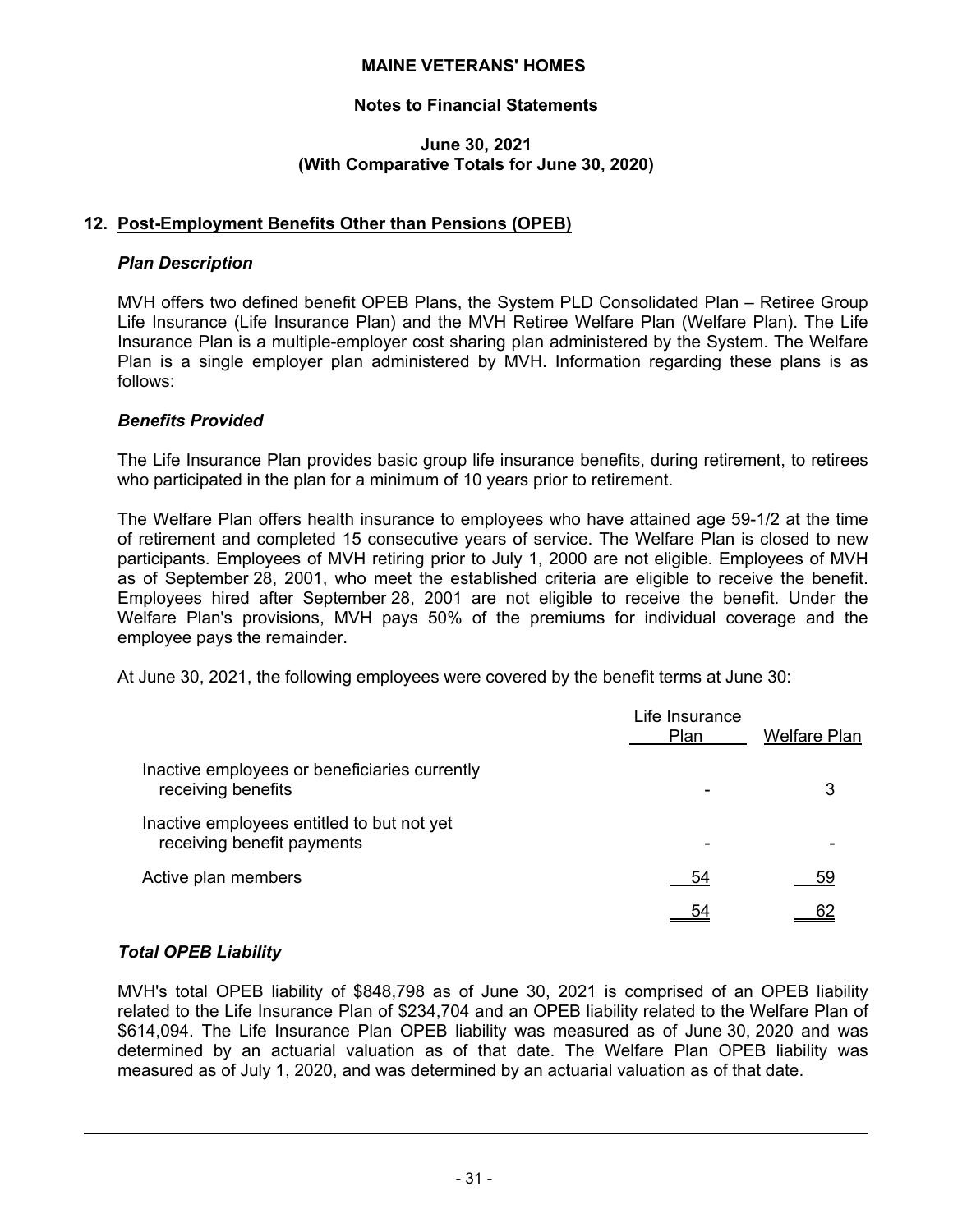# **Notes to Financial Statements**

#### **June 30, 2021 (With Comparative Totals for June 30, 2020)**

#### *Actuarial Assumptions*

The OPEB's liabilities in the June 30, 2020 and July 1, 2020 actuarial valuations were determined using the following actuarial assumptions and other inputs, applied to all periods included in the measurement, unless otherwise specified:

|                                          | Life Insurance<br><b>Plan</b> | <b>Welfare Plan</b> |
|------------------------------------------|-------------------------------|---------------------|
| Inflation                                | 2.75%                         | 2.50%               |
| Salary increases                         | $2.75\% - 9.00\%$             | 3.00%               |
| Healthcare cost trend rates              | N/A                           | 5.00 %              |
| Retirees' share of benefit-related costs | N/A                           | 50.00 %             |
| Investment rate of return                | 6.75%                         | 6.44%               |

The discount rate used for the Life Insurance Plan valuation was 6.75% and was based the assumed long-term expected rate of return. The discount rate used for the valuation of the Welfare Plan was 2.00% and was based on the S&P Municipal Bond 20-Year High Grade Index (1.86% at July 1, 2020).

There were two mortality tables used for the mortality rates in the Life Insurance Plan. The RP-2014 Total Dataset Healthy Annuitant Mortality Table was used for active members and nondisabled retirees. The RP-2014 Total Dataset Disabled Annuitant Mortality Table was used for disability benefits.

The RP-2014 Mortality Table projected generationally with Scale MP-2016 for males and females was the mortality table used for all three assumptions related to the Welfare Plan—pre-retirement mortality, disabled mortality, and post-retirement mortality.

The actuarial assumptions used in the June 30, 2020 valuation for the Life Insurance Plan were based on the results of an actuarial experience study conducted for the period of June 30, 2012 to June 30, 2015. The actuarial assumptions used in the June 30, 2020 valuations for the Welfare Plan were based on an experience analysis published in 2014, updated to reflect data through January 1, 2016.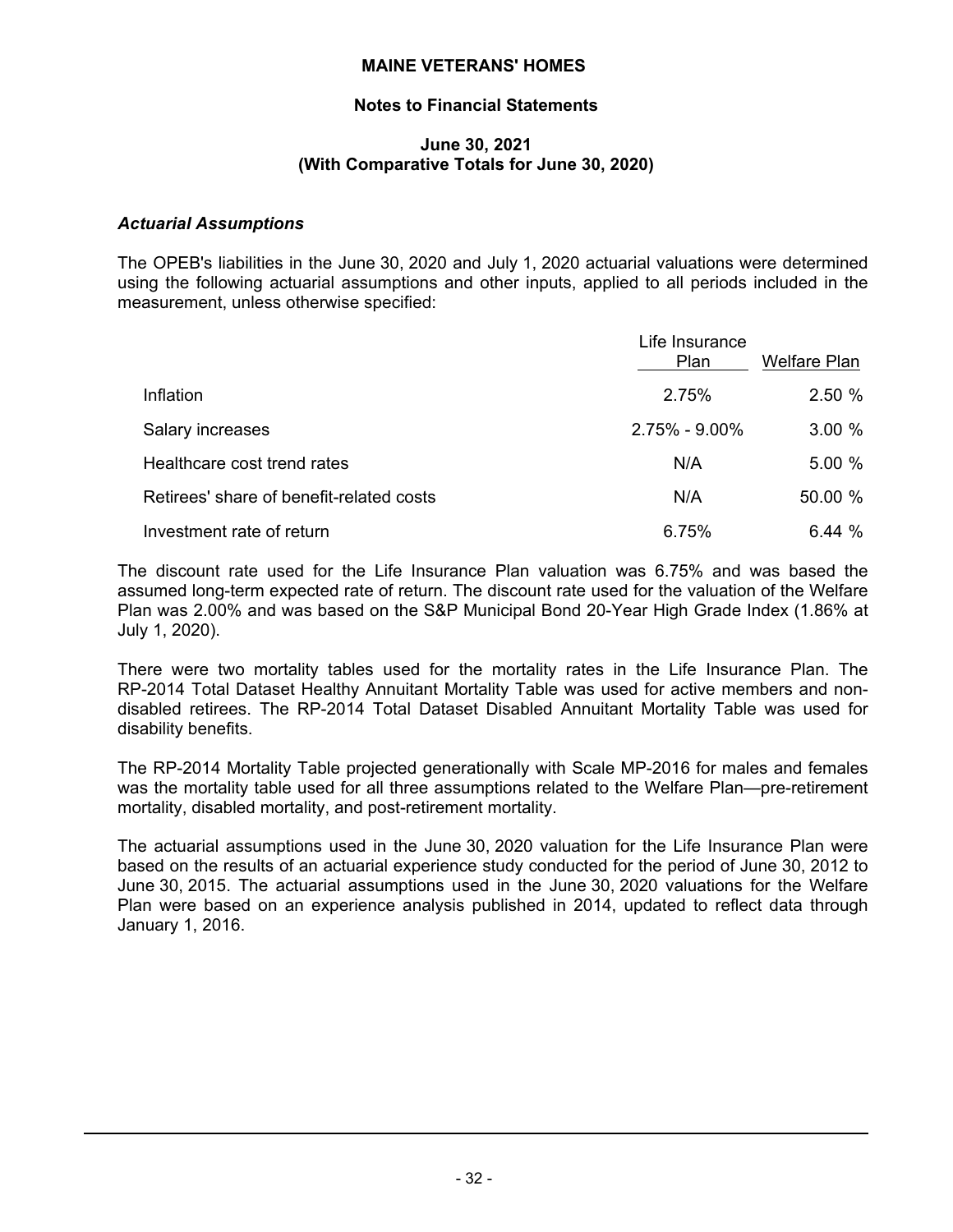# **Notes to Financial Statements**

## **June 30, 2021 (With Comparative Totals for June 30, 2020)**

# *Changes in the Total OPEB Liability*

|                                                    | <b>Total OPEB Liability</b> |                     |
|----------------------------------------------------|-----------------------------|---------------------|
|                                                    | Life Insurance<br>Plan      | <b>Welfare Plan</b> |
| Balance at June 30, 2019<br>Changes for the year:  | \$ 383,672                  | \$647,990           |
| Service cost                                       | 9,631                       | 14,583              |
| Interest                                           | 35,804                      | 22,345              |
| Changes of benefit terms                           | (11, 739)                   |                     |
| Differences between actual and expected experience | 13,405                      | (160, 735)          |
| Changes in assumptions or other inputs             | (166,764)                   | 138,626             |
| Benefit payments                                   | (29, 305)                   | <u>(48,715)</u>     |
| Net changes                                        | (148,968)                   | (33,896)            |
| Balance at June 30, 2020                           | 234,704                     | 614,094             |

Changes in assumptions or other inputs for the Life Insurance Plan reflect a change in the discount rate from 4.98% in 2019 to 6.75% in 2020. Changes in assumptions or other outputs for the Welfare Plan reflect a change in the discount rate from 3.5% in 2019 to 2% in 2020.

# *Sensitivity*

The following presents the total OPEB liability of MVH, as well as what MVH's total OPEB liability would be if it were calculated using a discount rate that is one percentage point lower or one percentage point higher than the current discount rate:

#### *Life Insurance Plan*

|                             | 1 % Decrease | Discount Rate | 1% Increase |
|-----------------------------|--------------|---------------|-------------|
|                             | (5.75%)      | (6.75%)       | (7.75%)     |
| <b>Total OPEB liability</b> | 316,103      | 234,704       | 169,280     |
|                             | \$           | \$            | \$          |
| Welfare Plan                |              |               |             |
|                             | 1 % Decrease | Discount Rate | 1% Increase |
|                             | $(1.00\%)$   | $(2.00\%)$    | $(3.00\%)$  |
| <b>Total OPEB liability</b> | 633,895      | 614,094       | 590,787     |
|                             | S            | S             | S           |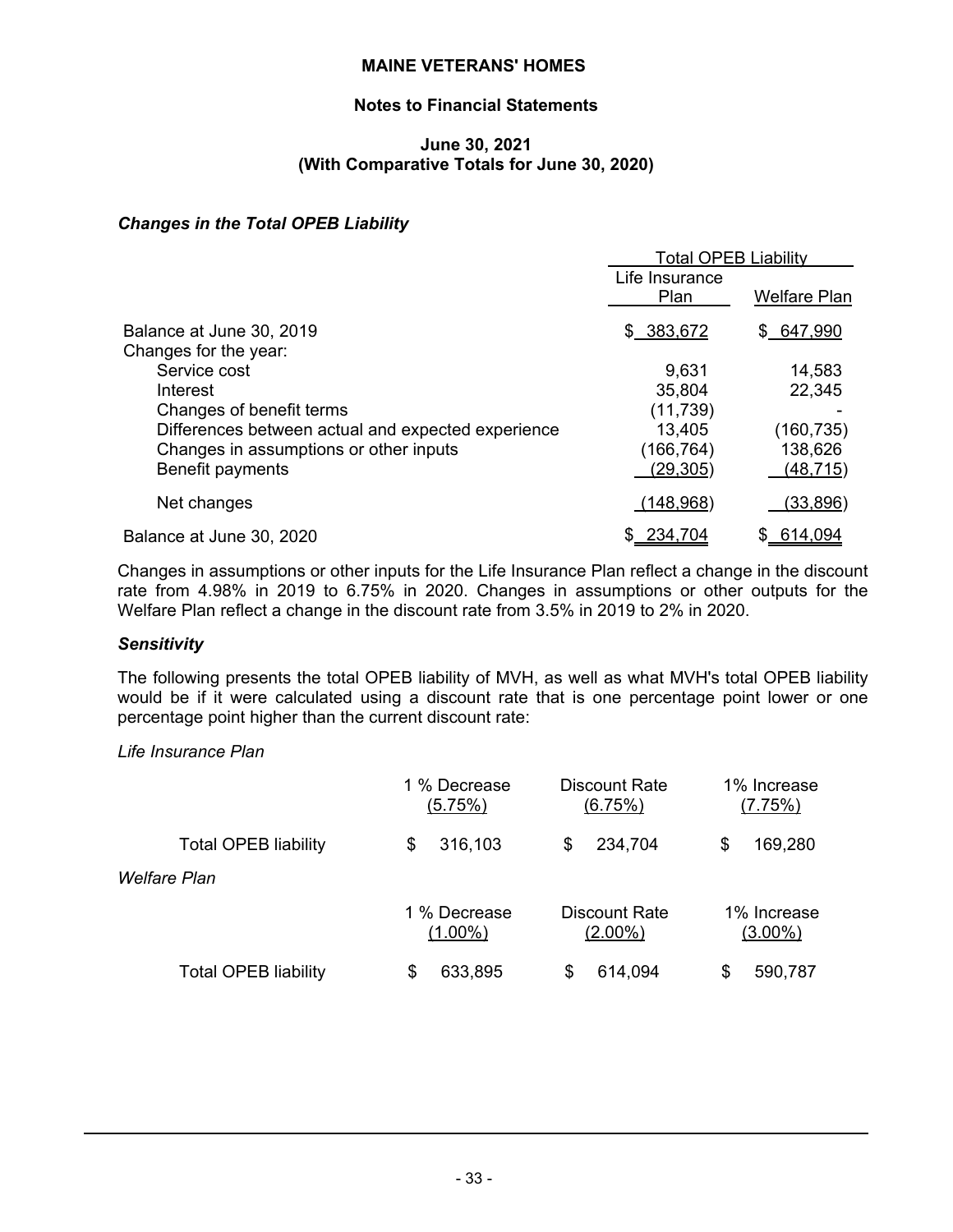# **Notes to Financial Statements**

#### **June 30, 2021 (With Comparative Totals for June 30, 2020)**

The following presents the total OPEB liability of MVH, as well as what MVH's total OPEB liability would be if it were calculated using healthcare cost trend rates that are one percentage point lower or one percentage point higher than the current healthcare cost trend rates:

*Welfare Plan*

|                             | 1 % Decrease | Trend Rate | 1% Increase |
|-----------------------------|--------------|------------|-------------|
|                             | $(3.50\%)$   | $(4.50\%)$ | $(5.50\%)$  |
| <b>Total OPEB liability</b> | \$ 569,390   | \$ 614,094 | 664.101     |

#### **OPEB Expense and Deferred Outflows of Resources and Deferred Inflows of Resources Related to OPEB**

For the year ended June 30, 2021 and 2020, MVH recognized OPEB benefit of \$56,135 and \$82,191, respectively. At June 30, 2021 and 2020, MVH reported deferred outflows of resources and deferred inflows of resources related to OPEB from the following sources:

|                                                                                            | 2021                                  |    |                     |    |                       |                                      |                     |  |  |  |  |  |
|--------------------------------------------------------------------------------------------|---------------------------------------|----|---------------------|----|-----------------------|--------------------------------------|---------------------|--|--|--|--|--|
|                                                                                            | <b>Deferred Outflows of Resources</b> |    |                     |    |                       | <b>Deferred Inflows of Resources</b> |                     |  |  |  |  |  |
|                                                                                            | Life Insurance                        |    |                     |    | <b>Life Insurance</b> |                                      |                     |  |  |  |  |  |
|                                                                                            | Plan                                  |    | <b>Welfare Plan</b> |    | Plan                  |                                      | <b>Welfare Plan</b> |  |  |  |  |  |
| Difference between<br>projected and<br>actual investment<br>earnings<br>Difference between | \$<br>$\blacksquare$                  | \$ |                     | \$ | 5,860                 | \$                                   |                     |  |  |  |  |  |
| expected and<br>actual experience                                                          | 28,976                                |    |                     |    |                       |                                      | 423,572             |  |  |  |  |  |
| Changes of<br>assumptions<br>Changes in                                                    | 24,426                                |    | 117,686             |    | 167,260               |                                      |                     |  |  |  |  |  |
| proportion                                                                                 | 7,134                                 |    |                     |    | 18,447                |                                      |                     |  |  |  |  |  |
| Total                                                                                      | 60,536                                | \$ | 117,686             | \$ | <u>191,567</u>        |                                      | 423,572             |  |  |  |  |  |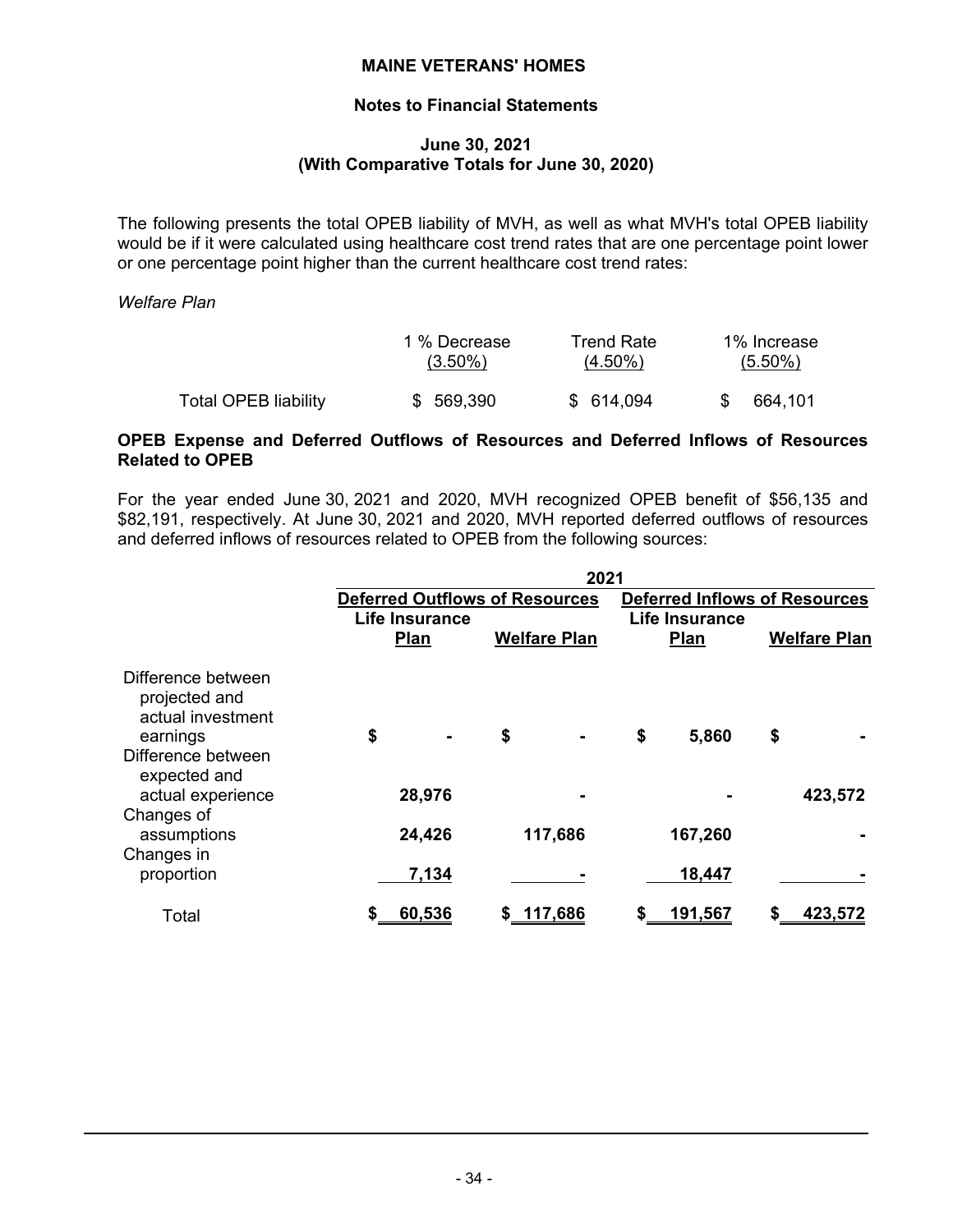# **Notes to Financial Statements**

#### **June 30, 2021 (With Comparative Totals for June 30, 2020)**

|                                                                      | 2020 |                                       |    |                               |    |                                  |    |         |  |  |  |  |  |
|----------------------------------------------------------------------|------|---------------------------------------|----|-------------------------------|----|----------------------------------|----|---------|--|--|--|--|--|
|                                                                      |      | <b>Deferred Outflows of Resources</b> |    | Deferred Inflows of Resources |    |                                  |    |         |  |  |  |  |  |
|                                                                      |      | Life Insurance Plan Welfare Plan      |    |                               |    | Life Insurance Plan Welfare Plan |    |         |  |  |  |  |  |
| Difference between<br>projected and<br>actual investment<br>earnings | \$   |                                       | \$ |                               | \$ | 17,155                           | \$ |         |  |  |  |  |  |
| Difference between<br>expected and<br>actual experience              |      | 24,454                                |    |                               |    |                                  |    | 371,543 |  |  |  |  |  |
| Changes of<br>assumptions                                            |      | 31,933                                |    |                               |    | 50,128                           |    | 5,297   |  |  |  |  |  |
| Changes in<br>proportion                                             |      | 8,918                                 |    |                               |    | 23,433                           |    |         |  |  |  |  |  |
| Total                                                                |      | 65,305                                | \$ |                               | S  | 90,716                           |    | 376,840 |  |  |  |  |  |

Amounts reported as net deferred inflows of resources related to OPEB will be recognized in OPEB expense as follows:

| Year ending June 30:                               | Life Insurance<br>Plan                                        | Welfare<br>Plan                                                     |
|----------------------------------------------------|---------------------------------------------------------------|---------------------------------------------------------------------|
| 2022<br>2023<br>2024<br>2025<br>2026<br>Thereafter | (39, 585)<br>(36, 025)<br>(10, 655)<br>(19, 589)<br>(25, 177) | (93,063)<br>(93,063)<br>(93,063)<br>(21, 288)<br>(3,340)<br>(2,069) |
|                                                    |                                                               |                                                                     |

# **13. Contingencies**

Legislation and regulations at all levels of government have affected, and may continue to affect, revenues and expenses of nursing facilities. These basic financial statements have been prepared based on all known legislation currently in effect. If future legislation or regulations related to nursing facilities are enacted or adopted, such legislation or regulations could have a material effect on future operations.

MVH receives construction grants from the V.A. for the construction and major renovation of nursing home care facilities and residential care facilities. If MVH ceases to operate these homes for nursing home care, domiciliary care or hospital care to veterans within 20 years from the final approval and inspection of the construction and/or renovation, the V.A. shall be entitled to recover from MVH, or any subsequent owner, 65% of the project costs (but in no event an amount greater than the original grant awards). Management does not anticipate the V.A. will recover any funds from the initial construction of the existing Augusta facility.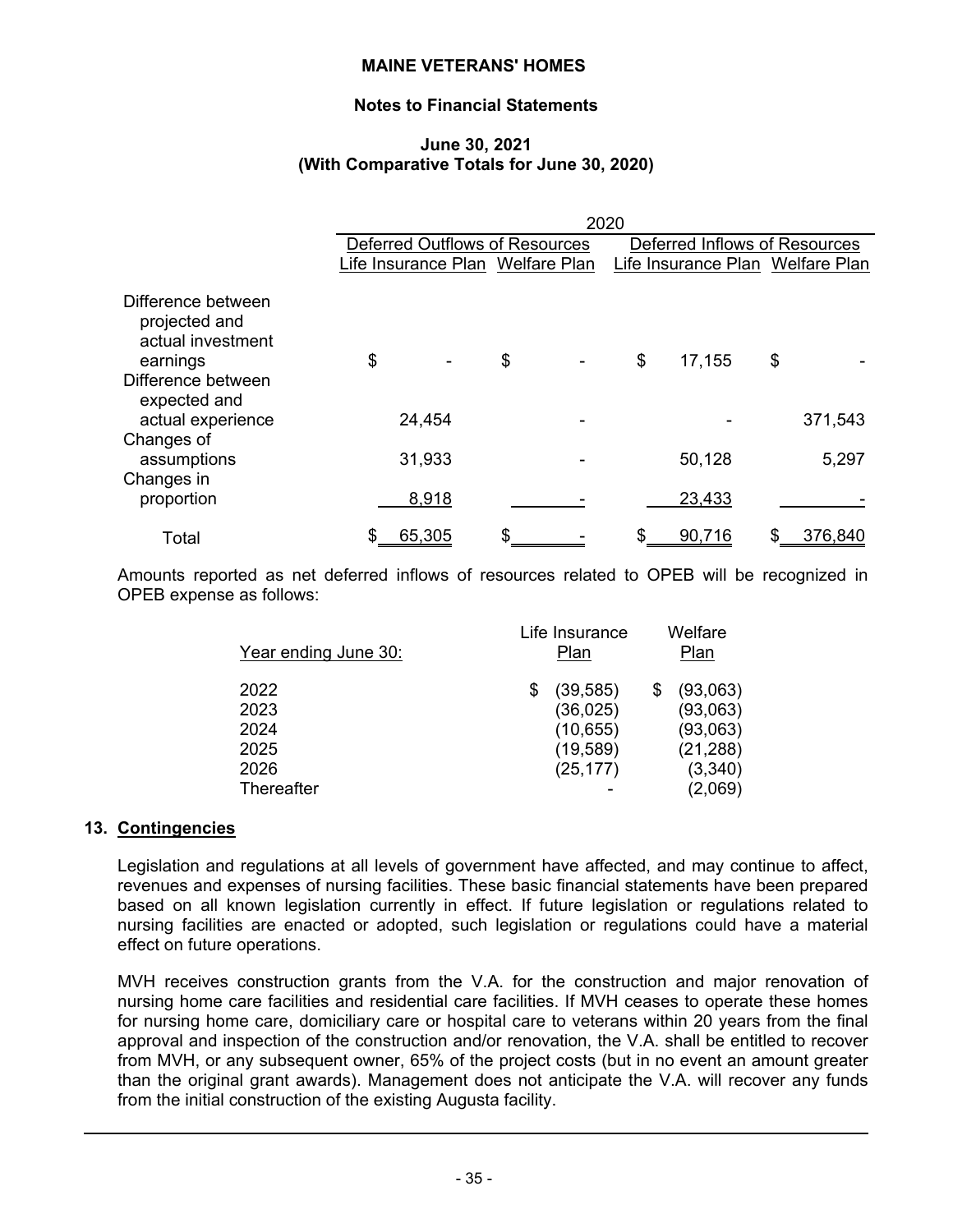# **Notes to Financial Statements**

#### **June 30, 2021 (With Comparative Totals for June 30, 2020)**

MVH is involved in a fee dispute with a contractor for additional costs incurred for the construction of the Augusta replacement facility as a result of the pandemic. The parties are currently discussing potential resolutions of the issue. If that fails, the agreement provides for mediation, and if that fails, binding arbitration. The potential monetary outcome cannot be estimated at this time.

In a prior year, MVH received a donation of land from the State valued at \$530,000 which was included in restricted fund contributions as the deed includes certain restrictions including limiting the use of the land to principally provide services for Maine veterans such as hospice care, a community-based outpatient clinic, housing for veterans in need, and other such services. During 2010, MVH entered into a \$1 ground lease agreement expiring in December 2030 with a third party, with permitted use under the lease as described above. If MVH fails to satisfy any conditions as outlined in the land deed, or the property is not used for the purposes described above, title to the land including any and all improvements thereon shall revert to the State of Maine.

#### **14. Restricted Expendable Net Assets**

Restricted expendable net assets at June 30, 2021 and 2020 consist of funds restricted for the following purposes:

|                         | 2021          |    | 2020    |
|-------------------------|---------------|----|---------|
| Activities              | 142,962<br>S. | \$ | 85,880  |
| Scholarships            | 3,031         |    | 3,031   |
| <b>Memorials</b>        | 1,878         |    | 7,203   |
| Special events          | 9,870         |    | 9,414   |
| Residents in need       | 20,019        |    | 14,267  |
| Masonic                 | 9,490         |    | 4,711   |
| Future capital campaign | 50,000        |    | 50,000  |
| Other projects          | 15,204        |    | 5,469   |
|                         | \$252,454     | S  | 179,975 |

# **15. Defined Benefit Pension Plan**

#### *General Plan Description*

All full-time, part-time, and intermittent employees are covered by the PLD Plan. The PLD Plan is a multiple-employer cost sharing plan and is administered by the System. Eligible employers are defined in Maine statute.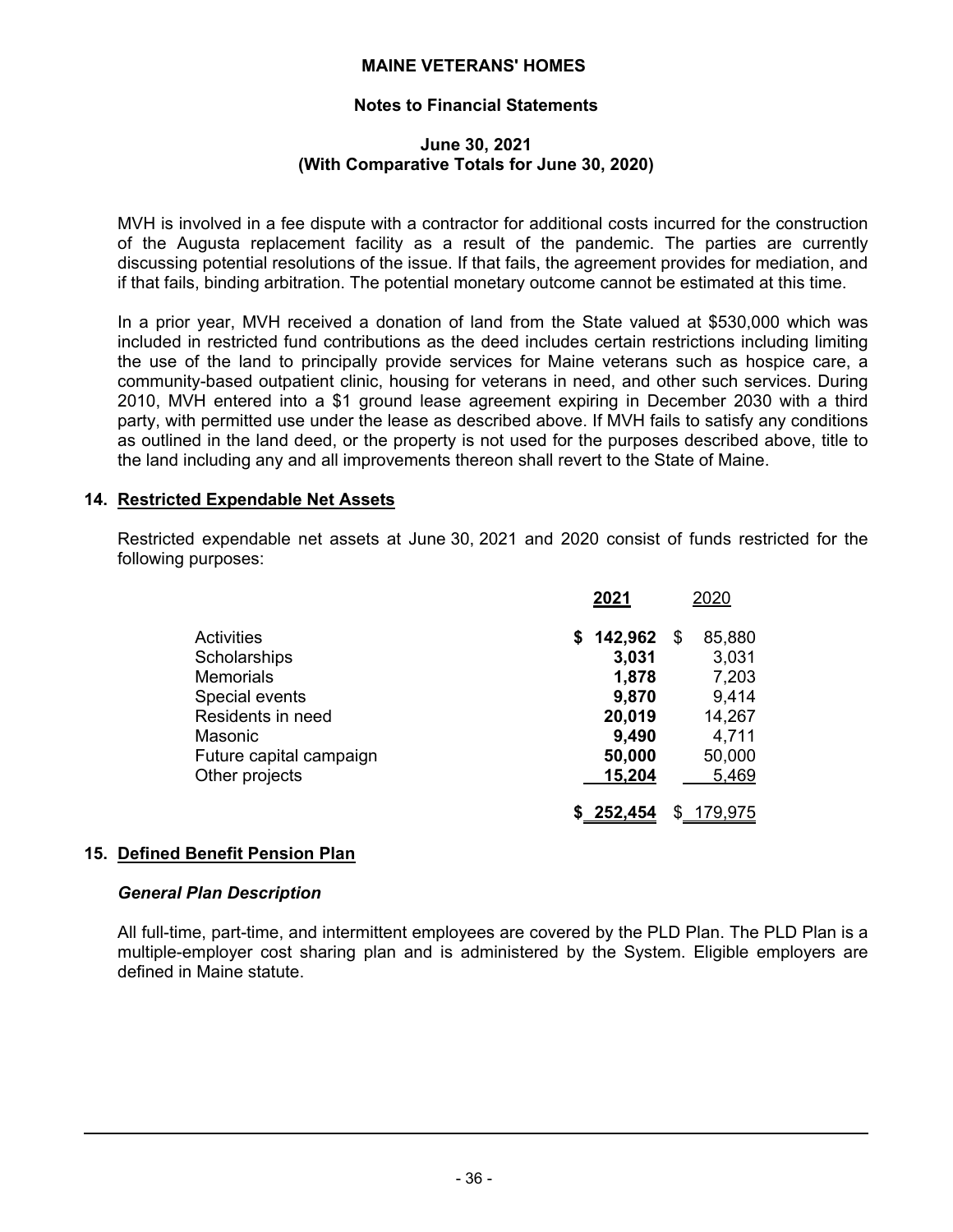# **Notes to Financial Statements**

#### **June 30, 2021 (With Comparative Totals for June 30, 2020)**

Benefit terms are proposed by an advisory group, established by Maine Statute, who review the terms of the plan and periodically make recommendations to the Legislature to amend the terms. The PLD Plan provides defined retirement benefits based on members' average final compensation and service credit earned as of retirement. Vesting occurs upon the earning of five years of service credit. The normal retirement age for PLD Plan members is 60 or 65. The monthly benefit of members who retire before normal retirement age by virtue of having at least 25 years of service credit is reduced by a statutorily prescribed factor for each year of age that a member is below his/her normal retirement age.

Retirement benefits are funded by contributions from members and employers and by earnings on investments. Disability and death benefits are funded by employer normal cost contributions and by investment earnings. Member and employer contribution rates are each a percentage of applicable member compensation. Member contribution rates are defined by the Board of Trustees of the System and Title 5 MRSA Part 20, Chapter 425, Subchapter 3 and were 8.1% of wages for the Age 60 Plan members and 7.35% of wages for the Age 65 PLD Plan members in both 2021 and 2020. Employer contribution rates are determined through actuarial valuations. Employer contributions determined by the System based on financing needs were 10.1% of wages in 2021 and 10.0% in 2020.

## *Pension Liabilities, Pension Expense, Deferred Outflows of Resources and Deferred Inflows of Resources Related to Pension*

At June 30, 2021 and 2020, MVH reported a liability of \$24,253,567 and \$18,380,629, respectively, for its proportionate share of the net pension liability. The net pension liability was measured on June 30, 2020 and 2019, respectively, and the total pension liability used to calculate the net pension liability was determined by an actuarial valuation as of that date. MVH's proportion of the net pension liability was based on a projection of MVH's long-term share of contributions to the pension plan relative to the projected contributions of all participating members, actuarially determined. MVH's proportion of the net pension liability was 6.10% as of the June 30, 2020 valuation, which was an increase of 0.09% from the June 30, 2019 valuation.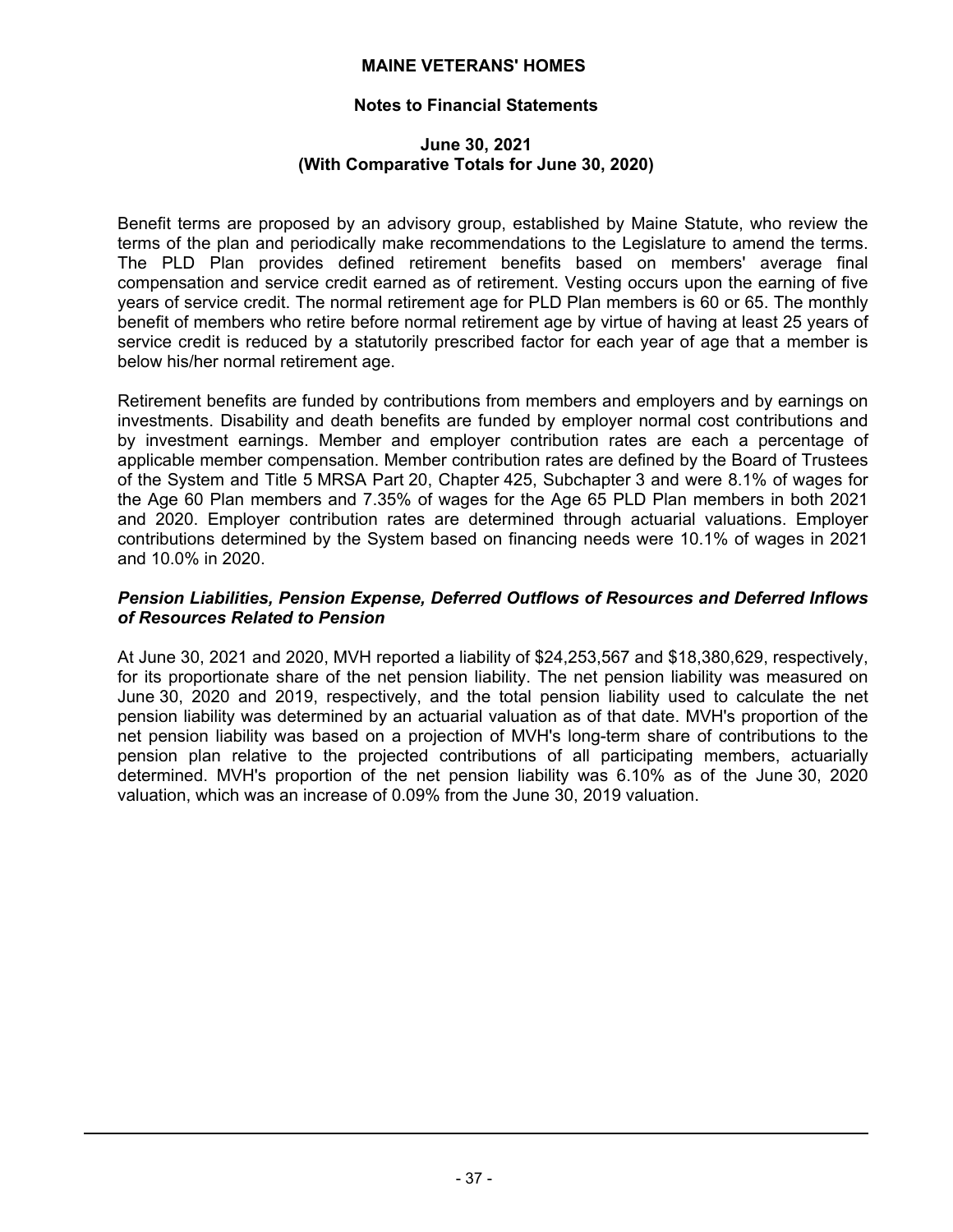# **Notes to Financial Statements**

#### **June 30, 2021 (With Comparative Totals for June 30, 2020)**

For the years ended June 30, 2021 and 2020, MVH recognized pension expense of \$1,099,756 and \$1,654,621, respectively. At June 30, 2021 and 2020, MVH reported deferred outflows of resources and deferred inflows of resources related to the PLD Plan from the following sources:

|                                                                                                                                                                                       | 2021                                                      |                                                   |
|---------------------------------------------------------------------------------------------------------------------------------------------------------------------------------------|-----------------------------------------------------------|---------------------------------------------------|
|                                                                                                                                                                                       | <b>Deferred</b><br><b>Outflows of</b><br><b>Resources</b> | <b>Deferred</b><br>Inflows of<br><b>Resources</b> |
| Differences between expected and actual<br>experience<br>Net difference between projected and<br>actual earnings on pension plan                                                      | 1,455,416 \$<br>\$                                        | 266,667                                           |
| investments<br>Changes in proportion and differences<br>between MVH's contributions and<br>proportionate share of contributions                                                       | 1,578,213<br>200,632                                      | 183,743                                           |
| MVH contributions subsequent to the<br>measurement date (June 30, 2020)<br>Total                                                                                                      | 4,200,780<br>\$7,435,041                                  | \$<br>450,410                                     |
|                                                                                                                                                                                       | 2020<br><b>Deferred</b>                                   |                                                   |
|                                                                                                                                                                                       | Outflows of<br><b>Resources</b>                           | Deferred<br>Inflows of<br><b>Resources</b>        |
| Differences between expected and actual<br>experience<br>Net difference between projected and actual<br>earnings on pension plan investments<br>Changes in proportion and differences | \$2,176,327                                               | \$<br>4,603,892                                   |
| between MVH's contributions and<br>proportionate share of contributions<br>Changes of assumptions<br>MVH contributions subsequent to the<br>measurement date (June 30, 2019)          | 930,858<br>4,146,127                                      | 437,969                                           |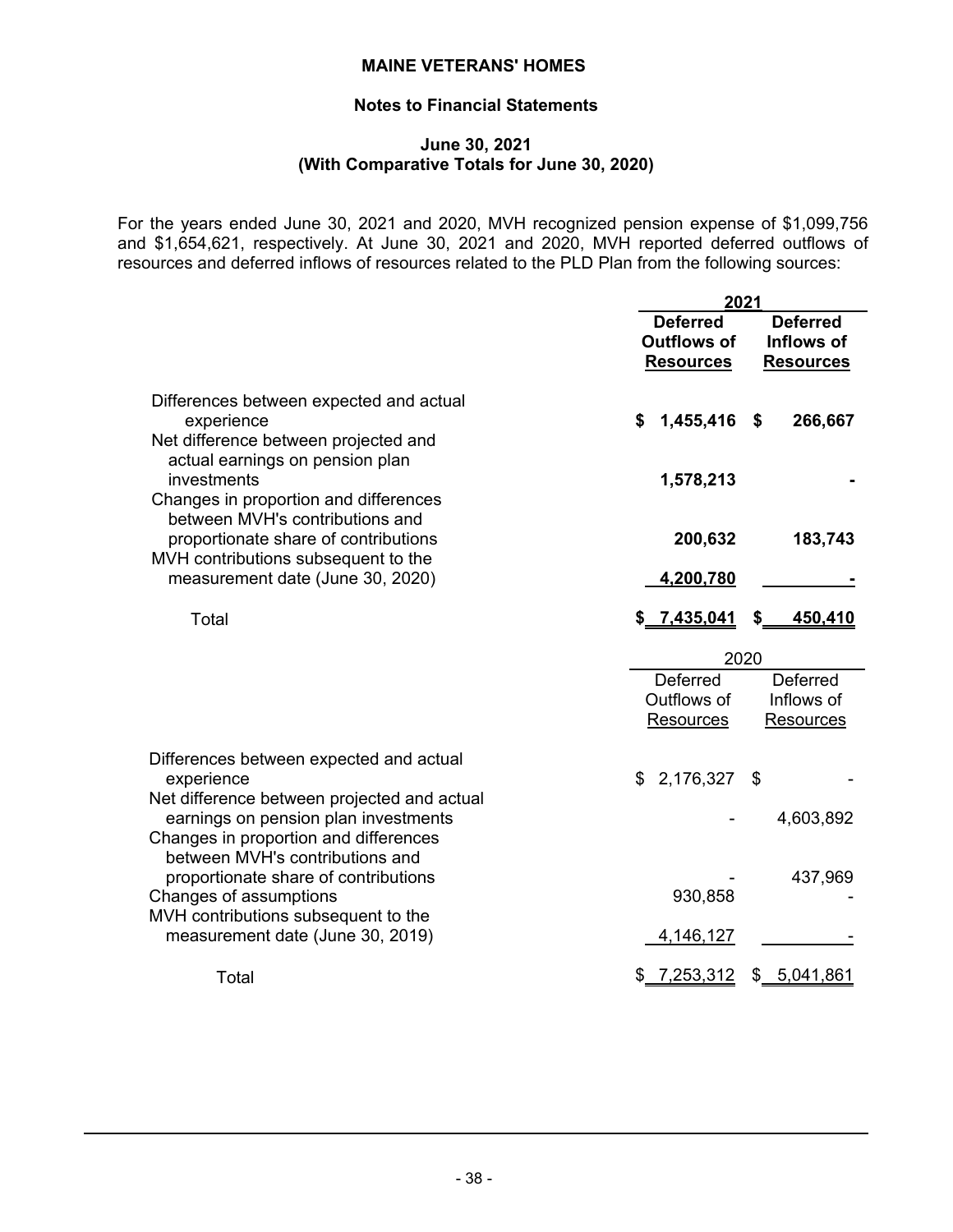# **Notes to Financial Statements**

#### **June 30, 2021 (With Comparative Totals for June 30, 2020)**

The amount of \$4,200,780 reported as deferred outflows of resources related to pensions resulting from MVH contributions subsequent to the measurement date at June 30, 2020 will be recognized as a reduction of the net pension liability in the actuarial report for the year ended June 30, 2021. Other amounts reported as deferred outflows of resources and deferred inflows of resources related to the PLD Plan will be recognized in pension expense as follows:

| (800, 914) |
|------------|
| 900.755    |
| 1,340,525  |
| 1,343,485  |
|            |

#### *Actuarial Assumptions*

The total pension liability in the June 30, 2020 actuarial valuation was determined using the following assumptions, applied to all periods included in the measurement:

| Salary increases                 | 2.75% plus merit component based on each |
|----------------------------------|------------------------------------------|
|                                  | employee's years of service              |
| Investment rate of return        | 6.75% per annum, compounded annually     |
| Cost of living benefit increases | 1.91%                                    |

Mortality rates were based on the RP2014 Total Dataset Healthy Annuitant Mortality Table for males and females.

The economic assumptions and mortality table were proposed by the actuary and adopted by the Board of Trustees of the System on July 14, 2016 for use starting with the 2016 valuation. The demographic assumptions are based on an experience study covering the period from June 30, 2012 through June 30, 2015.

The long-term expected rate of return on pension plan assets was determined using a buildingblock method in which best-estimate ranges of expected future real rates of return (expected returns, net of pension plan investment expense and inflation) are developed for each major class of assets. These ranges are combined to produce the long-term expected rate of return by weighting the expected future real rates of return by the target asset allocation percentage and by adding expected inflation.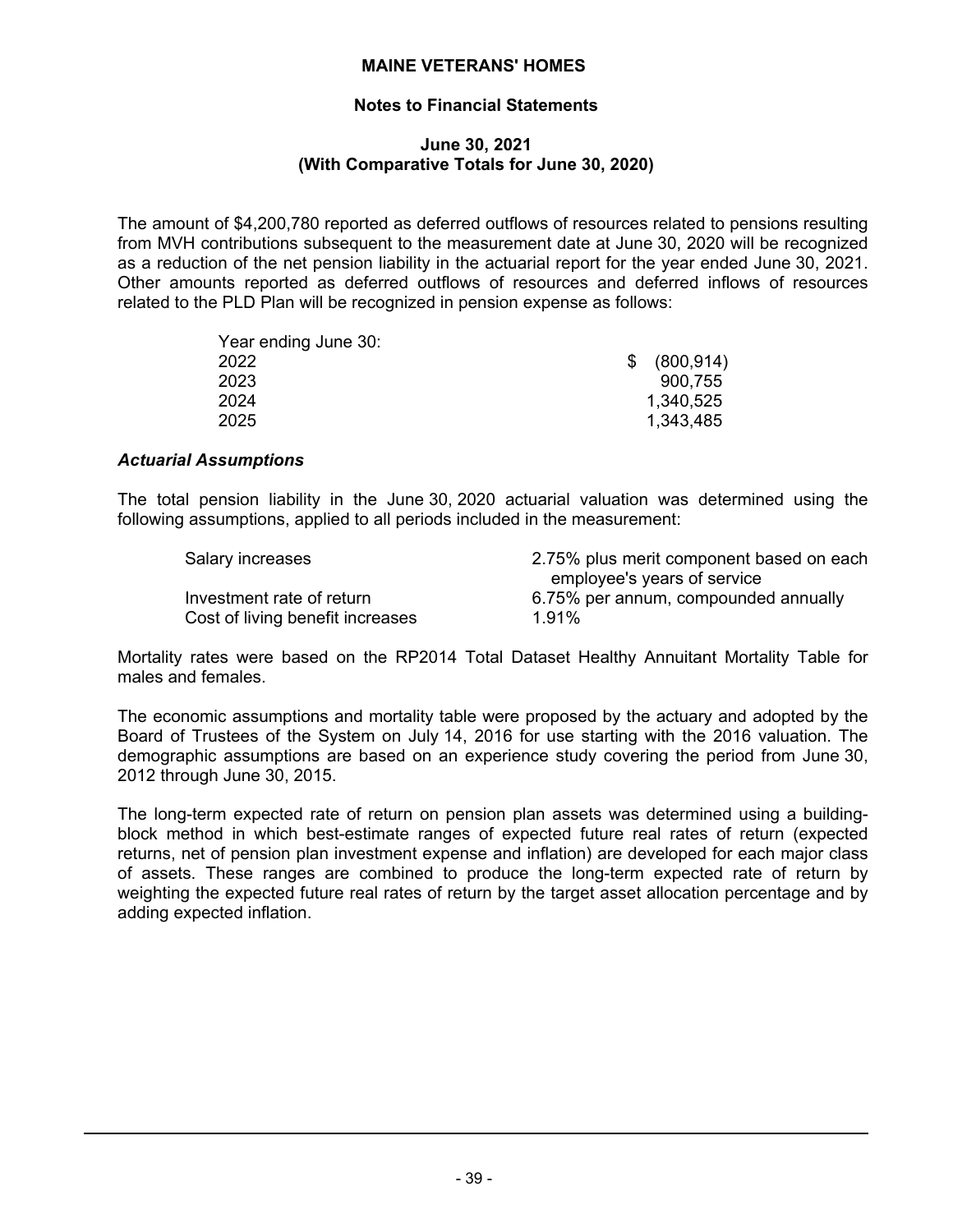# **Notes to Financial Statements**

# **June 30, 2021 (With Comparative Totals for June 30, 2020)**

Best estimates of geometric real rates of return for each major asset class included in the pension plan's target asset allocation as of June 30, 2021 are summarized in the following table:

| <b>Asset Class</b>       | Target<br>Allocation | Long-Term<br><b>Expected Real</b><br>Rate of Return |
|--------------------------|----------------------|-----------------------------------------------------|
| <b>Public equities</b>   | 30.0%                | 6.0%                                                |
| U.S. Government          | 7.5                  | 2.3                                                 |
| Private equity           | 15.0                 | 7.6                                                 |
| Real assets:             |                      |                                                     |
| Real estate              | 10.0                 | 5.2                                                 |
| Infrastructure           | 10.0                 | 5.3                                                 |
| <b>Natural resources</b> | 5.0                  | 5.0                                                 |
| Traditional credit       | 7.5                  | 3.0                                                 |
| Alternative credit       | 5.0                  | 7.2                                                 |
| <b>Diversified</b>       | 10.0                 | 5.9                                                 |

# *Discount Rate*

The discount rate used to measure the total pension liability was 6.75% for the plan. The projection of cash flows used to determine the discount rate assumed that plan member contributions will be made at the current contribution rate and that employer and non-employer contributions will be made at contractually required rates, actuarially determined. Based on these assumptions, the pension plan's fiduciary net position was projected to be available to make all projected future benefit payments of current active and inactive employees. Therefore, the long-term expected rate of return on pension plan investments was applied to all periods of projected benefit payments to determine the total pension liability.

# *Sensitivity*

The following presents MVH's proportionate share of the net pension liability calculated using the discount rate of 6.75%, as well as what MVH's proportionate share of the net pension liability (asset) would be if it were calculated using a discount rate that is one percentage point lower (5.75%) or one percentage point higher (7.75%) than the current rate:

|                                                           | 1% Decrease  | Current       | 1% Increase |
|-----------------------------------------------------------|--------------|---------------|-------------|
|                                                           | (5.75%)      | Discount Rate | (7.75%)     |
| MVH's proportionate share<br>of the net pension liability | \$50,971,208 | \$24,253,567  | \$2,383,218 |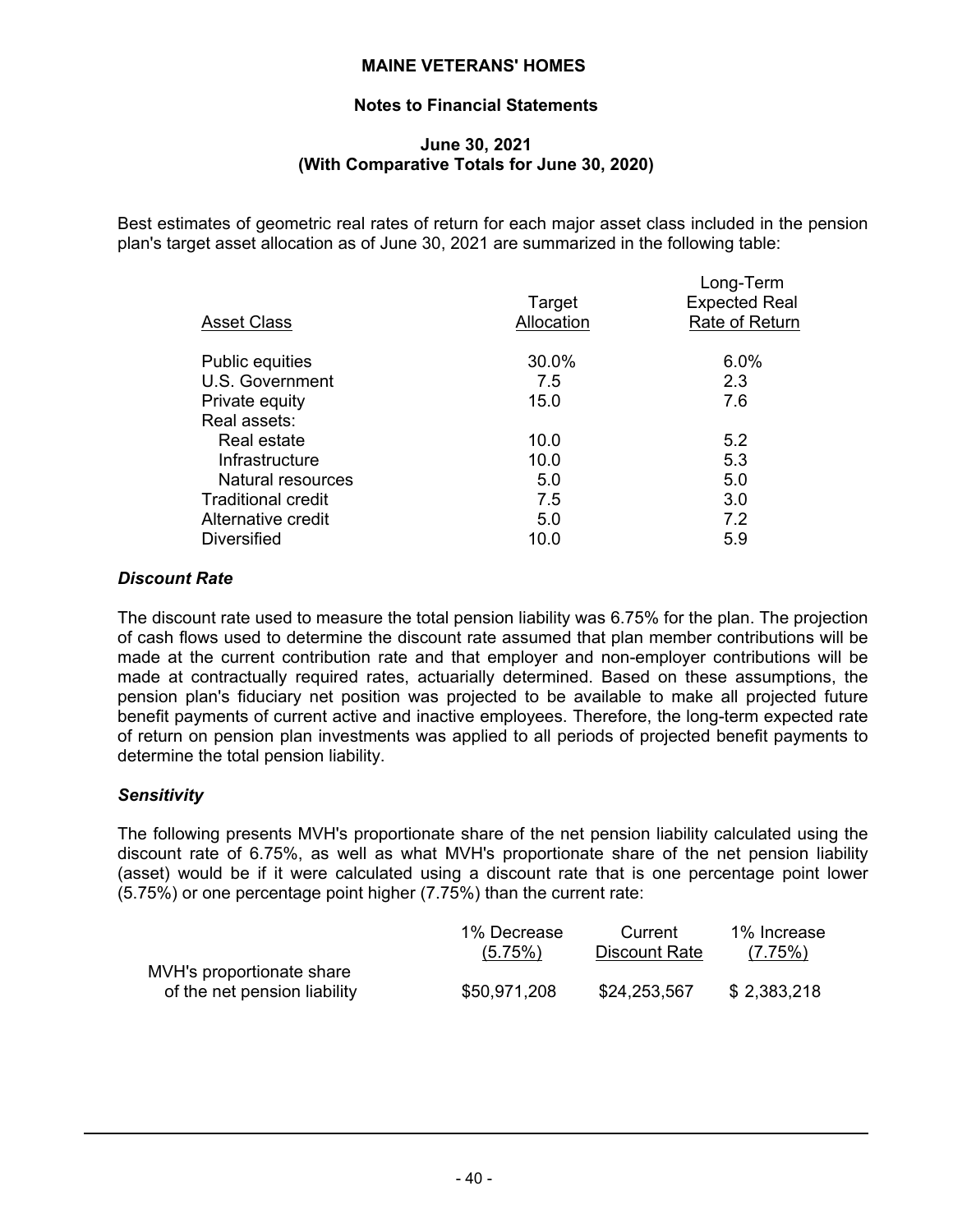# **Notes to Financial Statements**

#### **June 30, 2021 (With Comparative Totals for June 30, 2020)**

#### *Changes in Assumptions*

Differences due to changes in assumptions about future economic or demographic factors or other inputs are recognized in pension expense using a straight-line amortization method over a closed period equal to the average expected remaining service lives of active and inactive members in each plan.

#### *Pension Plan Fiduciary Net Position*

Detailed information about the pension plan's fiduciary net position is available in the separatelyissued System financial report. A copy of the most recent financial statements can be obtained at www.mainepers.org.

#### **16. Defined Contribution Retirement Plan**

MVH has established a defined contribution retirement plan. MVH's Tax Sheltered Annuity Plan is administered by the System. MVH provides discretionary matching contributions to employees up to 3% of eligible compensation upon meeting certain service requirements. Total employer contributions to the plan were \$391,200 and \$358,037 for the years ended June 30, 2021 and 2020, respectively. Total employee contributions to the plan were \$1,283,643 and \$1,171,024 for the years ended June 30, 2021 and 2020, respectively.

#### **17. Health Care Provider Tax**

A 6% health care provider tax is assessed on revenues derived from nursing care services. Total nursing home provider tax expense was \$2,712,943 and \$3,369,630 for the years ended June 30, 2021 and 2020, respectively.

A 6% Service Provider Tax (SPT) is assessed on the "value" (i.e., sales price) of certain services provided in the State including Private Non-Medical Institutions (PNMI) services. MVH's residential care services are considered PNMI services. Providers are taxed based on all revenue, regardless of source, received for the purpose of providing food, shelter and treatment. MaineCare reimburses facilities for their portion of the tax by increasing their direct care per diem rate. The portion of the tax paid on revenue generated from private pay residents is not funded by MaineCare. Total SPT expense was \$477,227 and \$559,599 for the years ended June 30, 2021 and 2020, respectively.

# **18. Uncertainty**

During the years ended June 30, 2021 and 2020, in response to coronavirus disease (COVID-19) global pandemic, The Centers for Medicare & Medicaid services (CMS) implemented certain relief measures and also issued guidance for limiting the spread of COVID-19 specifically for nursing homes. In addition, in an effort to keep acute care beds available during this national emergency, CMS waived the three-day acute care stay requirement for a Medicare beneficiary to qualify for a skilled admission into a nursing home as well as the spell of illness requirement which restricted available Medicare benefit days.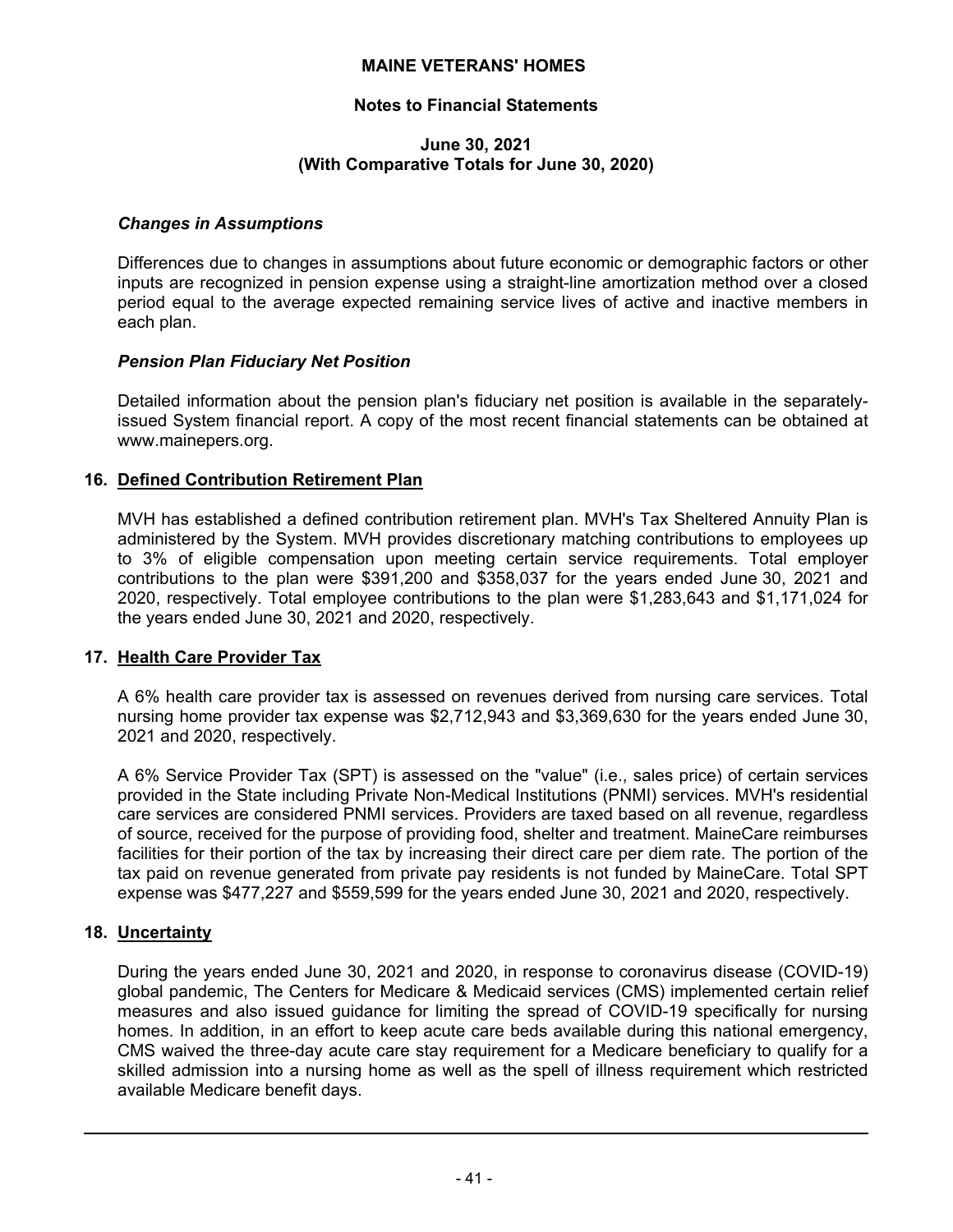# **Notes to Financial Statements**

## **June 30, 2021 (With Comparative Totals for June 30, 2020)**

During the year ended June 30, 2020, local, U.S., and world governments encouraged selfisolation to curtail the spread of COVID-19, by mandating the temporary shut-down of business in many sectors and imposing limitations on travel and size and duration of group meetings. Many industries continue to experience disruption to business operations. There is unprecedented uncertainty surrounding the duration of the pandemic, its potential economic ramifications, and any government actions to mitigate them. Accordingly, while management expects this matter may have a financial impact on the Organization's financial position and results of future operations, such potential impact cannot be reasonably estimated at this time.

# **19. COVID-19 Relief Funding**

The U.S. government responded to the COVID-19 global pandemic with relief legislation. The Coronavirus Aid, Relief, and Economic Security Act (CARES Act), was enacted into law March 7, 2020. The CARES Act, among other things, established the Provider Relief Fund (PRF) to support healthcare providers in the battle against the COVID-19 outbreak. The PRF is being administered by the U.S. Department of Health and Human Services (HHS). MVH received PRF in the amount of approximately \$2,834,000 during the year ended June 30, 2021 and approximately \$1,778,000 during the year ended June 30, 2020. These funds are to be used for infection control, qualifying expenses and to cover lost revenue due to COVID-19. The PRF is recognized as income when qualifying expenditures have been incurred, lost revenues have been identified, or incentive payments earned based on HHS criteria. Due to the complexity of the reporting requirements and the continued issuance of clarifying guidance, there is at least a reasonable possibility the amount of income recognized may change by a material amount. Any difference between amounts previously estimated and amounts subsequently determined to be recoverable or payable will be included in income in the year that such amounts become known.

During 2021, MVH also received emergency grant funding under the CARES Act passed through the Maine Department of Economic and Community Development (DECD) in the form of Maine Health Care Financial Relief Grants totaling \$500,000. The grant funds are intended to alleviate the disruption of operations as a result of the COVID-19 pandemic.

Additional relief legislation was signed into law March 11, 2021. The American Rescue Plan Act of 2021 allocated \$17 billion in support of the V.A.'s nationwide response to the pandemic. MVH received \$1,975,000 of ARP funds in 2021 and recorded a receivable at June 30, 2021 for an additional \$4.9 million, which was received July 2021.

Management believes MVH has met the conditions necessary to recognize the PRF, ARP fund and DECD funds received and accrued through June 30, 2021 as income.

Subsequent to June 30, 2021, MVH also received an additional \$3.6 million from funds appropriated by the State legislature and matched by federal HHS to alleviate further COVID-19 related operational challenges. The use of these funds is subject to audit by DHHS.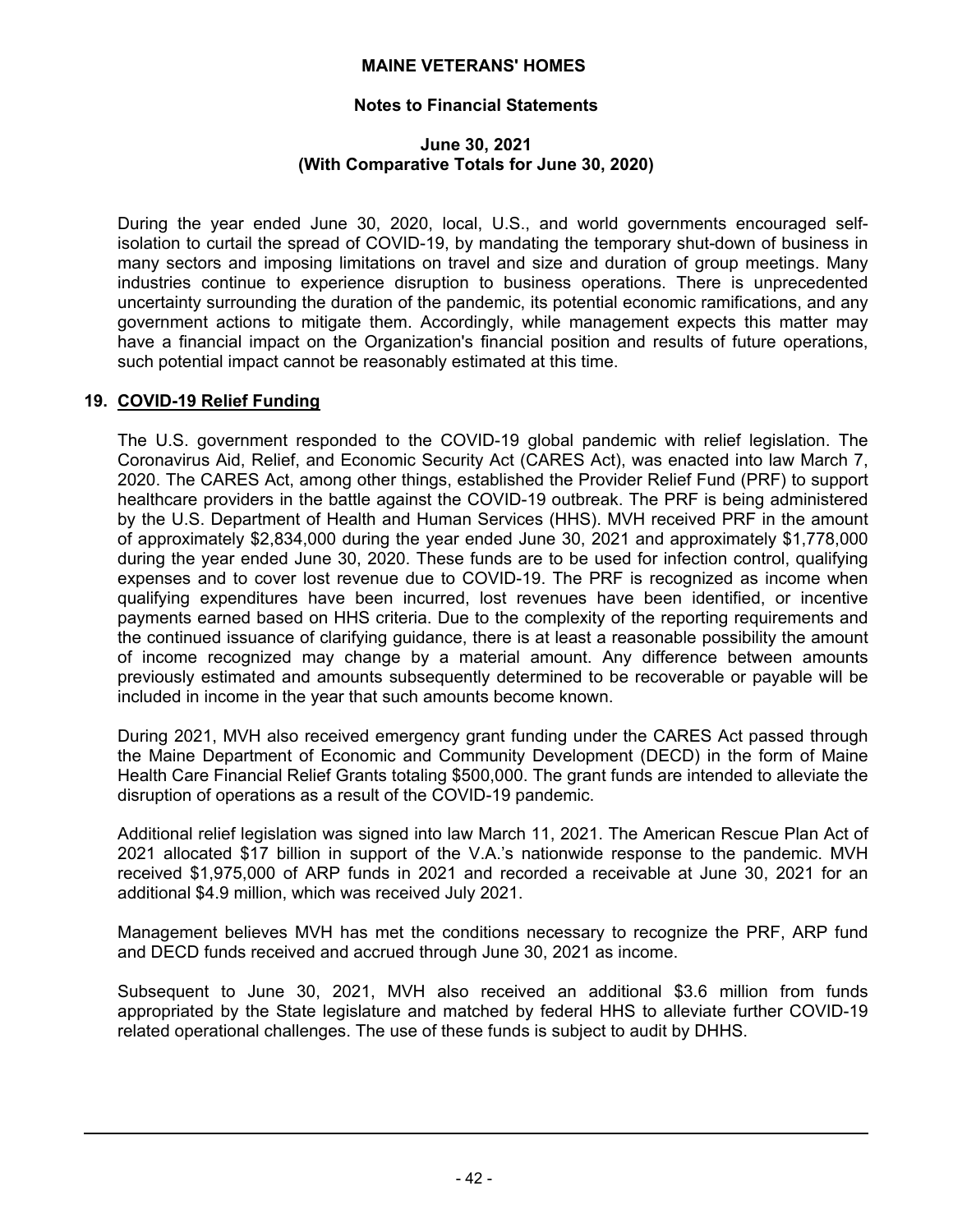#### **Required Supplementary Information**

#### **Schedule of Maine Veterans' Homes Proportionate Share of the Net Pension Liability**

## **Maine Public Employees Retirement System PLD Consolidated Plan**

# **June 30, 2021**

## **Last 10 Fiscal Years \***

|                                                                                                                       | 2020         | 2019         | 2018         | 2017         | 2016         | 2015         | 2014            | 2013         |
|-----------------------------------------------------------------------------------------------------------------------|--------------|--------------|--------------|--------------|--------------|--------------|-----------------|--------------|
| Maine Veterans' Homes<br>(MVH) proportion of<br>the net pension liability                                             | 6.10 %       | 6.01%        | 6.14%        | 6.26 %       | 6.19%        | 5.96 %       | 5.79 %          | 4.45 %       |
| MVH's proportionate<br>share of the net<br>pension liability                                                          | \$24,253,567 | \$18,380,629 | \$16,794,428 | \$25,617,192 | \$32,871,051 | \$19,007,220 | \$<br>8,902,081 | \$16,796,988 |
| MVH's covered-employee<br>payroll                                                                                     | \$39,754,900 | \$39,317,462 | \$35,485,002 | \$33,758,119 | \$32,617,986 | \$31,222,341 | \$30,851,076    | \$30,297,156 |
| MVH's proportionate<br>share of the net<br>pension liability as a<br>percentage of its<br>covered-employee<br>payroll | 61.01 %      | 46.75 %      | 47.33 %      | 75.88 %      | 100.78 %     | 60.88%       | 28.86 %         | 55.44%       |
| Plan fiduciary net position<br>as a percentage of the<br>total pension liability                                      | 88.35 %      | 90.62 %      | 91.14 %      | 86.43 %      | 81.61 %      | 88.27%       | 94.10 %         | 87.50%       |

\* The amounts presented for each year were determined as of June 30 of the previous year. This schedule is designed to provide information for ten years. However, until a full ten-year trend is compiled, information for those years for which information is available is presented.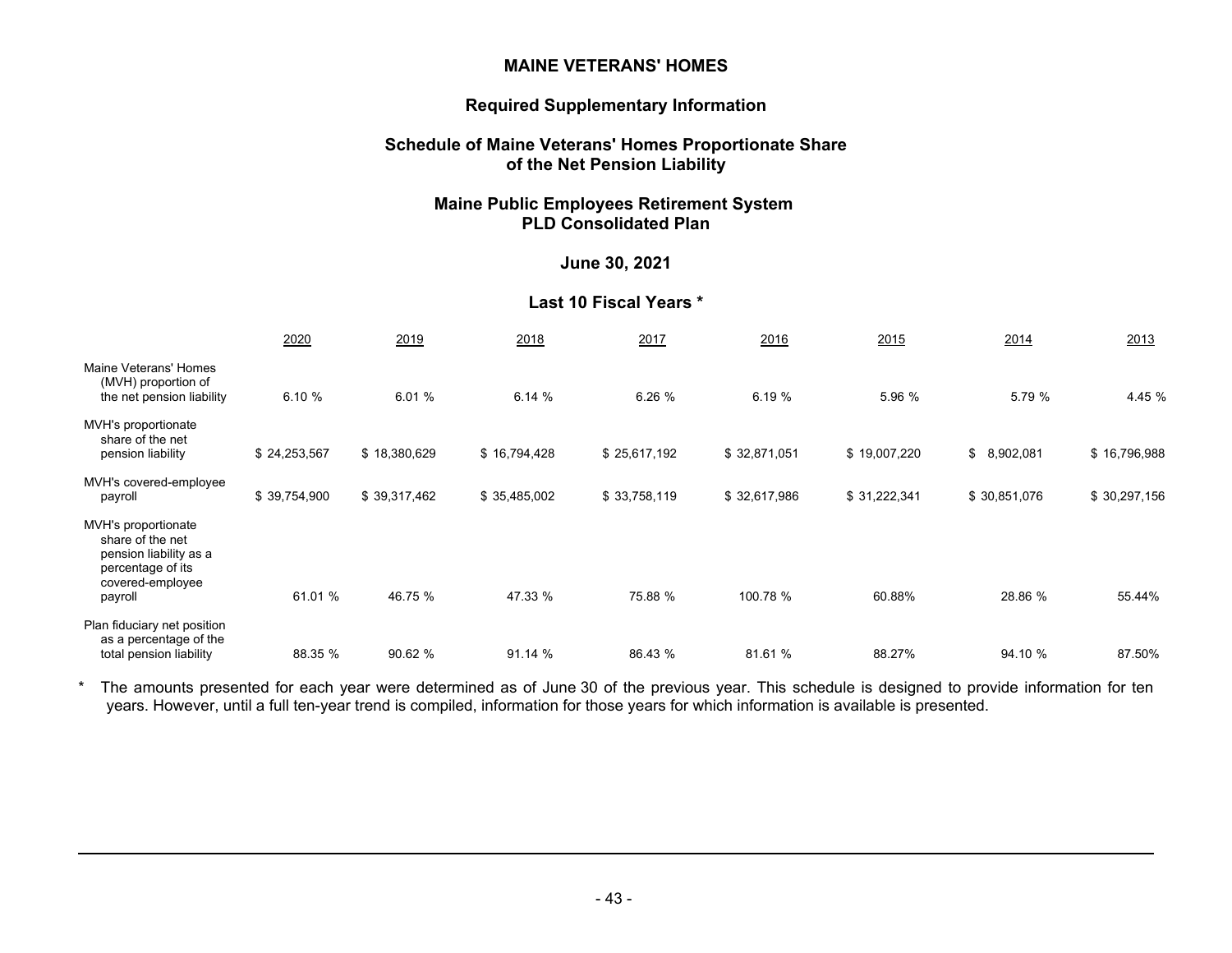#### **Required Supplementary Information**

# **Schedule of Maine Veterans' Homes Contributions**

# **Maine Public Employees Retirement System PLD Consolidated Plan**

# **June 30, 2021**

# **Last 10 Fiscal Years \***

|                                                                                                                |   | <u> 2020</u> | 2019        | 2018        | 2017        |   | 2016        |     | 2015        | 2014             |      | 2013        |
|----------------------------------------------------------------------------------------------------------------|---|--------------|-------------|-------------|-------------|---|-------------|-----|-------------|------------------|------|-------------|
| Contractually required contribution<br>Contributions in relation to the<br>contractually required contribution | ď | 3.943.124    | 3.675.489   | 3.406.561   | 3,249,033   |   | 2,945,950   |     | 2.435.217   | 2.005.609        | - 55 | 1,605,749   |
|                                                                                                                |   | (3,943,124)  | (3,675,489) | (3,406,561) | (3,249,033) |   | (2,945,950) |     | (2,435,217) | (2,005,609)      |      | (1,605,749) |
| Contribution deficiency (excess)                                                                               |   |              |             |             | $\sim$      |   |             |     |             |                  |      |             |
| Maine Veterans' Homes covered<br>employee payroll                                                              |   | 39.754.900   | 39.317.462  | 35.485.002  | 33,758,119  | S | 32.617.986  | \$. | 31.222.341  | \$<br>30.851.076 | \$.  | 30,297,156  |
| Contributions as a percentage of<br>covered employee payroll                                                   |   | 9.92%        | 9.35%       | 9.60%       | 9.62%       |   | 9.03%       |     | 7.80 %      | 6.50 %           |      | 5.30 %      |

\* This schedule is designed to provide information for ten years. However, until a full ten-year trend is compiled, information for those years for which information is available is presented.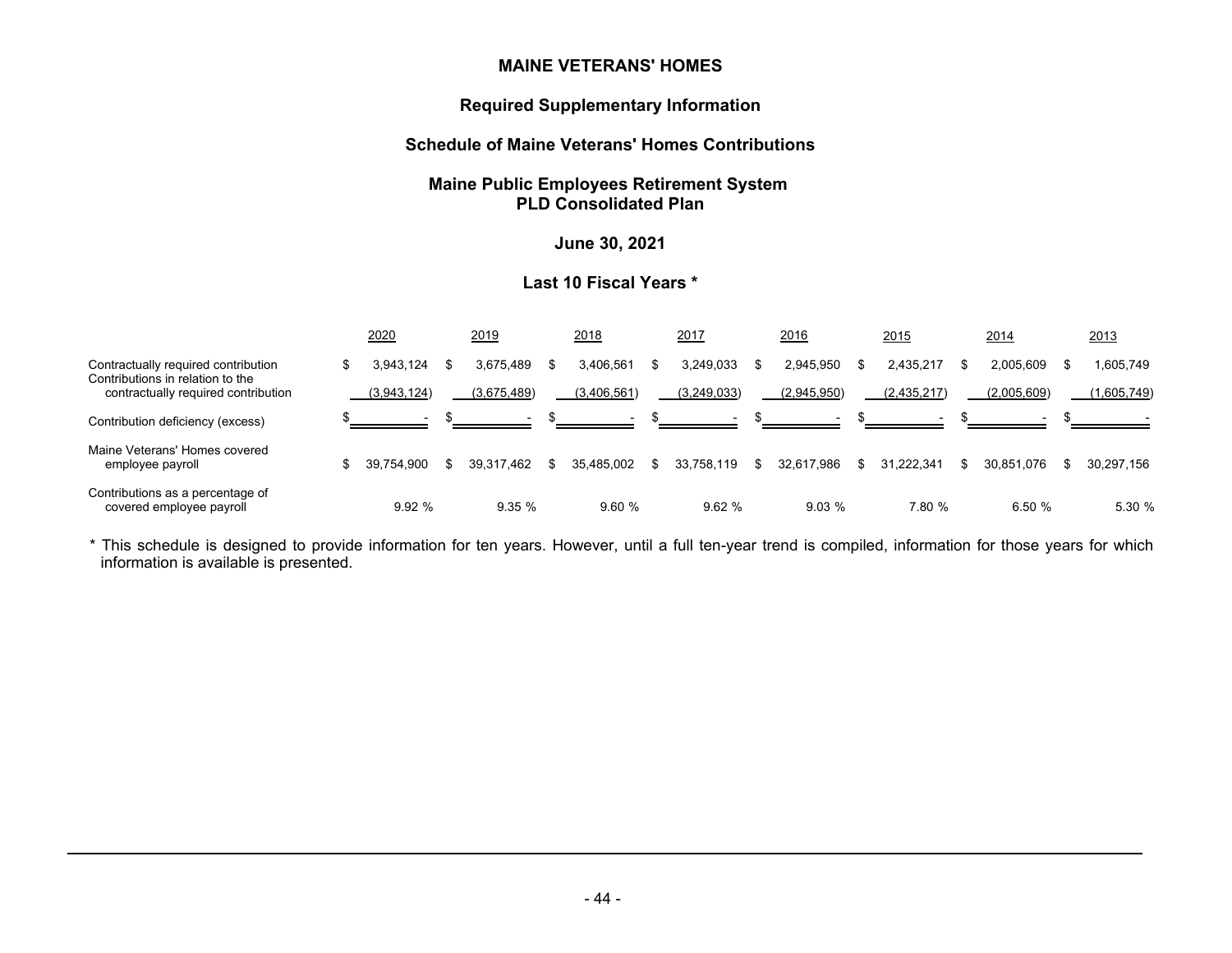# **Required Supplementary Information**

## **Schedule of Changes in Total OPEB Liability and Related Ratios**

# **Maine Public Employees Retirement System PLD Consolidated Plan - Retiree Group Life Insurance**

#### **June 30, 2021**

|                                                                                      | 2020                                    | 2019                       | 2018                          | 2017                    |
|--------------------------------------------------------------------------------------|-----------------------------------------|----------------------------|-------------------------------|-------------------------|
| <b>Total OPEB Liability</b>                                                          |                                         |                            |                               |                         |
| Service cost<br>Interest<br>Changes in benefit terms<br>Differences between expected | \$<br>9,631<br>35,804<br>(11, 739)      | \$<br>$9,356$ \$<br>35,100 | $5,993$ \$<br>23,087          | 18,858<br>49,182        |
| and actual experience<br>Changes in assumptions or other inputs<br>Benefit payments  | 13,405<br>(166, 764)<br><u>(29,305)</u> | 17,117<br>(30, 287)        | 27,681<br>21,029<br>(20, 708) | (170, 140)<br>(42, 436) |
| Net change in total OPEB liability                                                   | (148, 968)                              | 31,286                     | 57,082                        | (144, 536)              |
| <b>Total OPEB liability - beginning</b>                                              | 383,672                                 | 352,386                    | 295,304                       | 439,840                 |
| <b>Total OPEB liability - ending</b>                                                 | \$234,704                               | \$383,672                  | \$ 352,386                    | \$295,304               |
| Covered employee payroll                                                             | \$1,145,285                             | \$985,370                  | \$953,850                     | \$725,090               |
| <b>Total OPEB liability as a</b><br>percentage of covered<br>employee payroll        | 20.49 %                                 | 38.94 %                    | 36.94 %                       | 40.73 %                 |

# **Notes to Schedule**

#### *Changes of assumptions*

Changes of assumptions and other inputs reflect the effects of changes in the discount rate each period. The discount rates used were as follows:

| 2020 | 6.75%  |
|------|--------|
| 2019 | 4.98 % |
| 2018 | 5.13 % |
| 2017 | 5.41%  |
| 2016 | 4.43 % |

\* This schedule is designed to provide information for ten years. However, until a full ten-year trend is compiled, information for those years for which information is available is presented.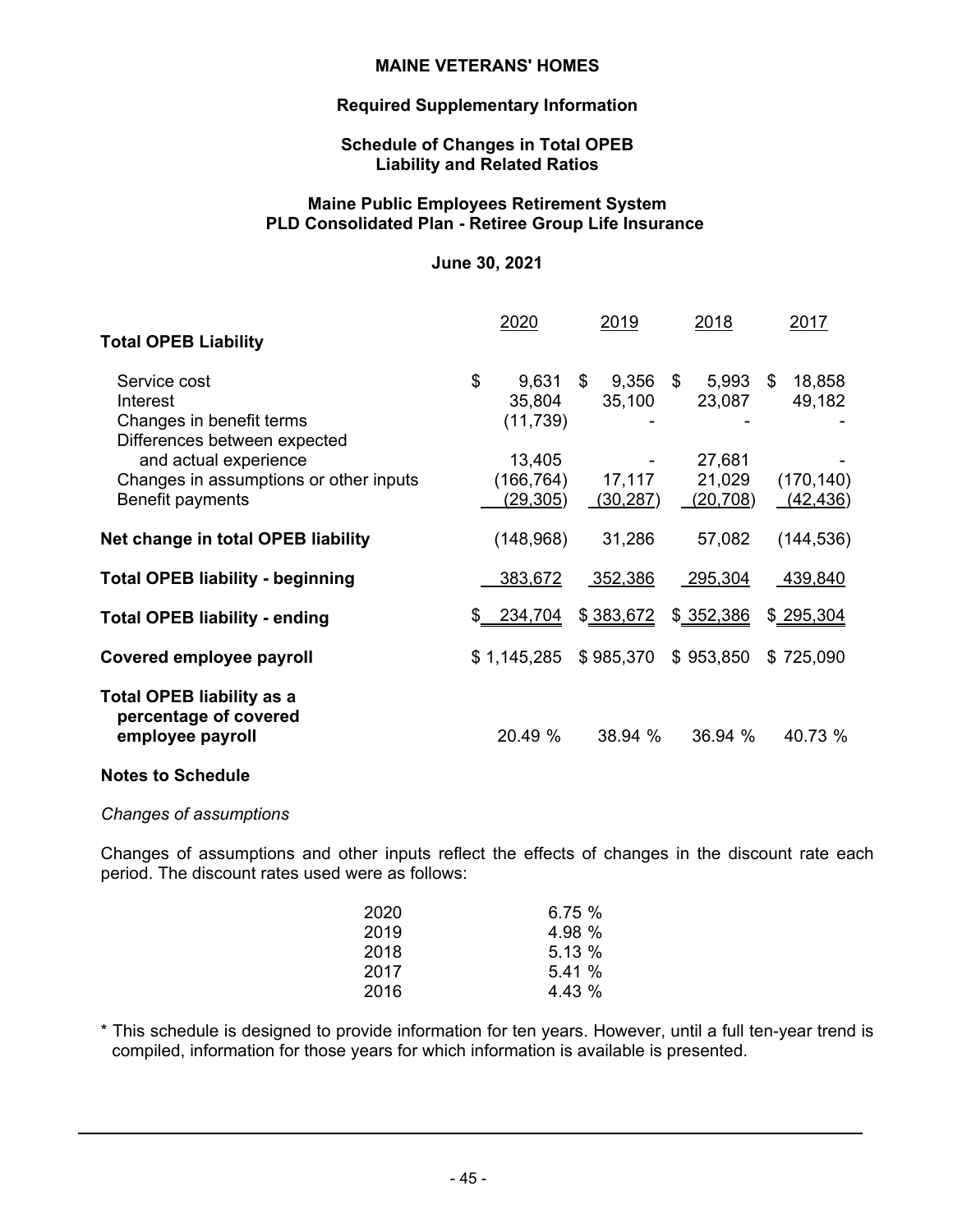# **Required Supplementary Information**

# **Schedule of Changes in Total OPEB Liability and Related Ratios**

# **Maine Veterans' Homes Retiree Welfare Plan**

#### **June 30, 2021**

|                                                                                 | 2020                               |                                      | 2019                  |              | 2018                                | 2017             |
|---------------------------------------------------------------------------------|------------------------------------|--------------------------------------|-----------------------|--------------|-------------------------------------|------------------|
| <b>Total OPEB Liability</b>                                                     |                                    |                                      |                       |              |                                     |                  |
| Service cost<br>Interest<br>Differences between expected and                    | \$<br>14,583<br>22,345             | \$                                   | $12,738$ \$<br>22,534 |              | 37,793 \$<br>41,880                 | 30,437<br>38,028 |
| actual experience<br>Changes in assumptions or other inputs<br>Benefit payments | (160, 735)<br>138,626<br>(48, 715) |                                      | <u>(36,462)</u>       |              | (548, 467)<br>(7, 819)<br>(65, 410) | (33,606)         |
| Net change in total OPEB liability                                              | (33, 896)                          |                                      | (1, 190)              |              | (542, 023)                          | 34,859           |
| <b>Total OPEB liability - beginning</b>                                         | 647,990                            |                                      | 649,180               |              | 1,191,203                           | 1,156,344        |
| <b>Total OPEB liability - ending</b>                                            | \$<br>614,094                      | \$                                   | 647,990               | $\mathbb{S}$ | 649,180                             | \$1,191,203      |
| Covered employee payroll                                                        | \$2,728,437                        |                                      |                       |              | $$3,157,652$ $$3,157,652$           | \$3,939,656      |
| <b>Total OPEB liability as a</b><br>percentage of covered<br>employee payroll   | 22.51 %                            |                                      | 20.52 %               |              | 20.56 %                             | 30.24 %          |
| <b>Notes to Schedule</b>                                                        |                                    |                                      |                       |              |                                     |                  |
| Changes of assumptions                                                          |                                    |                                      |                       |              |                                     |                  |
| The discount rates used were as follows:                                        |                                    |                                      |                       |              |                                     |                  |
| 2020<br>2019<br>2018<br>2017                                                    |                                    | 2.00 %<br>3.50 %<br>3.50 %<br>3.25 % |                       |              |                                     |                  |

\* This schedule is designed to provide information for ten years. However, until a full ten-year trend is compiled, information for those years for which information is available is presented.

2016 3.50 %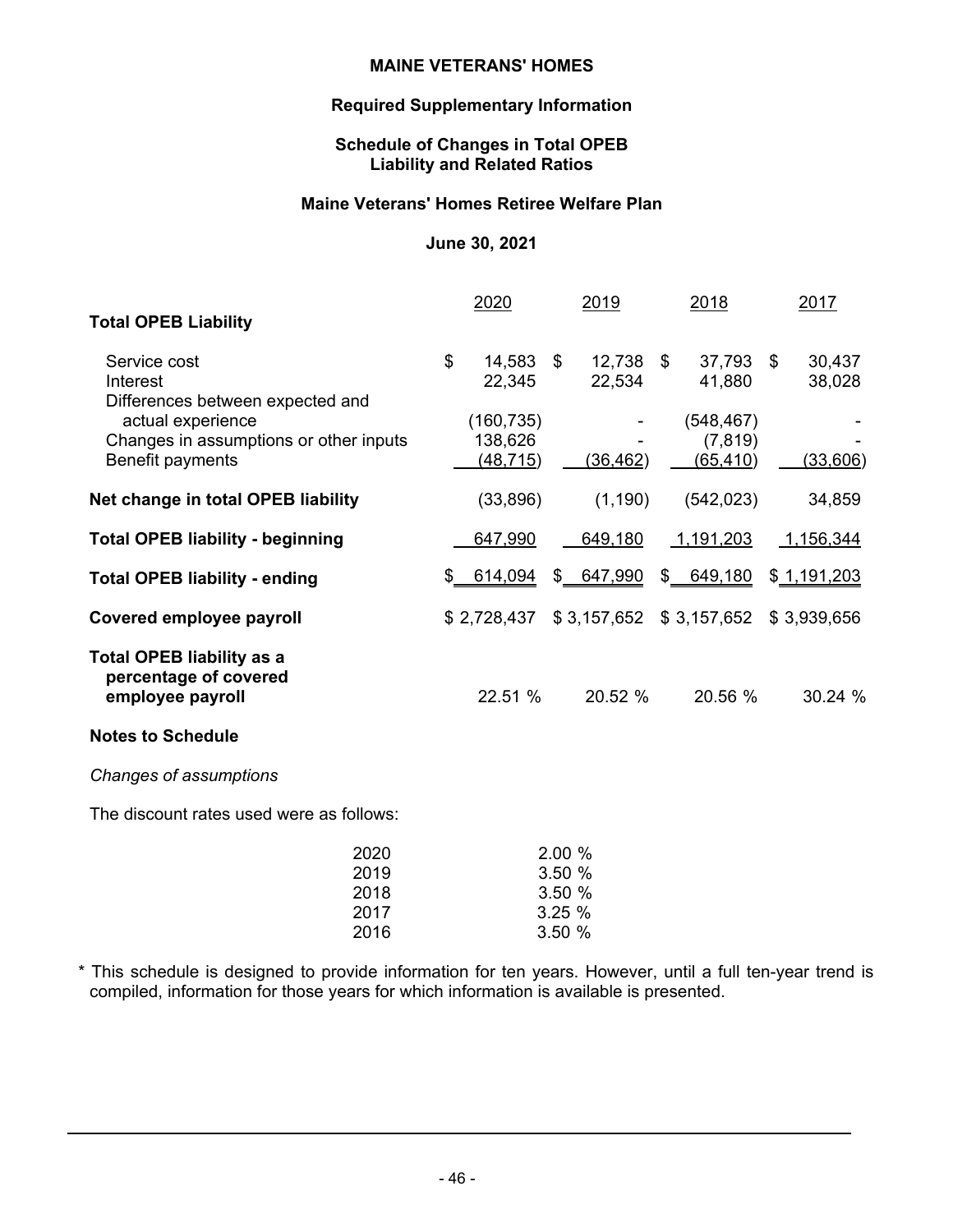Maine Veterans' Homes Medicaid Shortfall Calculation - Nursing Facility and Resdiential Care FYE 6/30/2021

| FY 2021       | FY 2020       | FY 2019     | FY 2018                                                                          |
|---------------|---------------|-------------|----------------------------------------------------------------------------------|
| Shortfall     | Shortfall     | Shortfall   | Shortfall                                                                        |
| (3, 283, 150) | (1,036,332)   | (464, 109)  | (905, 491)                                                                       |
| (2,579,131)   | (1, 118, 379) | (783, 735)  | (1,224,460)                                                                      |
| (2,488,440)   | (1,666,719)   | (1,416,110) | (1,004,028)                                                                      |
| (1,044,626)   | (784, 763)    | (838, 506)  | (805, 102)                                                                       |
| (3, 446, 524) | (1,966,293)   | (1,360,535) | (1,607,595)                                                                      |
| (2,825,503)   | (1,320,885)   | (1,016,987) | (1, 114, 715)                                                                    |
|               |               |             |                                                                                  |
| (15,667,374)  | (7,893,370)   | (5,879,982) | (6,661,391)                                                                      |
|               |               |             |                                                                                  |
|               |               |             | \$10,170,000 received in COVID stimulus/grants in FY 2021 for both NF & Res Care |

Medicaid shortfall = Actual MaineCare reimbursements - Allowed costs Source: Medicaid cost reports